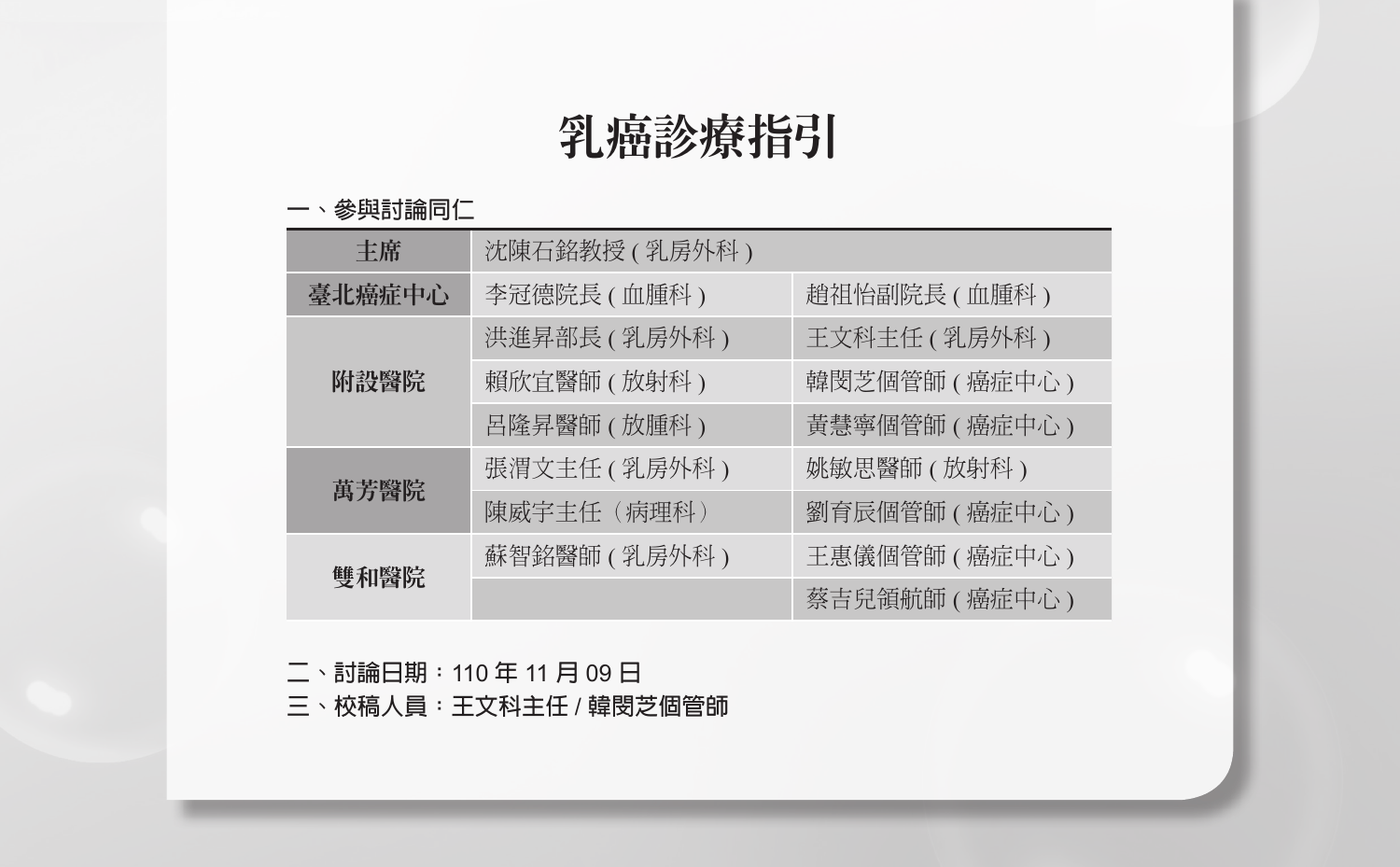

111 **年版與上一版差異:**

### **110** 年修訂版 **111** 年 修訂版

《 乳癌診療指引共識 **-1** 》

- 1. 修訂:臨床檢查 : 病理報告(含 ER/PR/ Her-2(optional)
- 2. 修訂:輔助性治療 :Whole breast radiotherapy
- 3. 修訂:\* 乳房保留手術後輔助性全乳放射治療可以顯著減少局部復發 達 50%,若患者與乳癌醫療團隊經由醫病共同決策過程 (Shared decision making, SDM) 後同意該個案屬於低復發風險 +,有些患者可以選擇只接 受局部切除 + 局部復發的風險因子:可觸及的腫塊、較大的腫瘤、high grade、接近的腫瘤邊緣、年輕患者

#### 《 乳癌診療指引共識 **-2** 》

- 1. 修訂:臨床檢查 病史及理學檢查並加入生殖考量
- 2. 修訂:附註:
- 6. 輔助性放射治療技術以全乳照射為原則,低風險患者可考慮加速部分乳 房照射,細節請參閱乳癌放射治療共識。
- 7. 若患者符合所有以下條件 (1) >=70 歲、(2) 接受乳房保留手術、(3) pT1N0 、(4)ER+PR+ 且已接受荷爾蒙治療,經團隊會議討論後可選擇不接受輔 助性放射治療。
- 8. 血液檢查 ( 包含化療前 HBsAg 及 Anti-HCV test optional)
- 9. Hormonal therapy: Tamoxifen 服用 5-10 年 ;AI 服用 5-10 年 .
- 10. 主要治療 Total mastectomy=Simple mastectomy

#### 《 乳癌診療指引共識 **-1** 》

1. 增加:\*tamoxifen 的標準劑量為 20 mg/ day ,持續 5 年。 低劑量 \* tamoxifen (5 mg/ day, 連續 3年)僅在患者服用 20 毫克劑量時出 現症狀或患者不願意或不能服用標準劑量時才可選擇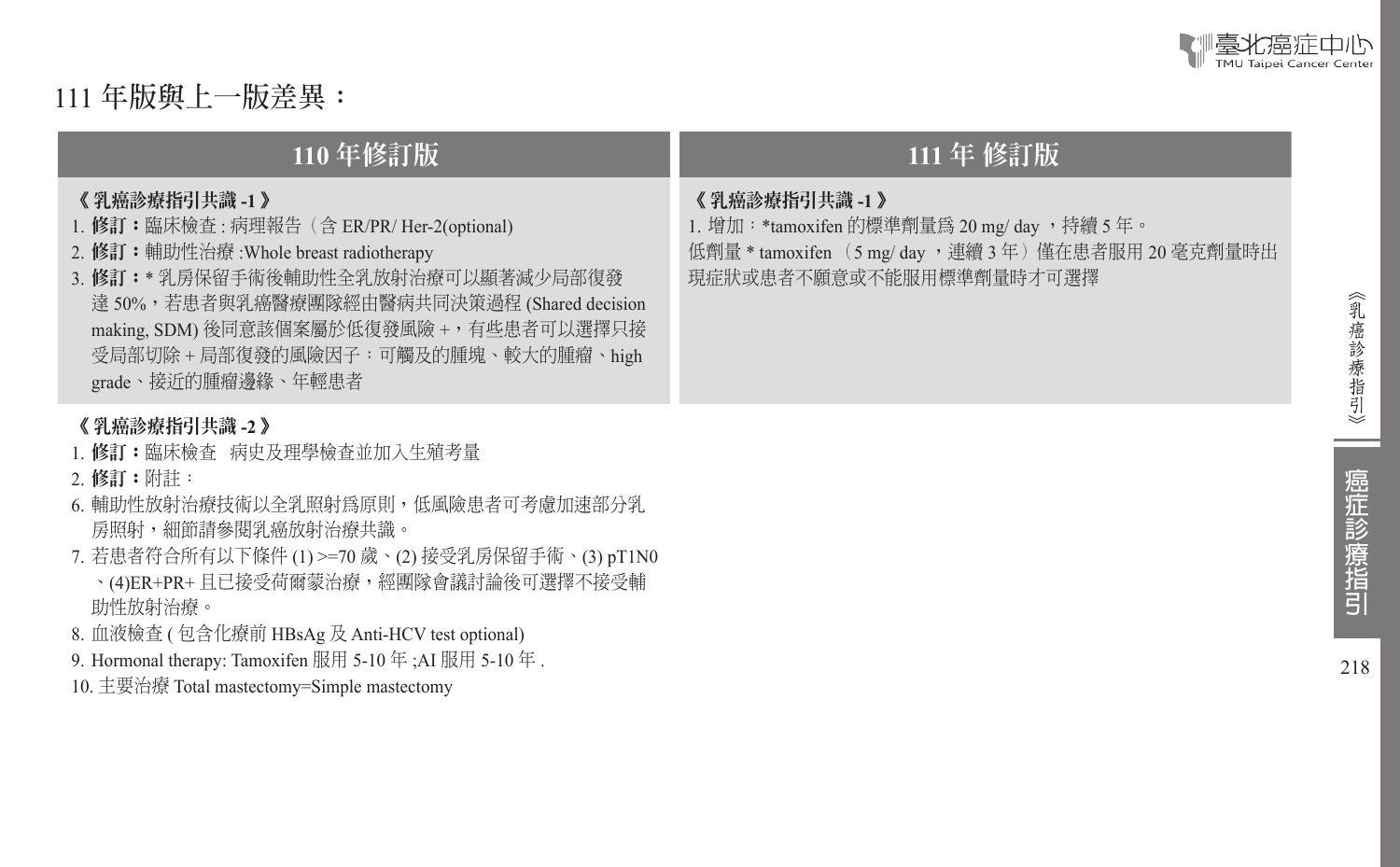|                                   | 110年修訂版                                                                                                                                                                                                                                                                                                                                                                                                                                                                                                                                                                                                                                                                                                                                               |
|-----------------------------------|-------------------------------------------------------------------------------------------------------------------------------------------------------------------------------------------------------------------------------------------------------------------------------------------------------------------------------------------------------------------------------------------------------------------------------------------------------------------------------------------------------------------------------------------------------------------------------------------------------------------------------------------------------------------------------------------------------------------------------------------------------|
| 《乳癌診療指引共識 -3 》<br>2. 修訂:          | 1.修訂:臨床檢查 病史及理學檢查並加入生殖考量。                                                                                                                                                                                                                                                                                                                                                                                                                                                                                                                                                                                                                                                                                                                             |
| 3. 修訂:<br>附註:<br>test $)$ $\circ$ | Post-mastectomy radiotherapy (PMRT)<br>indications:<br>Tumor $>$ 5cm<br>N2 or N1 without axillary dissection<br>Strongly consider PMRT in N1 cases*<br>Positive margins<br>$ECE (+)$<br>4. Anti-Her2 treatment 依健保使用規定或自費使用。<br>5. 考慮接受化學治療或 Carrier 液檢查 (需包含化療前 HBsAg 及 Anti-HCV<br>6. *N1 低復發風險患者經患者與醫療團隊醫病共同決策過程後,全乳切除術<br>後可免做輔助放療。低復發風險患者須滿足以下所有條件:年齡 >=40歲,<br>T1,單一淋巴結侵犯,無淋巴血管侵犯,Her2/Neu (-)<br>7. 血液檢查 (包含化療前 HBsAg 及 Anti-HCV test optional)<br>8. 主要治療 Total mastectomy=Simple mastectomy<br>9. TNBC with residual invasive cancer following standard neoadjuvant therapy:<br>Consider adjuvant capecitabine (自費使用)<br>10. ER (-), PR (-) and Her2 (+) Node (+) patients: Consider adjuvant<br>chemotherapy + Trastuzumab $\pm$ Pertuzumab |

219

癌症診療指引

《乳癌診療指引》

**Contract**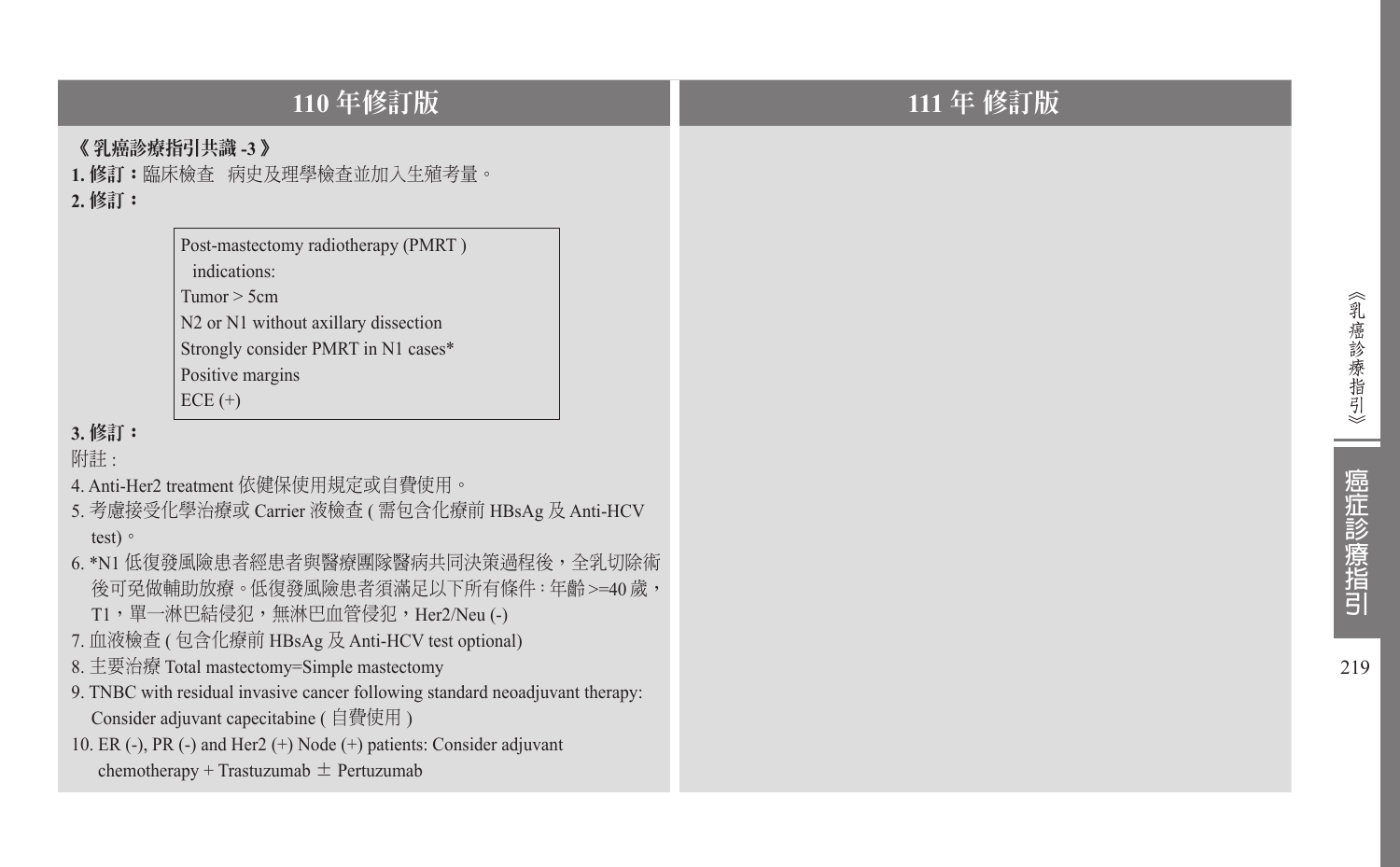

# **110** 年修訂版 **111** 年 修訂版

#### 《 乳癌診療指引共識 **-4** 》

- **1.** 合併:臨床檢查:**Bone scan and or/ PET-CT**
- **2.** 修訂:主要治療:Neoadjuvant C/T±Anti-Her-2For Her-2(+)
- **3.** 修訂:附註 3 RT 參閱乳癌放射治療共識
- **4.** 刪除:附註 7

#### 《 乳癌診療指引共識 **-5** 》

- **1.** 合併:臨床檢查:**Bone scan and or/ PET-CT**
- **2.** 主要治療
	- Systemic chemotherapy  $\pm$  Hormonal therapy  $\pm$  Radiotherapy
	- ER and/or PR  $(+)$ , Her-2  $(-)$ : Hormonal therapy  $\pm$  CD4/6i or mTOR inhibitor or chemotherapy
	- Her-2(+)-> anti HER-2 therapy
	- Hormonal receptor(+)->PIK3CA mutation(optional)  $\rightarrow$  PIK3CA inhibitor
	- TNBC  $\rightarrow$  Immunotherapy(PD-L1  $\geq$  1%)
	- PARP inhibitor(gBRCA mutation)
	- Best supportive care
	- Palliative surgery and other forms local treatment if needs
	- Clinical trial

- 《 乳癌診療指引共識 **-4** 》
- 1. 增加: 1 C/T+H/T 2. Her-2  $(+) \rightarrow$  Anti-Her-2 therapy (consider Trastuzumab for N0) 3. If Her-2(-) BRCA1/2 mutation(+) consider adjuvant Olaparib  $\geq$  pT2 or  $\geq$  pN1 for ER(-) or  $\geq$  pN2 for ER(+))
- **2.** 增加:附註 8. 針對 TNBC high risk 可以考慮 neoadjuvant 及 adjuvant immunotherapy

#### 《 乳癌診療指引共識 **-5** 》

**1.** 主要治療

TNBC  $\rightarrow$  Immunotherapy(PD-L1  $\geq$  1% or CPS  $\geq$  10)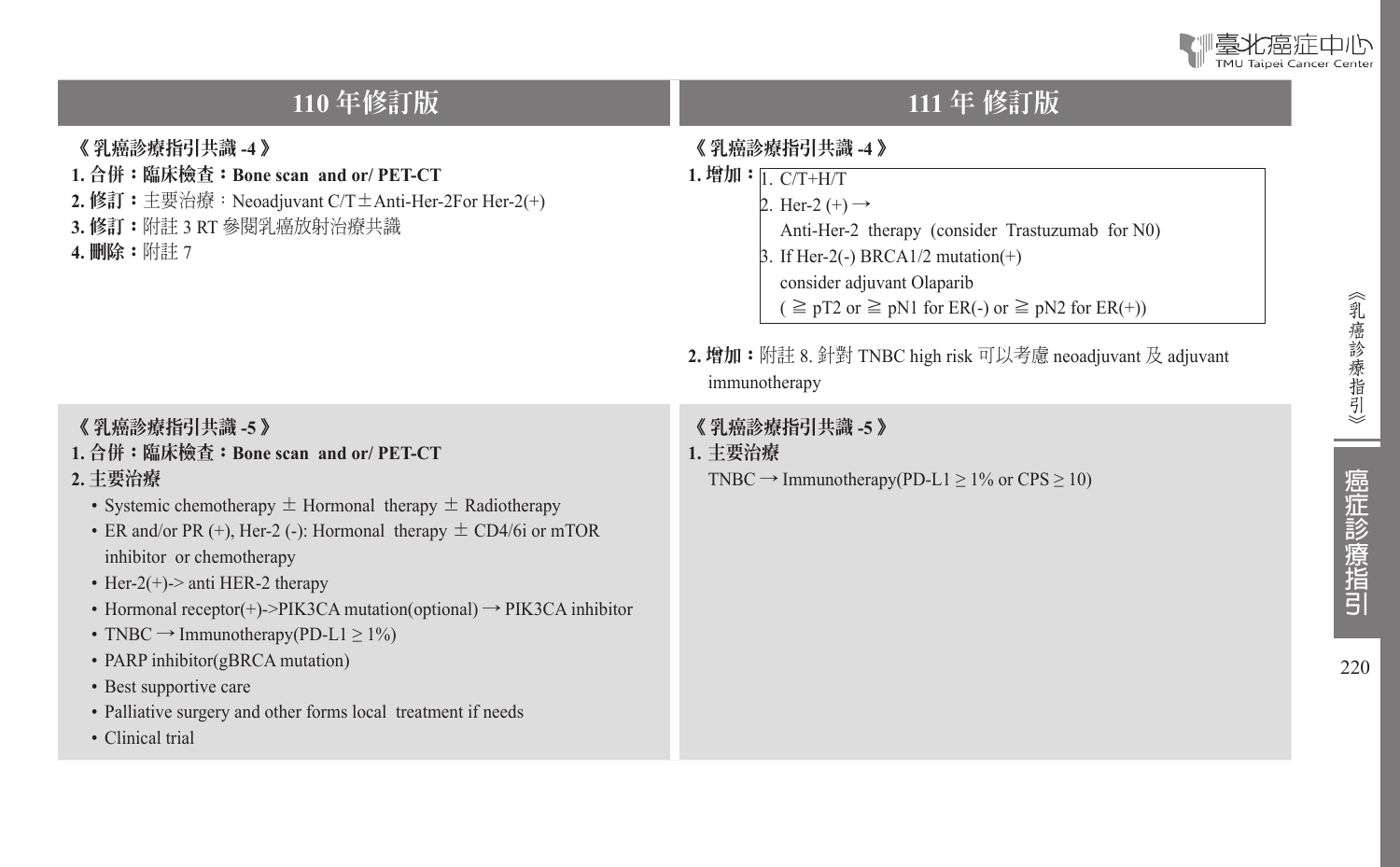# **110** 年修訂版 **111** 年 修訂版

整頁新增《 乳癌診療指引共識 **-6** 》

**整頁新增《 乳癌診療指引共識 -7 》 《 》 《 》 《 》 《 》 《 乳癌診療指引共識 -7 》** 

**1.** 修訂:  $\boxed{1}$  Adjuvant Hormonal therapy 2) Consider addition of adjuvant olaparib for 1 y for those with germline BRCA1/2 mutations and  $HR(+)$ , HER2(-) tumors: if  $|1\rangle$  LNs > 4 positive (N2) after adjuvant chemotherapy, or 2) residual disease after preoperative therapy and CPS+EG score  $\geq$  3

2. 修訂:  $\overline{1}$ . Ajuvant Ado-trastuzumab emtansine alone for 14 cycles. If adotrastuzumab emtansine discontinued for toxicity, then trastuzumab  $\pm$  pertuzumab to complete one year of therapy and;

- 2. Adjuvant Herceptin 1yr  $\pm$  extension Neratinib 1yr (if HR+)
- 3. If HR-positive, adjuvant Hormonal therapy

#### **3.** 增加:

| $TNEC + germline BRCA1/2 mutations, if$                                  |  |
|--------------------------------------------------------------------------|--|
| $ 1\rangle \ge pT2$ or $\ge pN1$ disease after adjuvant chemotherapy, or |  |
| [2] residual disease after preoperative chemotherapy Consider addition   |  |
| of adjuvant olaparib for 1 y                                             |  |
|                                                                          |  |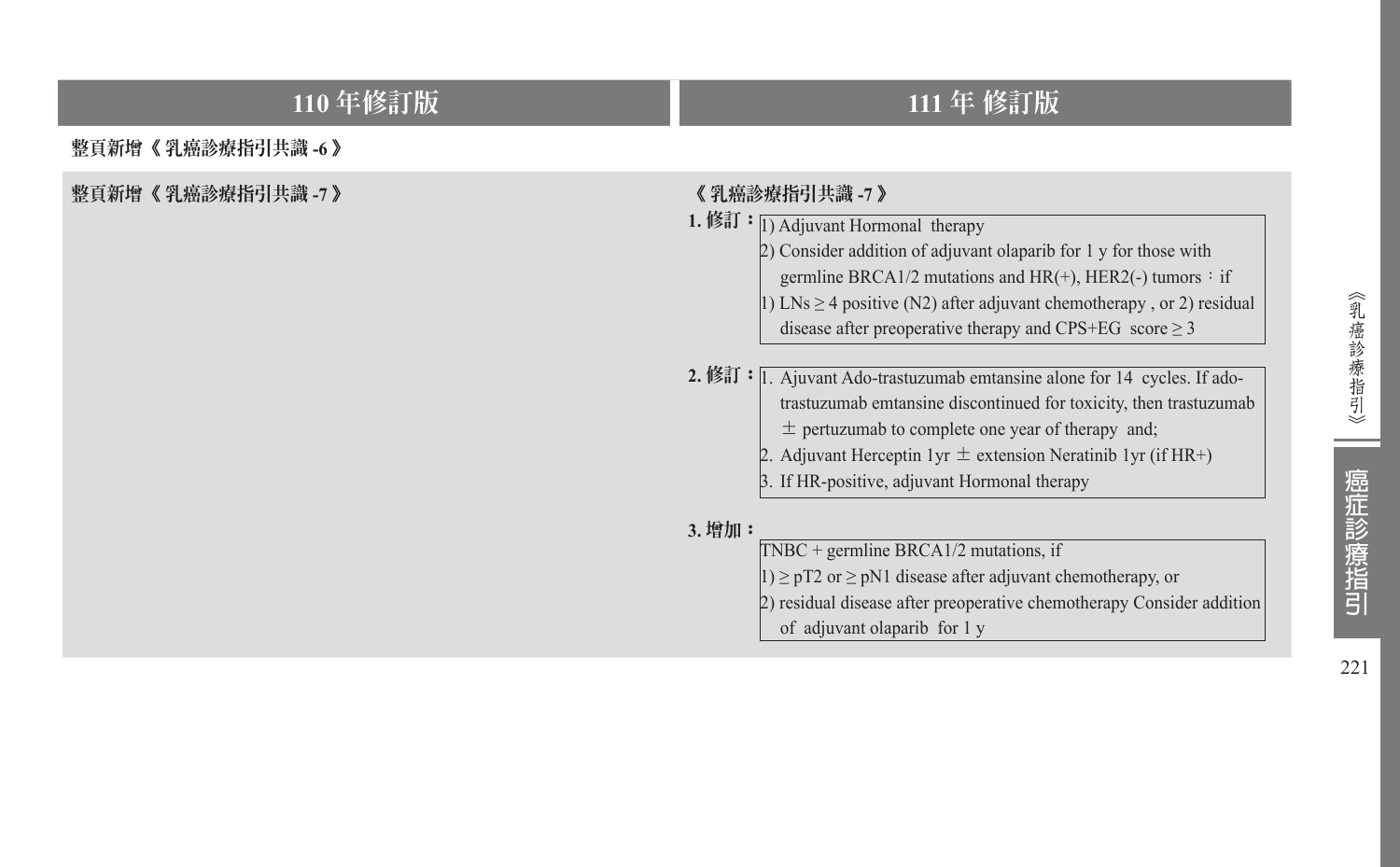

#### **110** 年修訂版 **111**

#### **1.** 修訂 **:** 《 乳癌放射治療共識 **-1**  》

【全乳放射治療】

應以電腦斷層影像定義標靶體積與正常危急器官

適應症:侵襲癌或原位癌經乳房保留手術術後

照射範圍:患側乳房

照射劑量:50-50.4Gy / 次數:25-28 次 或 40-42.5Gy / 次數:15-16 次

追加照射範圍:腫瘤切除空腔與其周圍

追加照射劑量:10-16Gy / 次數:4-8 次

治療技術:使用斜角對照配合強度調控放射治療技術,包含弧形及螺旋放 射規劃,可考慮搭配影像導引治療,與心肺保護技術。可選擇先後給予全 乳照射與追加照射,或是在放療計畫中同步規劃高低劑量區,同步進行兩 部位照射

#### **2.** 修訂 **:** 《 乳癌放射治療共識 **-1**  》

【胸壁放射治療】

應以電腦斷層影像定義標靶體積與正常危急器官

適應症:侵襲癌經乳房全切除手術術後有較大的原發腫瘤 (T stage >= T3),

臨床或病理認定腫瘤侵犯淋巴結 (N stage >= N1)

照射範圍:患側胸壁、手術疤痕與其周圍

照射劑量:50-50.4Gy / 次數:25-28 次

追加照射範圍:手術疤痕周圍

追加照射劑量:10-16Gy / 次數:4-8 次

治療技術:使用斜角對照配合強度調控放射治療技術,包含弧形及螺旋放 射規劃,可考慮搭配影像導引治療,與心肺保護技術。可選擇先後給予胸 壁照射與追加照射,或是在放療計書中同步規劃高低劑量區,同步進行兩 部位照射

# 111 年 修訂版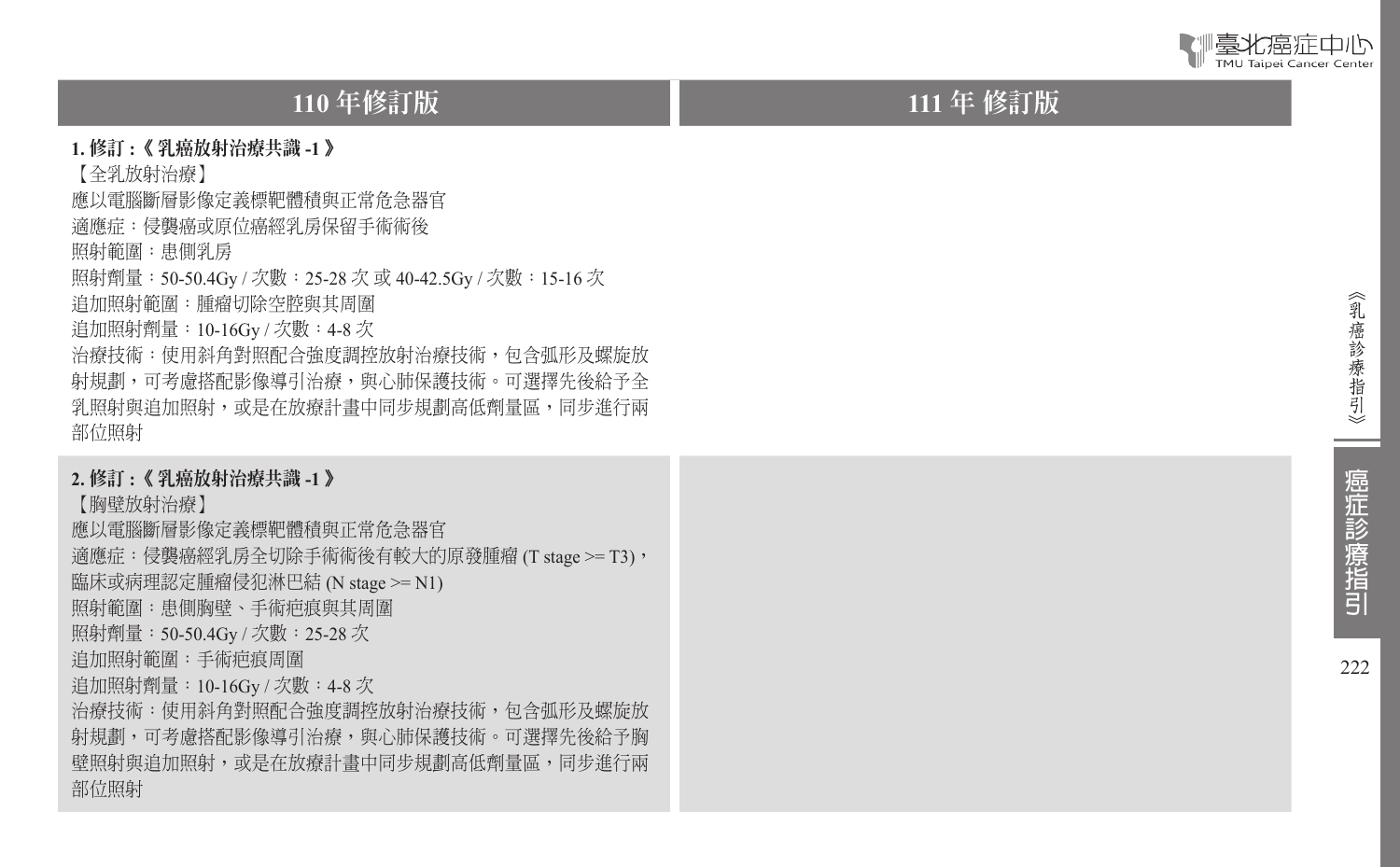# **110** 年修訂版 **111** 年 修訂版

#### **3.** 修訂 **:**《 乳癌放射治療共識 **-2**》

【淋巴引流區放射治療】

應以電腦斷層影像定義標靶體積與正常危急器官

適應症:較大的原發腫瘤 (T stage >= T3)、臨床或病理認定腫瘤侵犯至少一

個淋巴結 (N stage >= N1)

照射範圍:患側高風險淋巴轉移範圍,包括腋下、鎖骨下、鎖骨上淋巴引流 區。臨床懷疑內乳淋巴結轉移或正常組織容受許可時,可選擇性考慮照射內 乳淋巴引流區。

照射劑量: 50-50.4Gy / 次數: 25-28 次

治療技術:使用強度調控放射治療技術,選擇性使用斜角對照,包含弧形及 螺旋放射規劃,可考慮搭配影像導引治療,與心肺保護技術。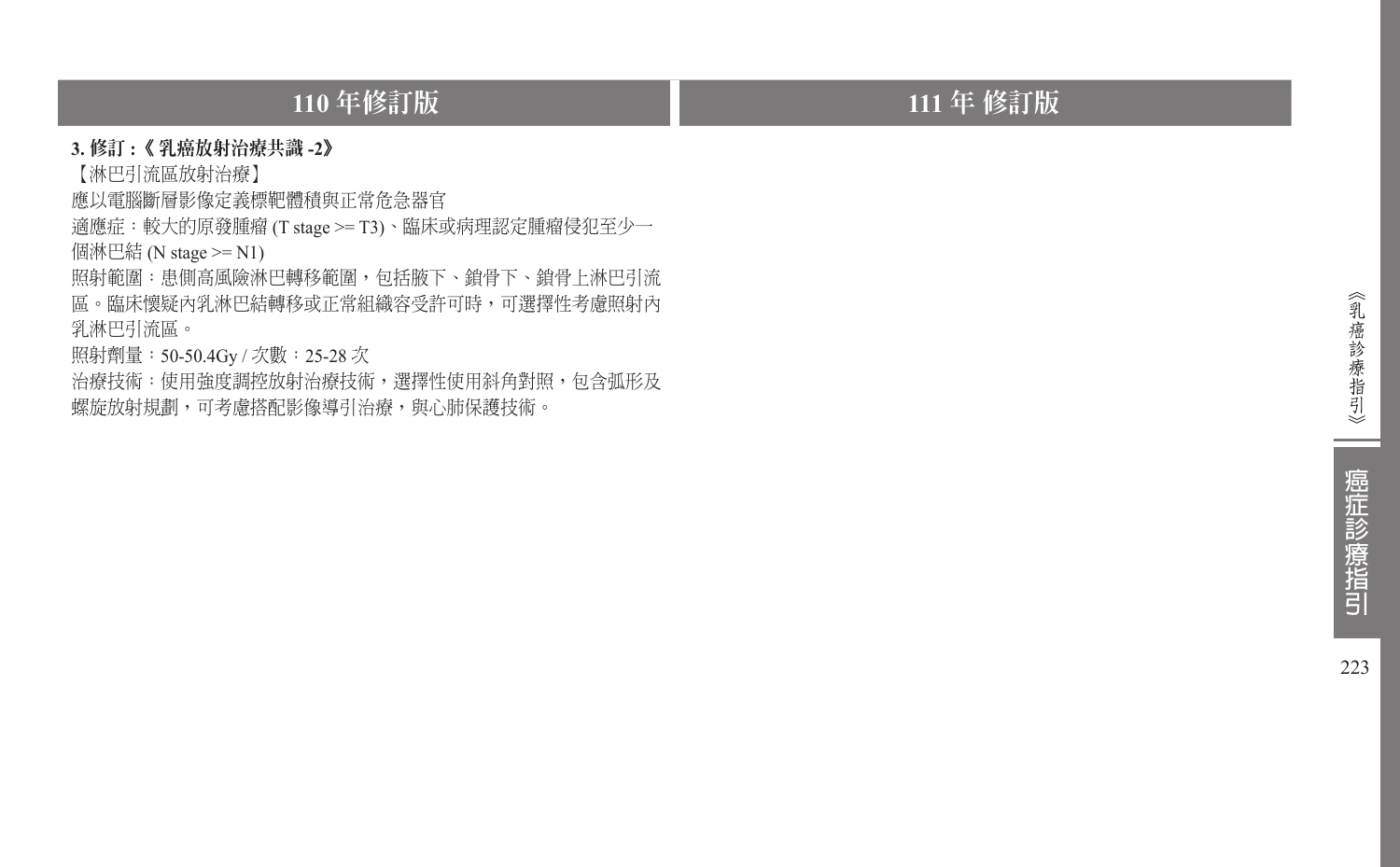





\* 乳房保留手術後輔助性全乳放射治療可以顯著減少局部復發達 50%,若患者與乳癌醫療團隊經由醫病共同決策過程 (Shared decision making, SDM) 後同意該個案屬於低復發風險 +, 有些患者可以選擇只接受局部切除 + 局部復發的風險因子:可觸及的腫塊、較大的腫瘤、high grade、接近的腫瘤邊緣、年輕患者。 \* tamoxifen 的標準劑量為 20 mg/ day, 持續 5 年。 低劑量 \* tamoxifen (5 mg/ day, 連續 3 年)僅在患者服用 20 毫克劑量時出 現症狀或患者不願意或不能服用標準劑量時才可選擇。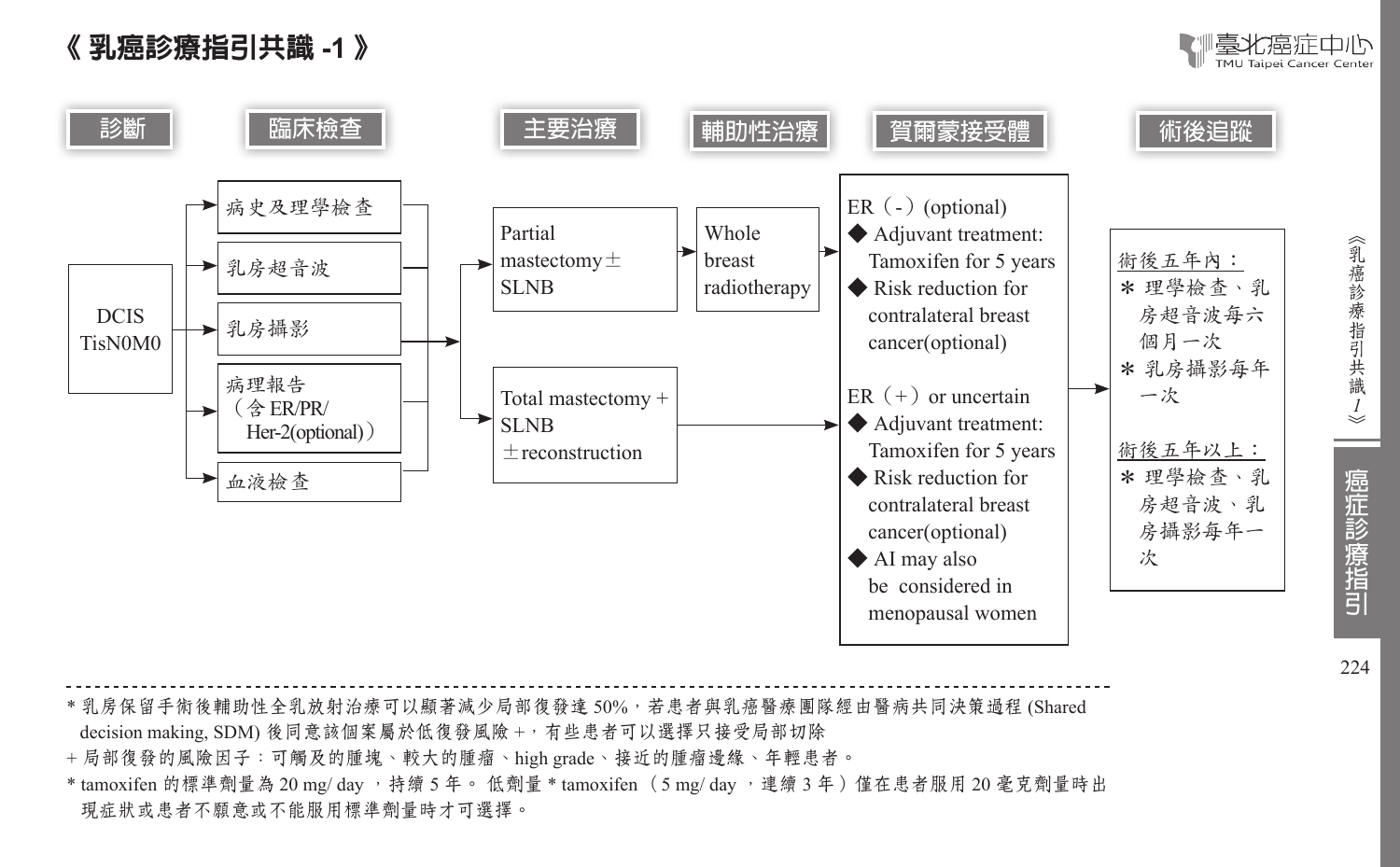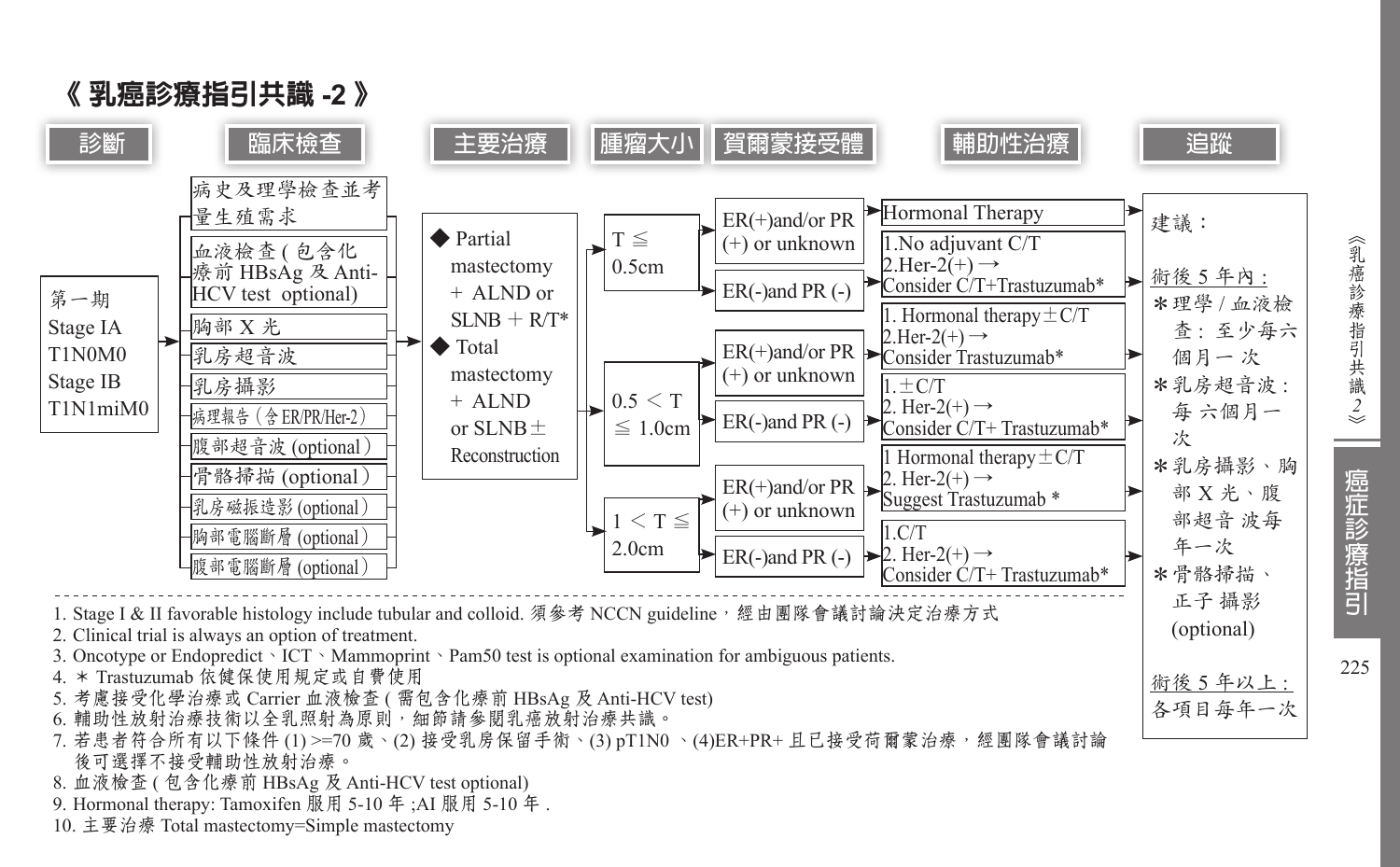



9.TNBC with residual invasive cancer following standard neoadjuvant therapy: Consider adjuvant capecitabine ( 自費使用 )

10.ER (-), PR (-) and Her2 (+) Node (+) patients: Consider adjuvant chemotherapy + Trastuzumab  $\pm$  Pertuzumab

毫北癌症中心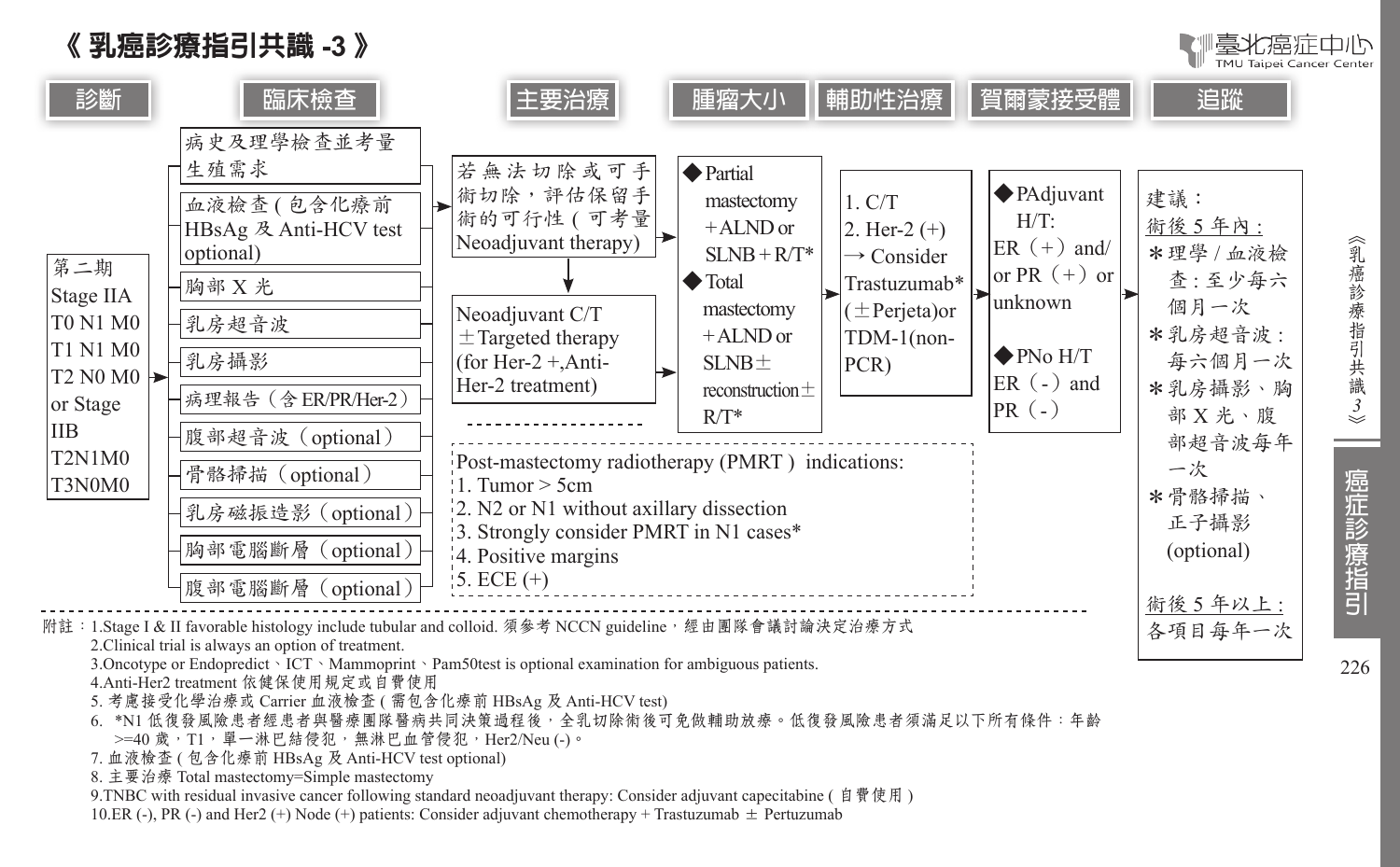

*4*

癌症診療指引

《乳癌診療指引共識

- 2. Clinical trial is always an option of treatment.
- 3. RT 參閱乳癌放射治療共識
- 4. Abdomen sono or abdomen CT Alternative
- 5. 主要治療 Total mastectomy=Simple mastectomy
- 6. TNBC with residual invasive cancer following standard neoadjuvant therapy: Consider adjuvant capecitabine ( 自費使用 )
- 7. 完全緩解 ( Complete Response, CR), 部分緩解 (Partial Response, PR), 無變化 (No Change, NC;疾病穩定, SD), 疾病進展 (Progressive Disease, PD)
- 8. 針對 TNBC high risk 可以考慮 neoadjuvant 及 adjuvant immunotherapy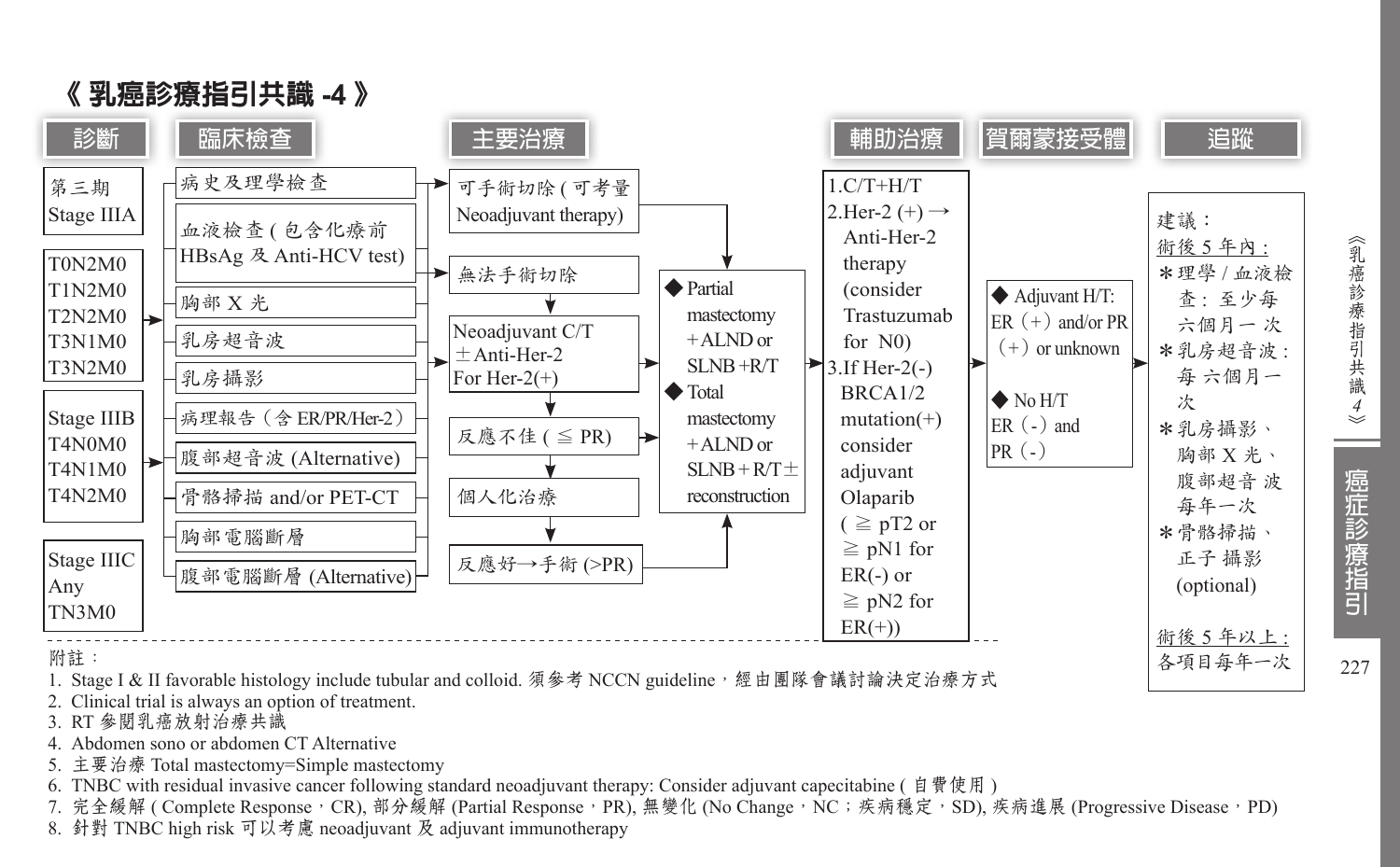# 《 乳癌診療指引共識 **-5** 》



附註:

1. Stage I & II favorable histology include tubular and colloid. 須參考 NCCN guideline, 經由團隊會議討論決定治療方式

2. Clinical trial is always an option of treatment.

- 3. Abdomen sono or abdomen CT Alternative
- 4. Anti -HER-2 therapy 依健保規範或自費使用
- 5. CPS: combined positive score

癌症診療指引

228

《乳癌診療指引共識5》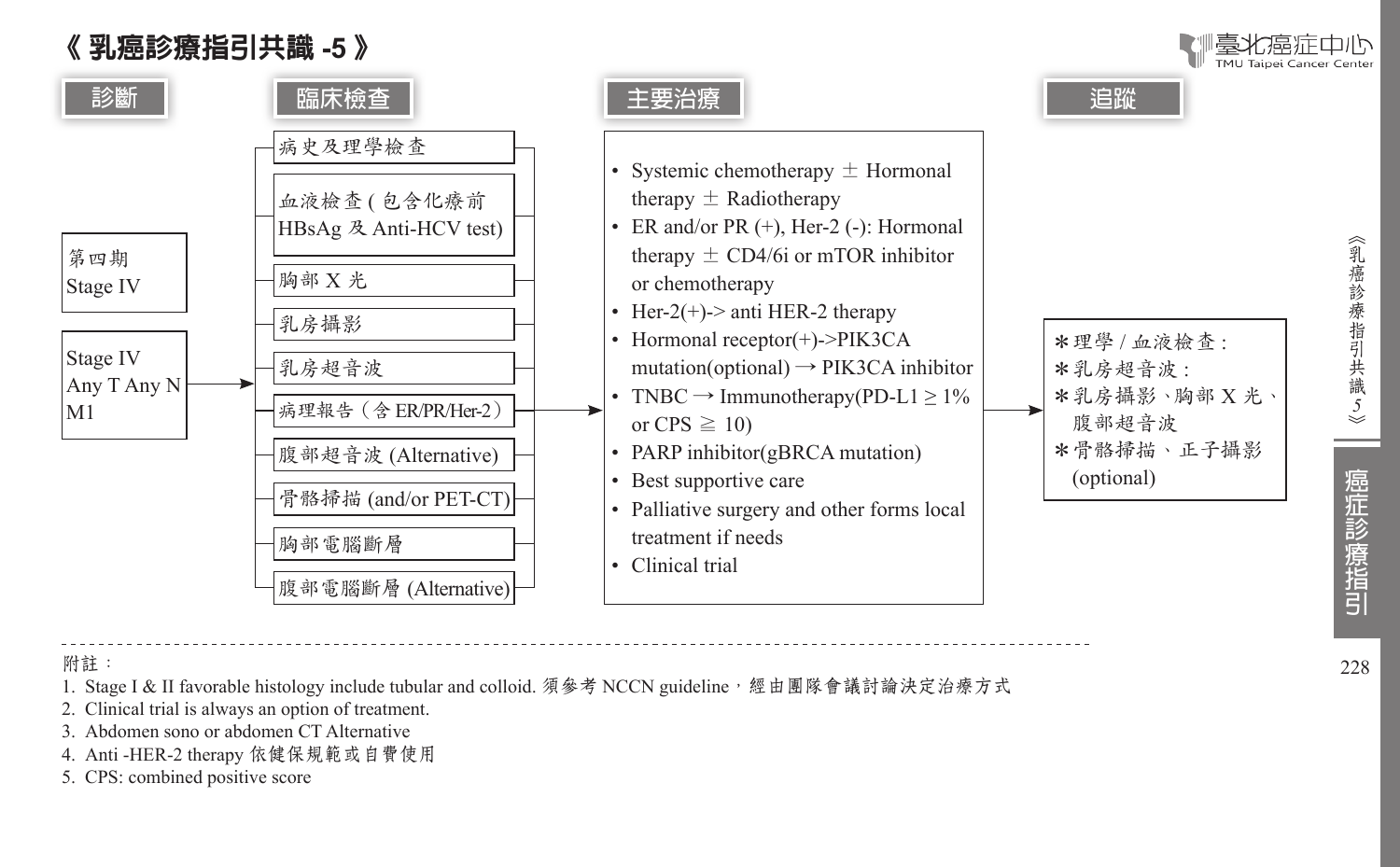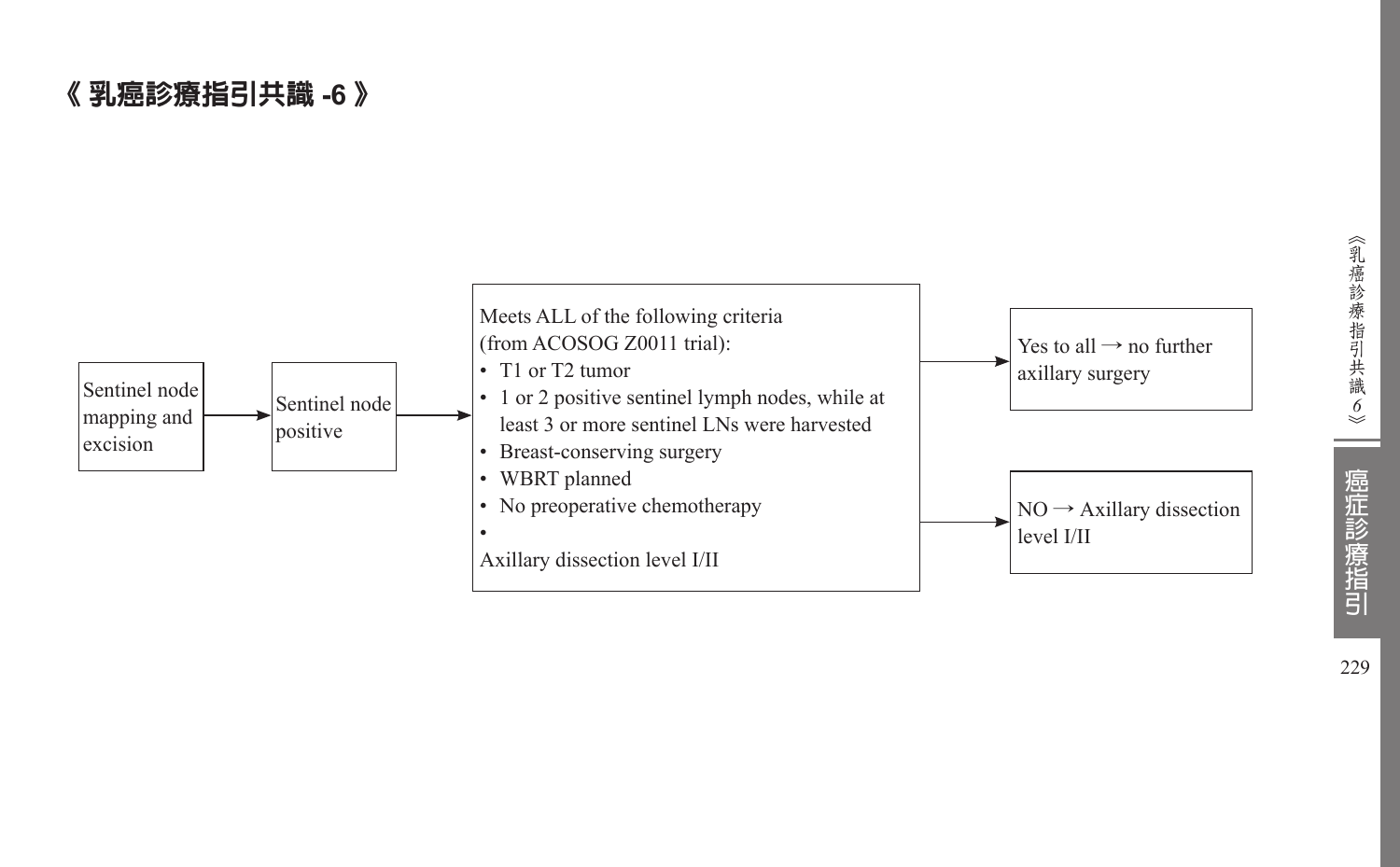# 《 乳癌診療指引共識 **-7** 》



《乳癌診療指引共識7》

230

癌症診療指引

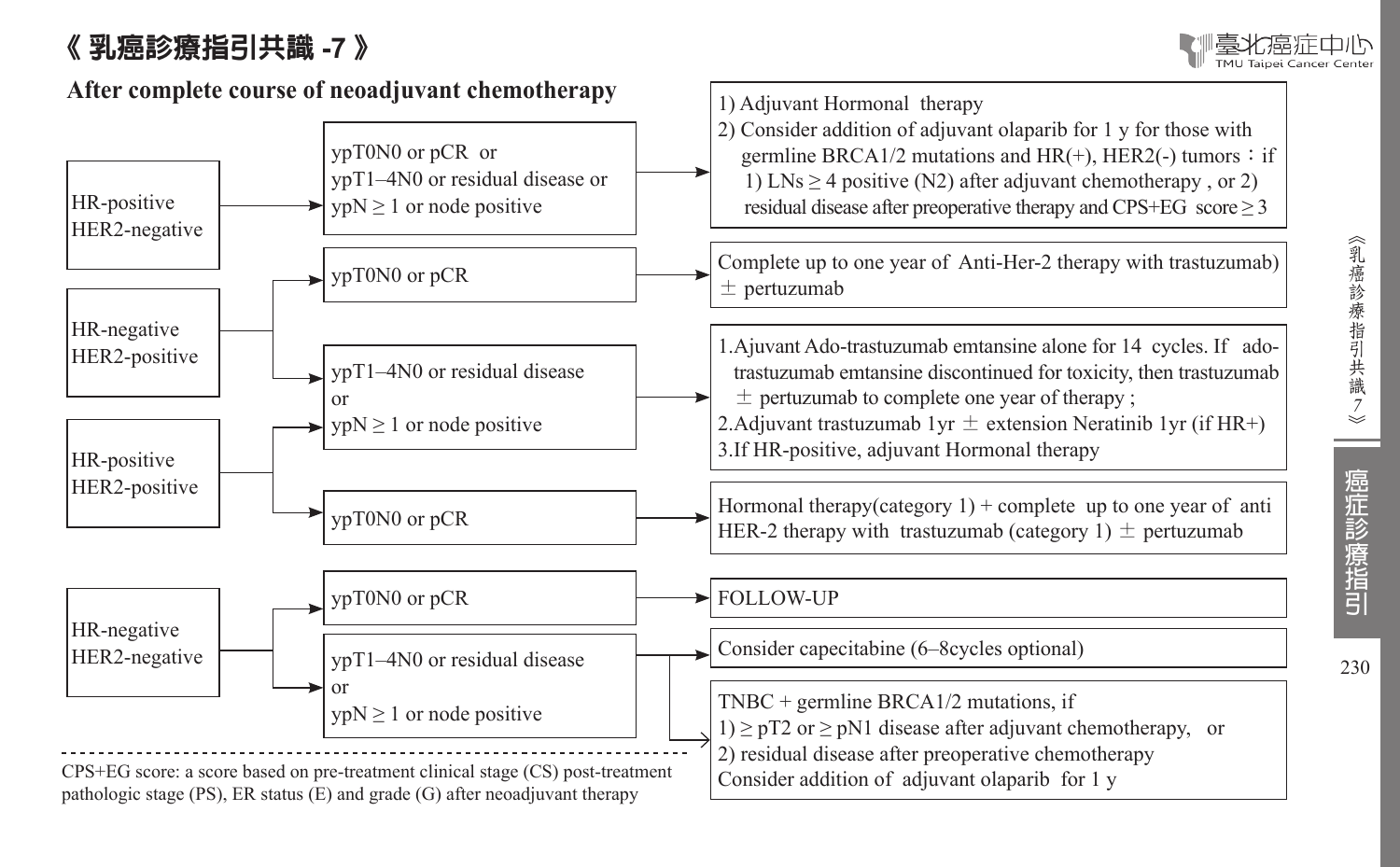# 癌症診療指引

# 《 參考文獻 》

- 1. NCCN Clinical Practice in Oncology: Breast Cancer V.3.2021
- 2. Jemal A, Siegel R, Xu J, Ward E. Cancer statistics, 2010. CA CancerJ Clin 2010;60:277-300.
- 3. Effects of chemotherapy and hormonal therapy for early breast cancer on recurrence and 15-year survival: an overview of the randomised trials. Lancet 2005;365:1687-1717.
- 4. Edge SB, Byrd DR, Compton CC, et al., eds. AJCC Cancer Staging Manual, 7th Edition. New York: Springer; 2010
- 5. Allred DC, Carlson RW, Berry DA, et al. NCCN Task Force Report:Estrogen Receptor and Progesterone Receptor Testing in Breast Cancer by Immunohistochemistry. J Natl Compr Canc Netw 2009;7 Suppl 6:1-1.
- 6. Dybdal N, Leiberman G, Anderson S, et al. Determination of HER2 gene amplification by fluorescence in situ hybridization and concordance with the clinical trials immunohistochemical assay in women with metastatic breast cancer evaluated for treatment with trastuzumab. Breast Cancer Res Treat 2005;93:3-11.
- 7. Chuba PJ, Hamre MR, Yap J, et al. Bilateral risk for subsequent breast cancer after lobular carcinoma-in-situ: analysis of surveillance, epidemiology, and end results data. J Clin Oncol 2005;23:5534-5541.
- 8. Anderson BO, Calhoun KE, Rosen EL. Evolving concepts in the management of lobular neoplasia. J Natl Compr Canc Netw 2006;4:511-522.
- 9. Fisher B, Costantino JP, Wickerham DL, et al. Tamoxifen for the prevention of breast cancer: current status of the National Surgical Adjuvant Breast and Bowel Project P-1 study. J Natl Cancer Inst 2005;97:1652-1662.
- 10. International Commission on Radiation Units and Measurements. ICRU Report No 62: Prescribing, Recording and Reporting Photon Beam Therapy (Supplement to ICRU Report 50). Bethesda, MD: ICRU Publications 1999.
- 11. Radiation therapy for the whole breast: Executive summary of an American Society for Radiation Oncology (ASTRO) evidence-based guideline, Practical Radiation Oncology, 2018; 8:145-152
- 12. Vargas C, Kestin L, Go N, et al. Factors associated with local recurrence and cause-specific survival in patients with ductal carcinoma in situ of the breast treated with breast-conserving therapy or mastectomy. Int J Radiat Oncol Biol Phys 2005;63:1514-1521.
- 13. McCormick B. Randomized Trial Evaluating Radiation following Surgical Excision for "Good Risk" DCIS: 12-Year Report from NRG/RTOG 9804. Int J Radiat Oncol Biol Phys 2018;102: P1603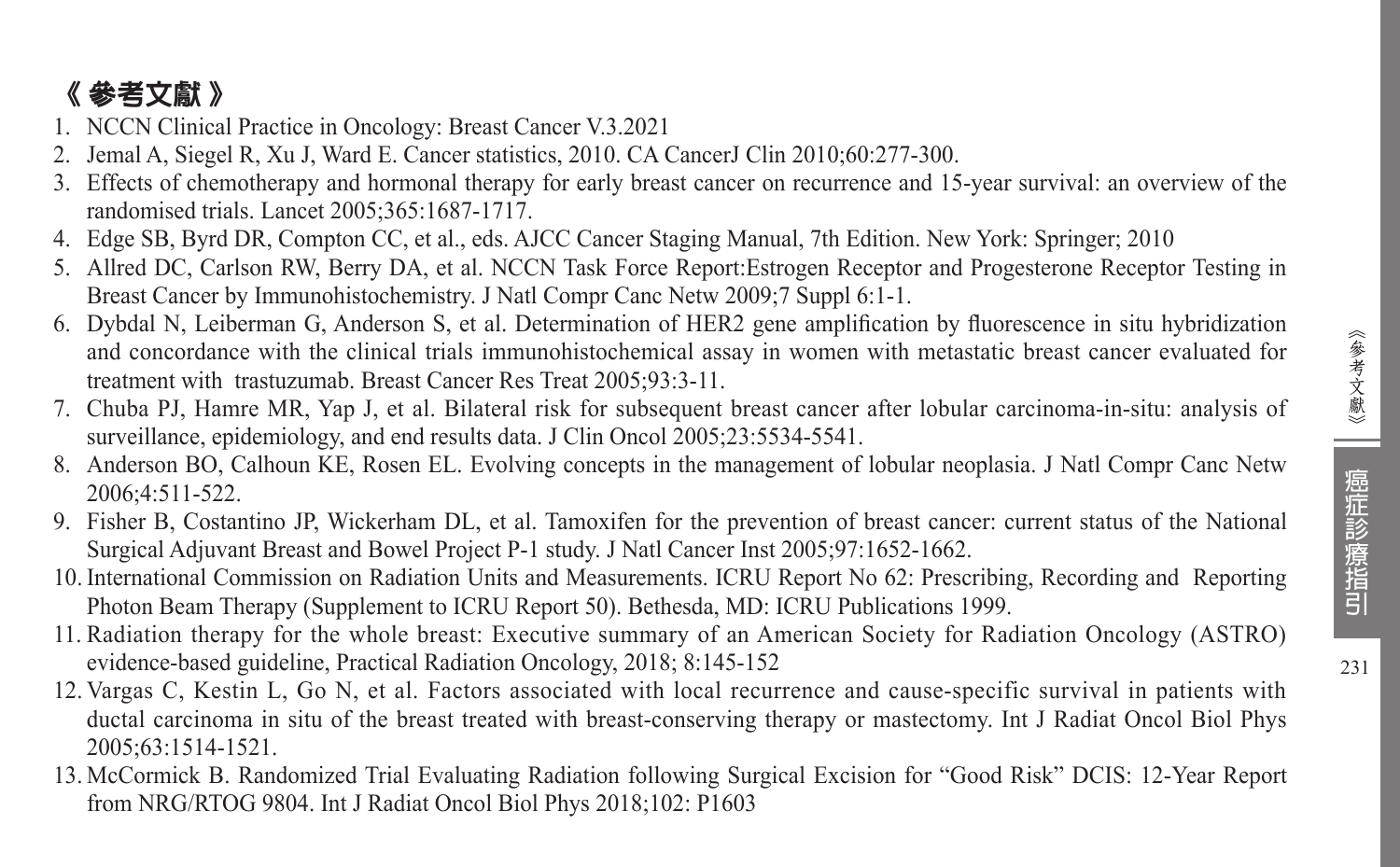# 《 乳癌抗癌藥物治療指引 》

# **Chemotherapy as Primary or Adjuvant Therapy (HER2-POSTIVE)**

#### **PREFERRED REGIMENS**

#### **AC followed by Paclitaxel with Trastuzumab**

| 藥品名              | 劑量 mg/m2                | 給藥日 | 頻率               | 週期             | 參考文獻 |
|------------------|-------------------------|-----|------------------|----------------|------|
| Doxorubicin      | 60                      |     | Q <sub>3</sub> W | $\overline{4}$ |      |
| Cyclophosphamide | 600                     |     | O <sub>3</sub> W | $\overline{4}$ |      |
| Followed by      |                         |     |                  |                |      |
| Trastuzumab      | $4 \rightarrow 2$ mg/kg |     | QW               | 12             |      |
| Paclitaxel       | 80                      |     | QW               | 12             |      |
| Followed by      |                         |     |                  |                |      |
| Trastuzumab      | $2(6)$ mg/kg            |     | QW(Q3W)          | 40(13)         |      |

#### **AC followed by Paclitaxel with Trastuzumab + Pertuzumab (optional)**

| 藥品名              | 劑量 mg/m <sup>2</sup>     | 給藥日      | 頻率               | 週期 | 參考文獻     |
|------------------|--------------------------|----------|------------------|----|----------|
| Doxorubicin      | 60                       |          | Q <sub>3</sub> W | 4  | $\sigma$ |
| Cyclophosphamide | 600                      |          | O3W              | 4  |          |
| Followed by      |                          |          |                  |    |          |
| Trastuzumab      | $8 \rightarrow 6$ mg/kg  |          | Q <sub>3</sub> W |    |          |
| Pertuzumab*      | $840 \rightarrow 420$ mg |          | Q <sub>3</sub> W |    |          |
| Paclitaxel       | 80                       | 1, 8, 15 | Q <sub>3</sub> W | 4  |          |

\*Optional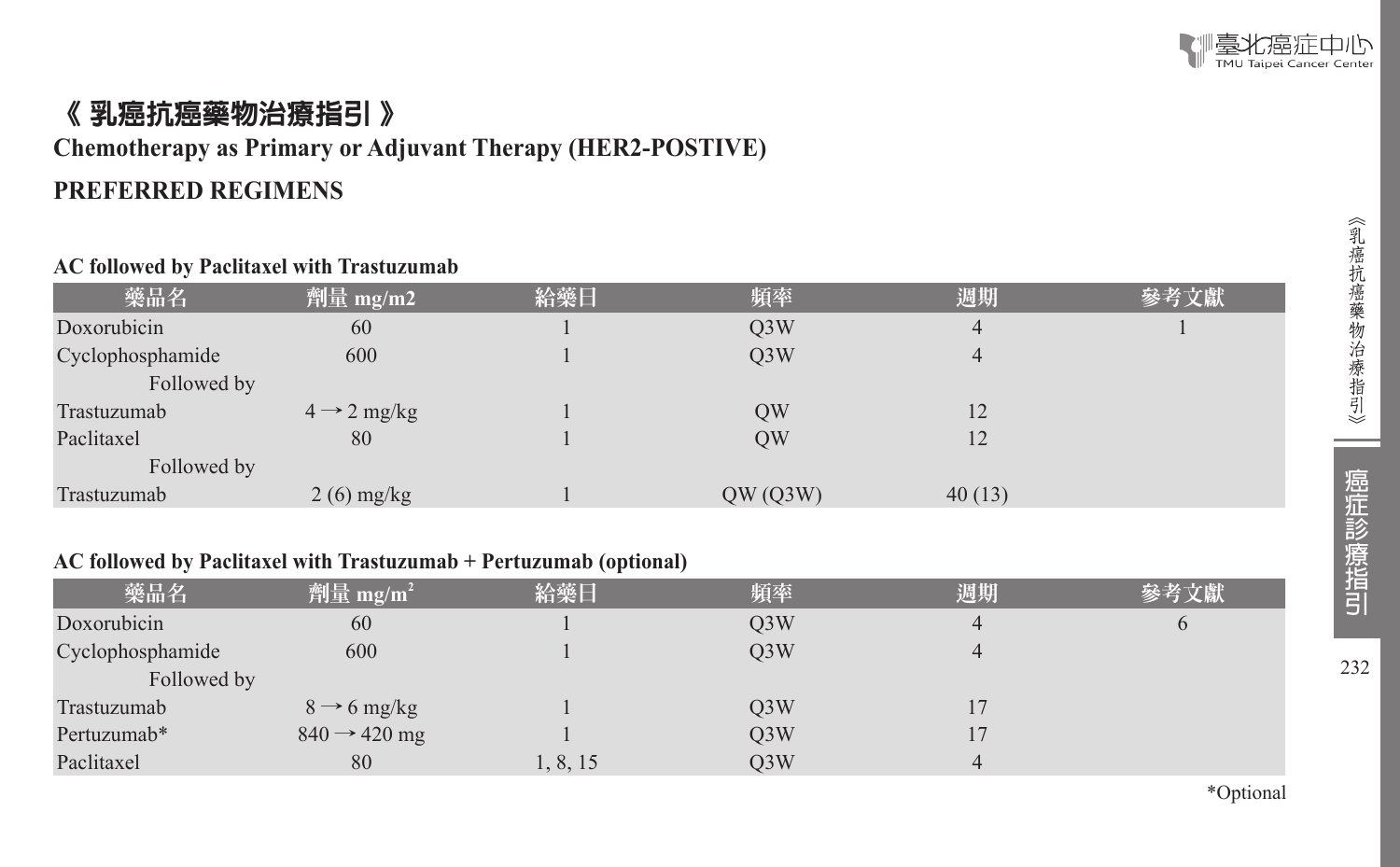#### **Dose-dense AC followed by Paclitaxel with Trastuzumab**

| 劑量 mg/m <sup>2</sup><br>給藥日 | 頻率                                                          | 週期     | 參考文獻    |
|-----------------------------|-------------------------------------------------------------|--------|---------|
|                             | Q2W                                                         | 4      | 2       |
|                             | Q2W                                                         | 4      |         |
|                             |                                                             |        |         |
| 1,8                         | Q2W                                                         | 4      |         |
|                             | Q2W                                                         | 4      |         |
|                             |                                                             |        |         |
|                             |                                                             | 44(14) |         |
|                             |                                                             |        |         |
|                             | 60<br>600<br>$4 \rightarrow 2$ mg/kg<br>175<br>$2(6)$ mg/kg |        | QW(Q3W) |

#### **TCH**

| 藥品名         | 劑量 mg/m <sup>2</sup>    | 給藥日      | 頻率               | 週期 | 參考文獻 |
|-------------|-------------------------|----------|------------------|----|------|
| Trastuzumab | $4 \rightarrow 2$ mg/kg | 1, 8, 15 | Q <sub>3</sub> W |    |      |
| Docetaxel   |                         |          | O <sub>3</sub> W | O  |      |
| Carboplatin | 6 AUC                   |          | O <sub>3</sub> W |    |      |
| Followed by |                         |          |                  |    |      |
| Trastuzumab | 6 mg/kg                 |          | O <sub>3</sub> W |    |      |

#### **TCH + Pertuzumab (optional)**

| 藥品名         | 劑量 mg/m <sup>2</sup>     | 給藥日 | 頻率               | 週期 | 參考文獻 |
|-------------|--------------------------|-----|------------------|----|------|
| Trastuzumab | $8 \rightarrow 6$ mg/kg  |     | O <sub>3</sub> W |    |      |
| Pertuzumab* | $840 \rightarrow 420$ mg |     | O <sub>3</sub> W |    |      |
| Docetaxel   |                          |     | O <sub>3</sub> W |    |      |
| Carboplatin | 6 AUC -                  |     | O <sub>3</sub> W |    |      |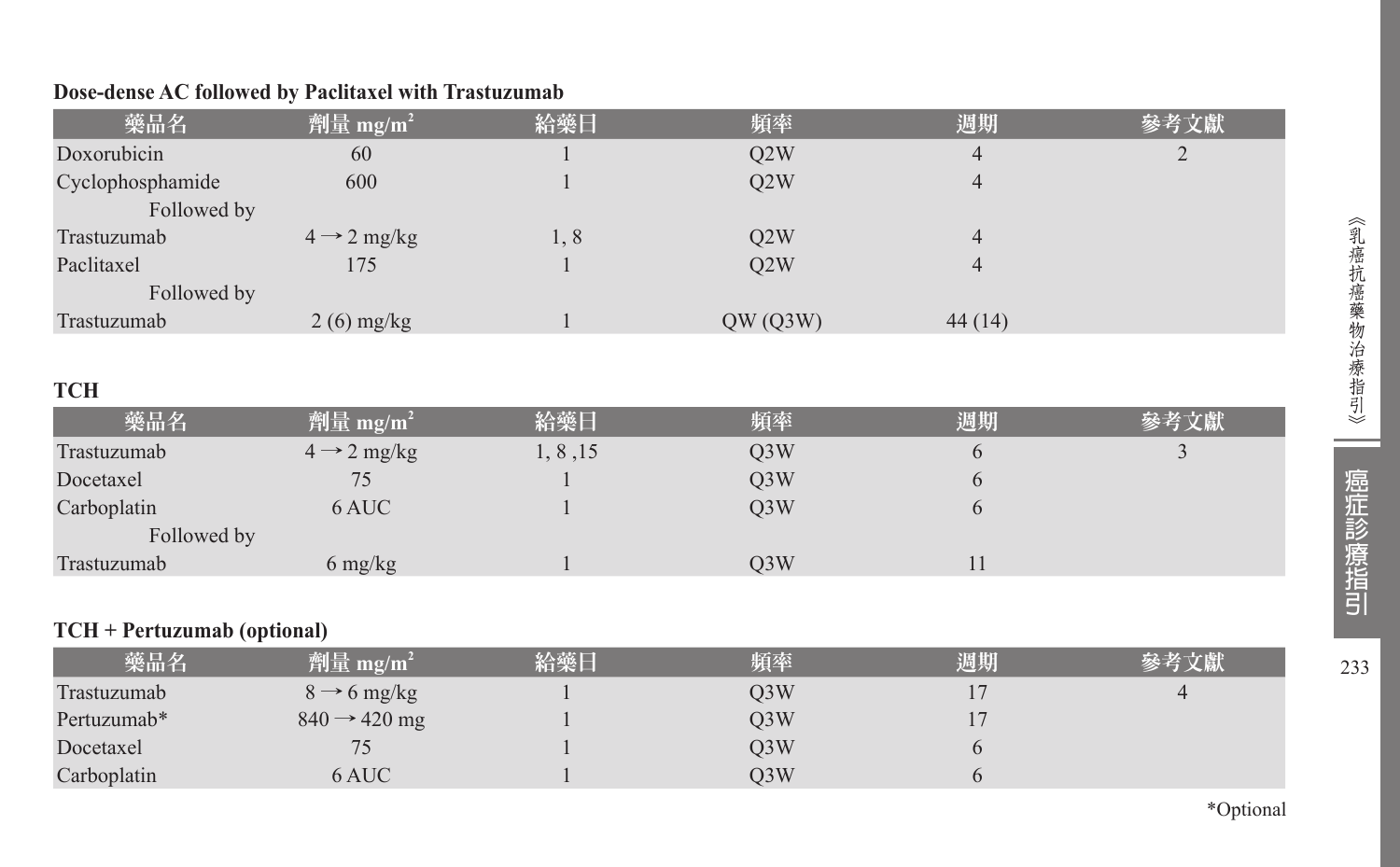

#### **Trastuzumab + Pertuzumab**

| 藥品名         | 劑量 mg/m2                               | 給藥日 | 頻率               | 週期     | 參考文獻      |
|-------------|----------------------------------------|-----|------------------|--------|-----------|
| Trastuzumab | $8 \rightarrow 6$ mg/kg                |     | Q <sub>3</sub> W | 17     |           |
| Pertuzumab* | $840 \rightarrow 420$ mg               |     | Q <sub>3</sub> W | 17     |           |
|             |                                        |     |                  |        | *Optional |
|             | $Trastuzumab + Pertuzumab + Neratinib$ |     |                  |        |           |
| 藥品名         | 劑量 mg/m <sup>2</sup>                   | 給藥日 | 頻率               | 週期     | 參考文獻      |
| Trastuzumab | $8 \rightarrow 6$ mg/kg                |     | Q <sub>3</sub> W | 17     |           |
| Pertuzumab* | $840 \rightarrow 420$ mg               |     | Q <sub>3</sub> W | 17     |           |
| Followed by |                                        |     |                  |        |           |
| Neratinib*  | 240 mg PO QD                           |     |                  | 1 year | 8         |
|             |                                        |     |                  |        | *Optional |
| T-DM1       |                                        |     |                  |        |           |
| 藥品名         | 劑量 mg/m2                               | 給藥日 | 頻率               | 週期     | 參考文獻      |
| T-DM1       | $3.6 \text{ mg/kg}$                    |     | Q <sub>3</sub> W | 14     |           |

234

- -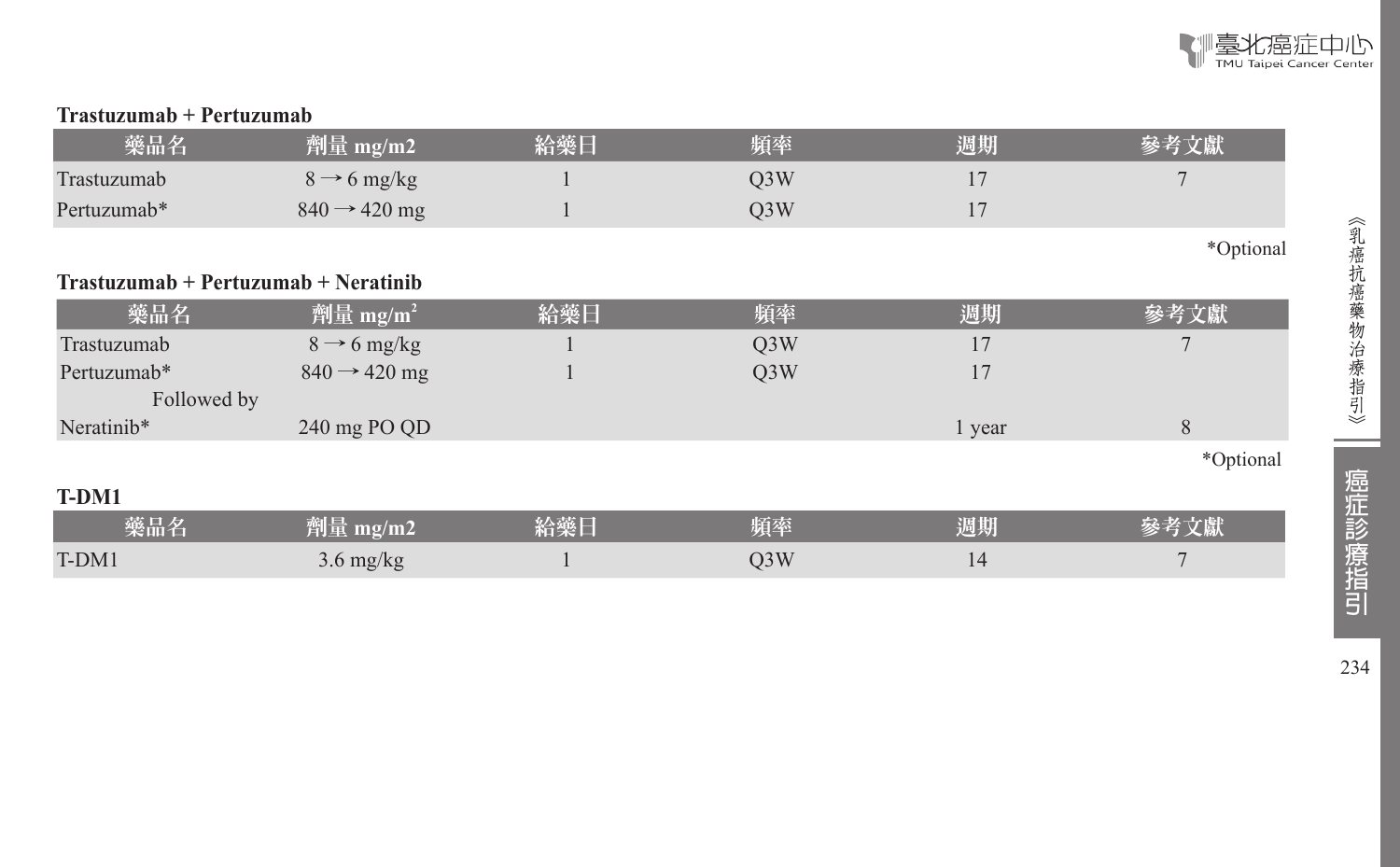## **OTHER REGIMENS**

#### **AC followed by Docetaxel with Trastuzumab**

| 藥品名              | 劑量 mg/m <sup>2</sup>            | 給藥日      | 頻率               | 週期 | 參考文獻 |
|------------------|---------------------------------|----------|------------------|----|------|
| Doxorubicin      | 60                              |          | Q <sub>3</sub> W | 4  |      |
| Cyclophosphamide | 600                             |          | Q3W              | 4  |      |
| Followed by      |                                 |          |                  |    |      |
| Trastuzumab      | $4 \rightarrow 2$ mg/kg         | 1, 8, 15 | Q <sub>3</sub> W | 4  |      |
| Docetaxel        | 80-100                          |          | O <sub>3</sub> W |    |      |
| Followed by      |                                 |          |                  |    |      |
| Trastuzumab      | $6 \frac{\text{mg}}{\text{kg}}$ |          | O <sub>3</sub> W | 13 |      |

#### **AC followed by Docetaxel with Trastuzumab + Pertuzumab**

| 藥品名              | 劑量 mg/m <sup>2</sup>     | 給藥日 | 頻率               | 週期 | 參考文獻 |
|------------------|--------------------------|-----|------------------|----|------|
| Doxorubicin      | 60                       |     | Q <sub>3</sub> W |    |      |
| Cyclophosphamide | 600                      |     | O3W              |    |      |
| Followed by      |                          |     |                  |    |      |
| Trastuzumab      | $8 \rightarrow 6$ mg/kg  |     | Q3W              |    |      |
| Pertuzumab*      | $840 \rightarrow 420$ mg |     | Q3W              |    |      |
| Docetaxel        | 80-100                   |     | O <sub>3</sub> W | 4  |      |

\*Optional

 $\sim$ 

癌症診療指引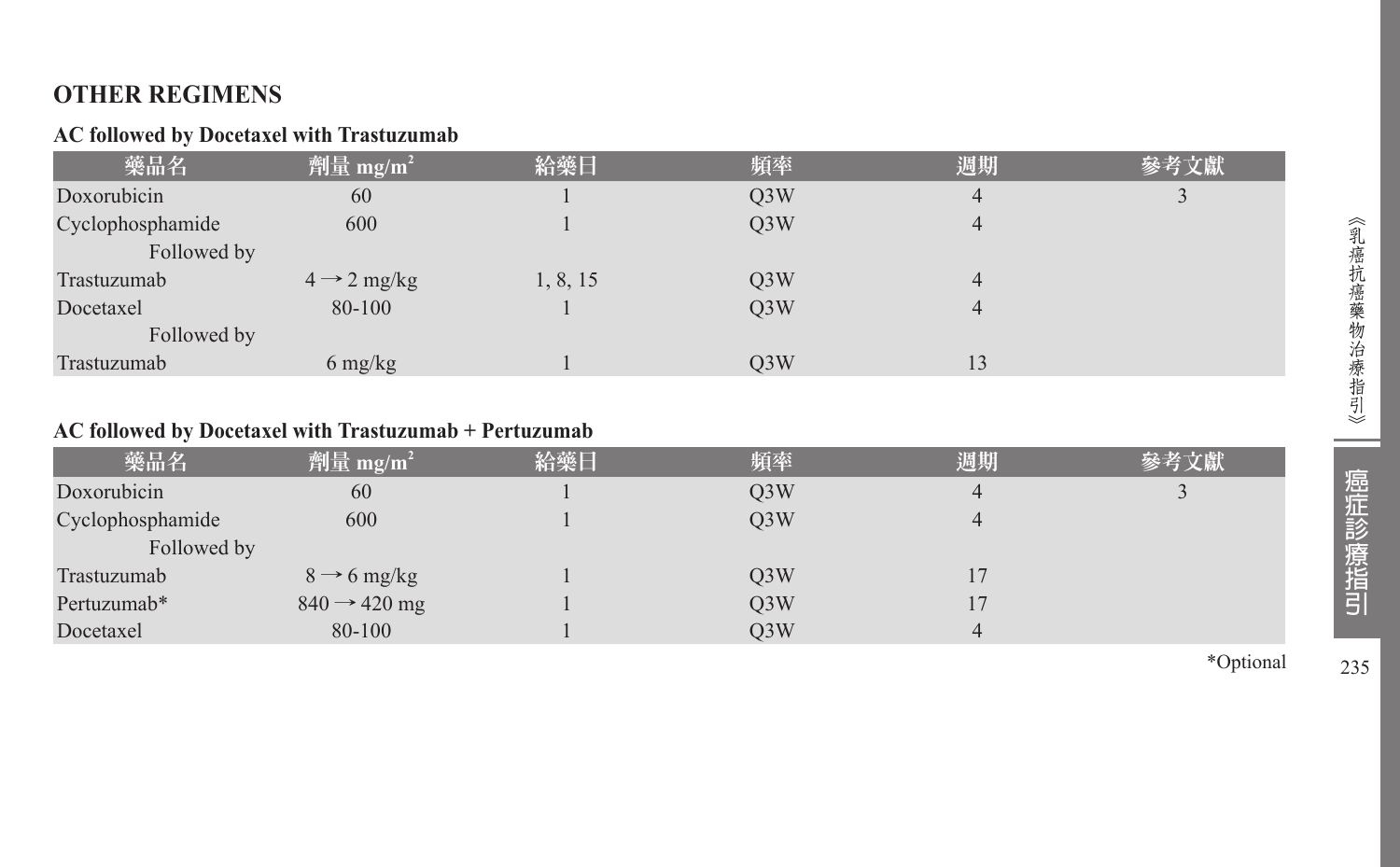#### **Paclitaxel + Trastuzumab (APT trial)**

| 藥品名         | 劑量 mg/m <sup>2</sup>    | 給藥日 | 頻率      | 週期     | 參考文獻 |
|-------------|-------------------------|-----|---------|--------|------|
| Trastuzumab | $4 \rightarrow 2$ mg/kg |     | OW      | 12     |      |
| Paclitaxel  | 80                      |     | OW      |        |      |
| Followed by |                         |     |         |        |      |
| Trastuzumab | $2(6)$ mg/kg            |     | QW(Q3W) | 40(13) |      |

#### **TC + Trastuzumab**

| 藥品名              | 劑量 mg/m <sup>2</sup>                      | 給藥日         | 頻率               | 週期 | 參考文獻 |
|------------------|-------------------------------------------|-------------|------------------|----|------|
| Trastuzumab      | $4 \rightarrow 2 (8 \rightarrow 6)$ mg/kg | 1, 8, 15(1) | O <sub>3</sub> W |    |      |
| Docetaxel        |                                           |             | O3W              |    |      |
| Cyclophosphamide | 600                                       |             | O <sub>3</sub> W | 4  |      |
| Followed by      |                                           |             |                  |    |      |
| Trastuzumab      | $6 \frac{\text{mg}}{\text{kg}}$           |             | O3W              |    |      |

# 參考文獻

- 1. Romond EH, Perez EZ, Bryant J, et al. Trastuzumab plus adjuvant chemotherapy for operable HER2 positive breast cancer. N Engl J Med 2005;353:1673-1684.
- 2. Dang C, Fomier M, Sugarman S, et al. The safety of dose-dense doxorubicin and cyclophosphamide followed by paclitaxel with trastuzumab in HER2/neu over expressed/amplified breast cancer. J Clin Oncol. 2008;26(8):1216-1222.
- 3. Slamon D, Eiermann W, Robert N, et al. Adjuvant trastuzumab in HER2-positive breast cancer. N Engl J Med 2011;365:1273- 1283.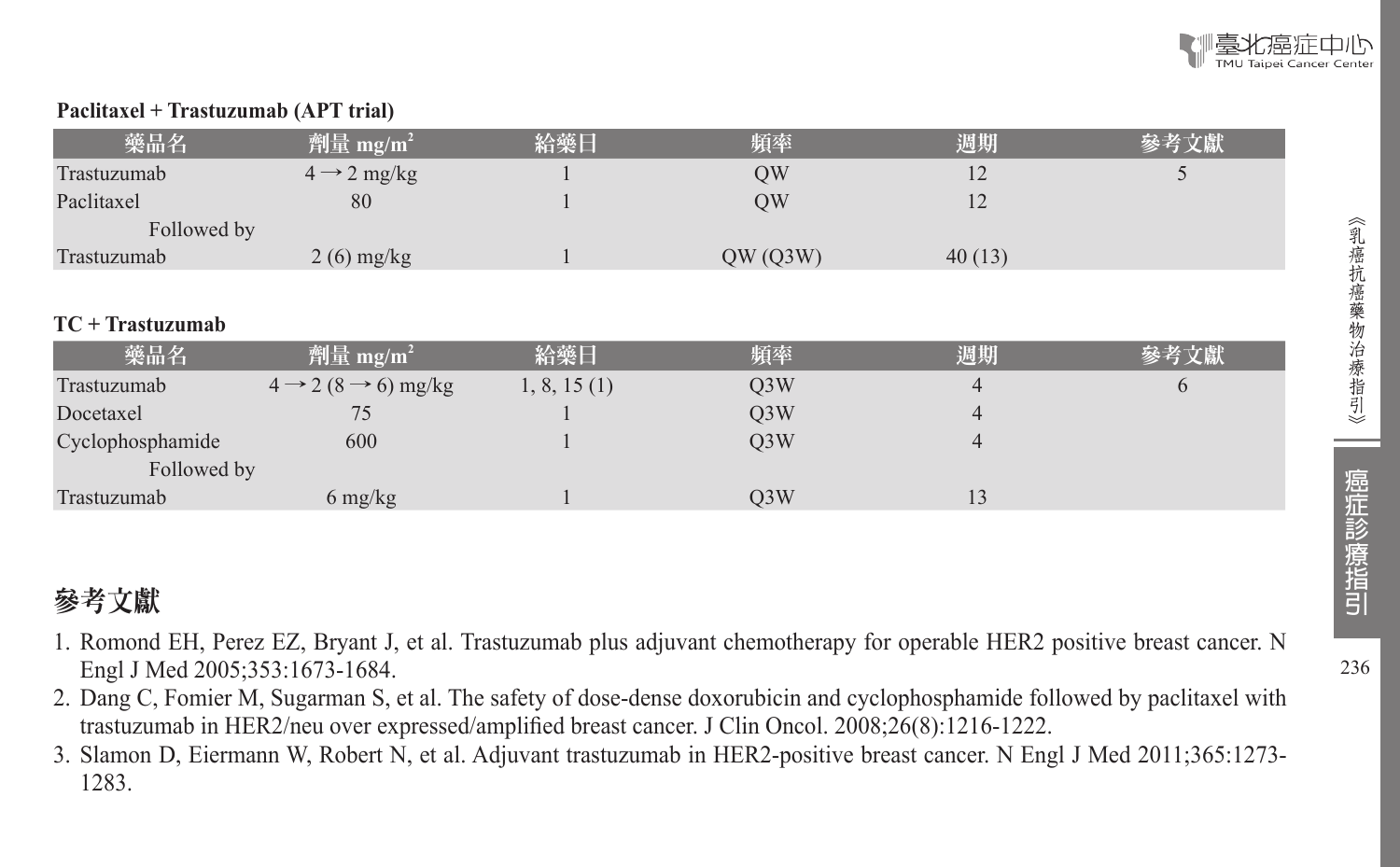- 4. Schneeweiss A, Chia S, Hickish T et al. Pertuzumab plus trastuzumab in combination with standard neoadjuvant anthracyclinecontaining and anthracycline-free chemotherapy regimens in patients with HER2-positive early breast cancer: a randomized phase II cardiac safety study (TRYPHAENA). Ann Oncol 2013; 24: 2278-2284.
- 5. Tolaney S, Barry W, Dang C,et al. Adjuvant paclitaxel and trastuzumab for node-negative HER2-positive breast cancer. N Engl J Med 2015;372:134-141.
- 6. Jones SE, Collea R, Paul D, et al. Adjuvant docetaxel and cyclophosphamide plus trastuzumab in patients with HER2-amplified early stage breast cancer: a singlegroup, open-label, phase 2 study. Lancet Oncol 2013;14:1121-8.
- 7. Minckwitz G, Huang C, Mano M, et al. Trastuzumab emtansine for residual invasive HER2-positive breast cancer. N Engl J Med 2019;380:617-628.
- 8. Miguel Martin, Frankie A Holmes, Bent Ejlertsen, et al. Neratinib after trastuzumab-based adjuvant therapy in HER2-positive breast cancer (ExteNET): 5-year analysis of a randomised, double-blind, placebo-controlled, phase 3 trial.Lancet Oncol 2017;18: 1688–700.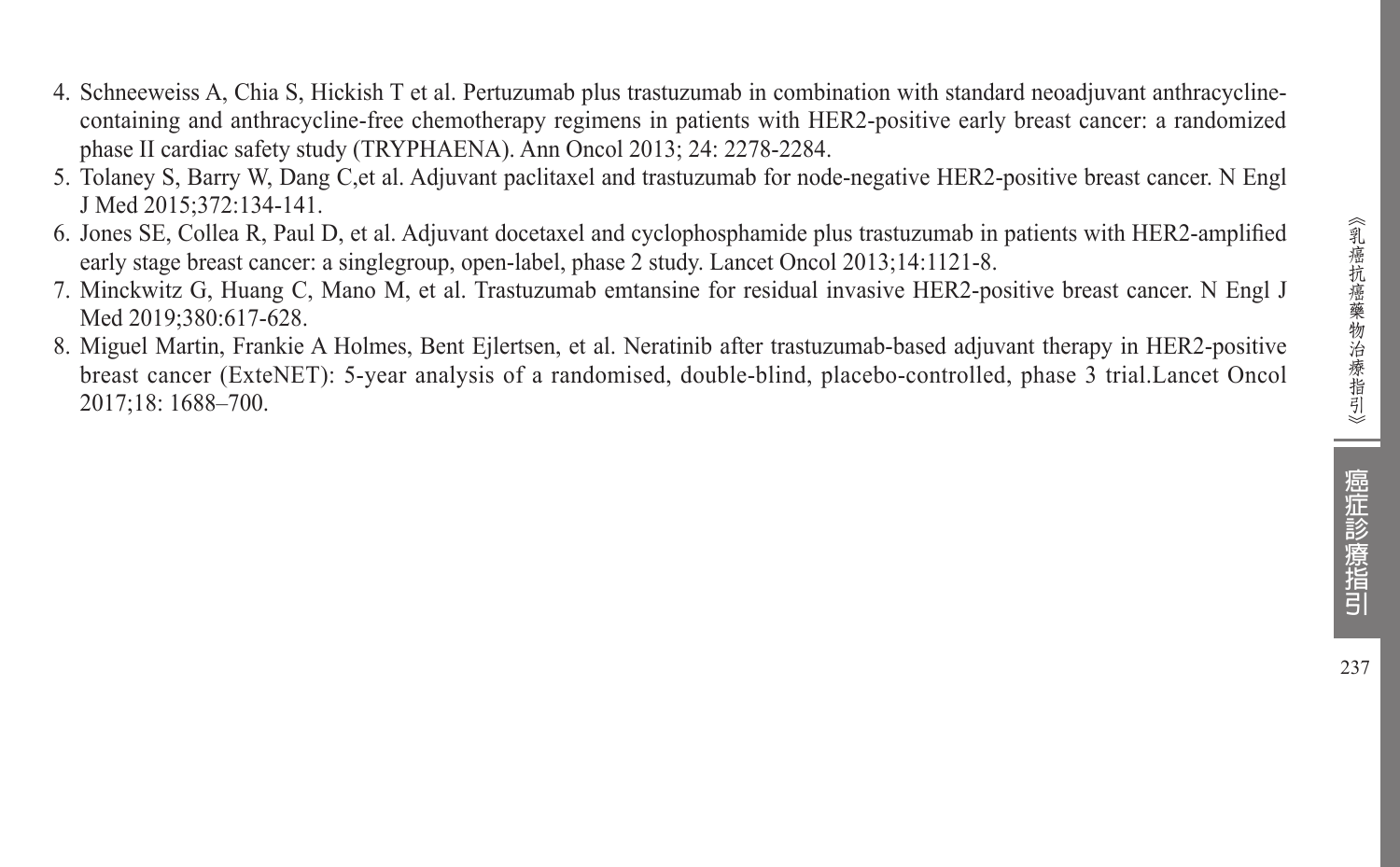# **Chemotherapy as Primary or Adjuvant Therapy (HER2-NEGATIVE) PREFERRED REGIMENS**

#### **Dose-dense AC followed by Paclitaxel**

| 藥品名*             | 劑量 mg/m <sup>2</sup> | 給藥日 | 頻率  | 週期 |  |
|------------------|----------------------|-----|-----|----|--|
| Doxorubicin      | 60                   |     | O2W |    |  |
| Cyclophosphamide | 600                  |     | O2W |    |  |
| Followed by      |                      |     |     |    |  |
| Paclitaxel       |                      |     | O2W |    |  |

#### **Dose-dense AC followed by weekly Paclitaxel**

| 藥品名              | 劑量 mg/m <sup>2</sup> | 給藥日 | 頻率  | 週期             |  |
|------------------|----------------------|-----|-----|----------------|--|
| Doxorubicin      | 60                   |     | O2W |                |  |
| Cyclophosphamide | 600                  |     | O2W |                |  |
| Followed by      |                      |     |     |                |  |
| Paclitaxel       | 80                   |     | ЭW  | $\overline{1}$ |  |

#### **TC**

|                  | 78 I II                                              | 临   | 周期 |   |
|------------------|------------------------------------------------------|-----|----|---|
| Docetaxel        | $\overline{\phantom{a}}$<br>$\overline{\phantom{a}}$ | O3W |    | - |
| Cyclophosphamide | 600                                                  | O3W |    |   |

238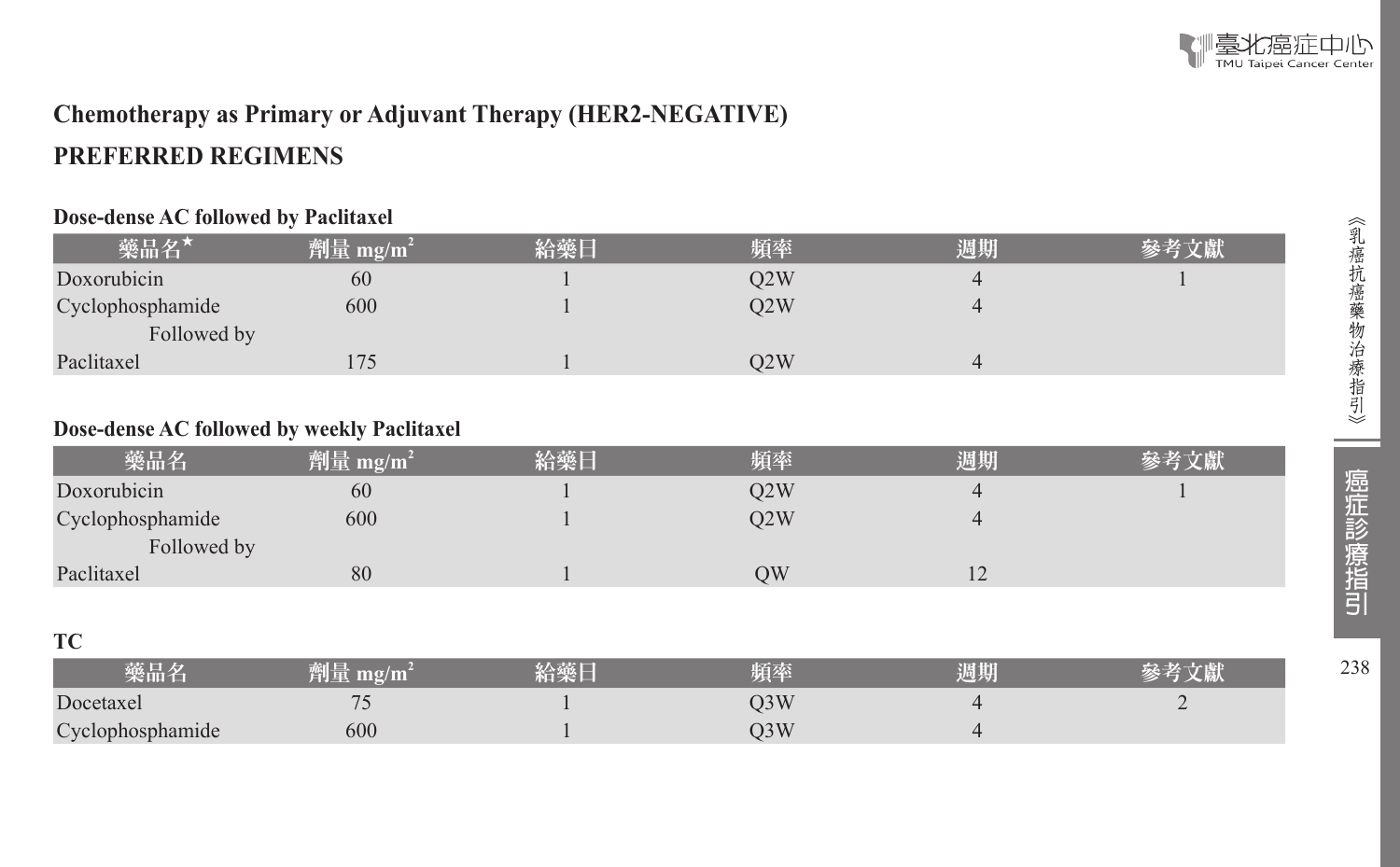| 榮品名                    | mg/m<br>'i I     | TERL | 百本<br>고민 | <b>ATTENTION</b><br>週期 |    |
|------------------------|------------------|------|----------|------------------------|----|
| $\sim$<br>Capecitabine | 1000-1250 PO BID |      | 3W       | v-0                    | ⊥∪ |

(If triple-negative breast cancer and residual disease after preoperative therapy with taxane, alkylator, and anthracycline based chemotherapy)

#### **For germline BRCA1/2 mutations**

| 藥品名      | mg/m<br>yeti ilitir. | 給藥日 | 頻率  | 週期          | 乂脉            |
|----------|----------------------|-----|-----|-------------|---------------|
| Olaparib | 300 mg PO BID        |     | O4W | year<br>For | $\sim$<br>ر ب |

#### **For High-risk triple-negative breast cancer (TNBC)**

| 藥品名              | 劑量 mg/m <sup>2</sup> | 給藥日      | 頻率               | 週期 | 參考文獻 |
|------------------|----------------------|----------|------------------|----|------|
| Pembrolizumab    | $200 \text{ mg}$     |          | Q <sub>3</sub> W | 4  | 22   |
| Paclitaxel       | 80                   | 1, 8, 15 | Q <sub>3</sub> W | 4  |      |
| Carboplatin      | AUC <sub>5</sub>     |          | Q <sub>3</sub> W | 4  |      |
| Followed by      |                      |          |                  |    |      |
| Pembrolizumab    | $200 \text{ mg}$     |          | Q <sub>3</sub> W | 4  |      |
| Doxorubicin*     | $60*$                |          | Q <sub>3</sub> W | 4  |      |
| Cyclophosphamide | 600                  |          | Q <sub>3</sub> W | 4  |      |
| Followed by      |                      |          |                  |    |      |
| Pembrolizumab    | $200 \text{ mg}$     |          | O <sub>3</sub> W | 9  |      |

239

\*Epirubicin 90 mg/m<sup>2</sup>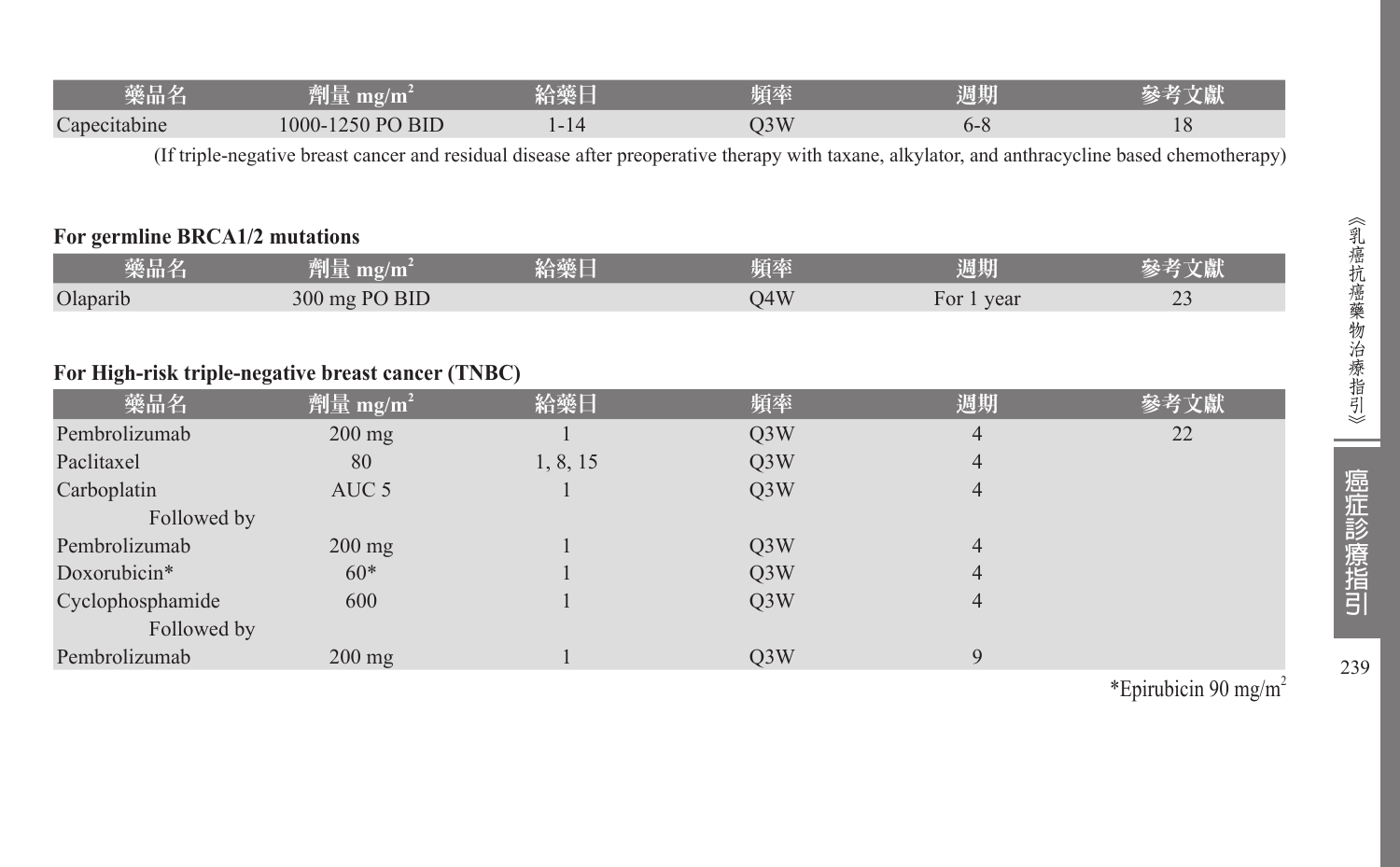

## **Useful in certain circumstances**

#### **Dose-dense AC**

| 藥品名              | 劑量 mg/m $^{\rm 2}$ | 給藥日 | 踊座  | 週期 |  |
|------------------|--------------------|-----|-----|----|--|
| Doxorubicin      | 60                 |     | 02W |    |  |
| Cyclophosphamide | 600                |     | 02W |    |  |
|                  |                    |     |     |    |  |

#### **AC**

|                  |     | 頃率 | 调期 |  |
|------------------|-----|----|----|--|
| Doxorubicin      | 60  |    |    |  |
| Cyclophosphamide | 600 |    |    |  |

#### **TAC**

| 藥品名              | 劑量 mg/m <sup>?</sup> | 经藥日 | 頻率  | 週期 |  |
|------------------|----------------------|-----|-----|----|--|
| Docetaxel        | $\overline{ }$       |     | D3W |    |  |
| Doxorubicin      | 60                   |     | )3W |    |  |
| Cyclophosphamide | 500                  |     | )3W |    |  |

#### **TEC**

| 藥品名              | 劑量 mg/m <sup>i</sup> | 給藥日 | 頻率  | 週期 |  |
|------------------|----------------------|-----|-----|----|--|
| Docetaxel        |                      |     | )3W |    |  |
| Epirubicin       |                      |     | )3W |    |  |
| Cyclophosphamide | 500                  |     | )3W |    |  |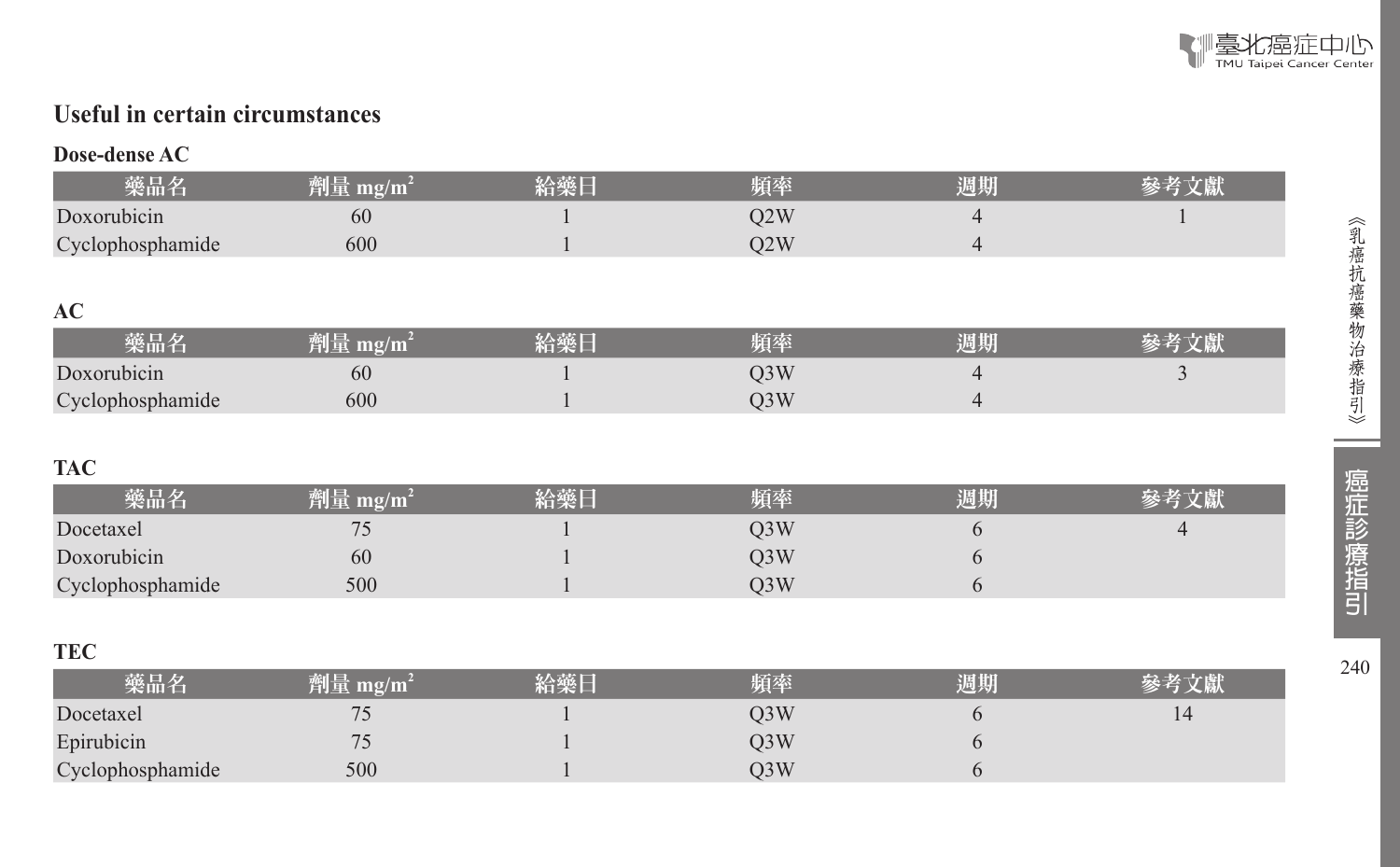#### **FAC**

| 劑量 mg/m <sup>2</sup> | 給藥日          | 頻率  | 週期             | 參考文獻 |
|----------------------|--------------|-----|----------------|------|
| 500                  | 1, 8 or 1, 4 | Q3W | 6              | 5, 6 |
| 50                   |              | Q3W | 6              |      |
| 500                  |              | Q3W | 6              |      |
|                      |              |     |                |      |
|                      |              |     |                |      |
| 劑量 mg/m $^2$         | 給藥日          | 頻率  | 週期             | 參考文獻 |
| 500                  | 1,8          | Q3W | 6              |      |
| 80                   | 1,8          | Q3W | 6              |      |
| 500                  | 1, 8         | Q3W | 6              |      |
|                      |              |     |                |      |
|                      |              |     |                |      |
| 劑量 mg/m <sup>2</sup> | 給藥日          | 頻率  | 週期             | 參考文獻 |
| 100 PO               | $1 - 14$     | Q4W | 6              | 8    |
| 40                   | 1,8          | Q4W | 6              |      |
| 600                  | 1, 8         | Q4W | 6              |      |
|                      |              |     |                |      |
|                      |              |     |                |      |
| 劑量 mg/m <sup>2</sup> | 給藥日          | 頻率  | 週期             | 參考文獻 |
| 60                   |              | Q3W | $\overline{4}$ | 9    |
| 600                  |              | Q3W | $\overline{4}$ |      |
|                      |              |     |                |      |
| 80-100               | 1            | Q3W | $\overline{4}$ |      |
|                      |              |     |                |      |

《乳癌抗癌藥物治療指引》 《乳癌抗癌藥物治療指引》 | 癌症診療指引 41

241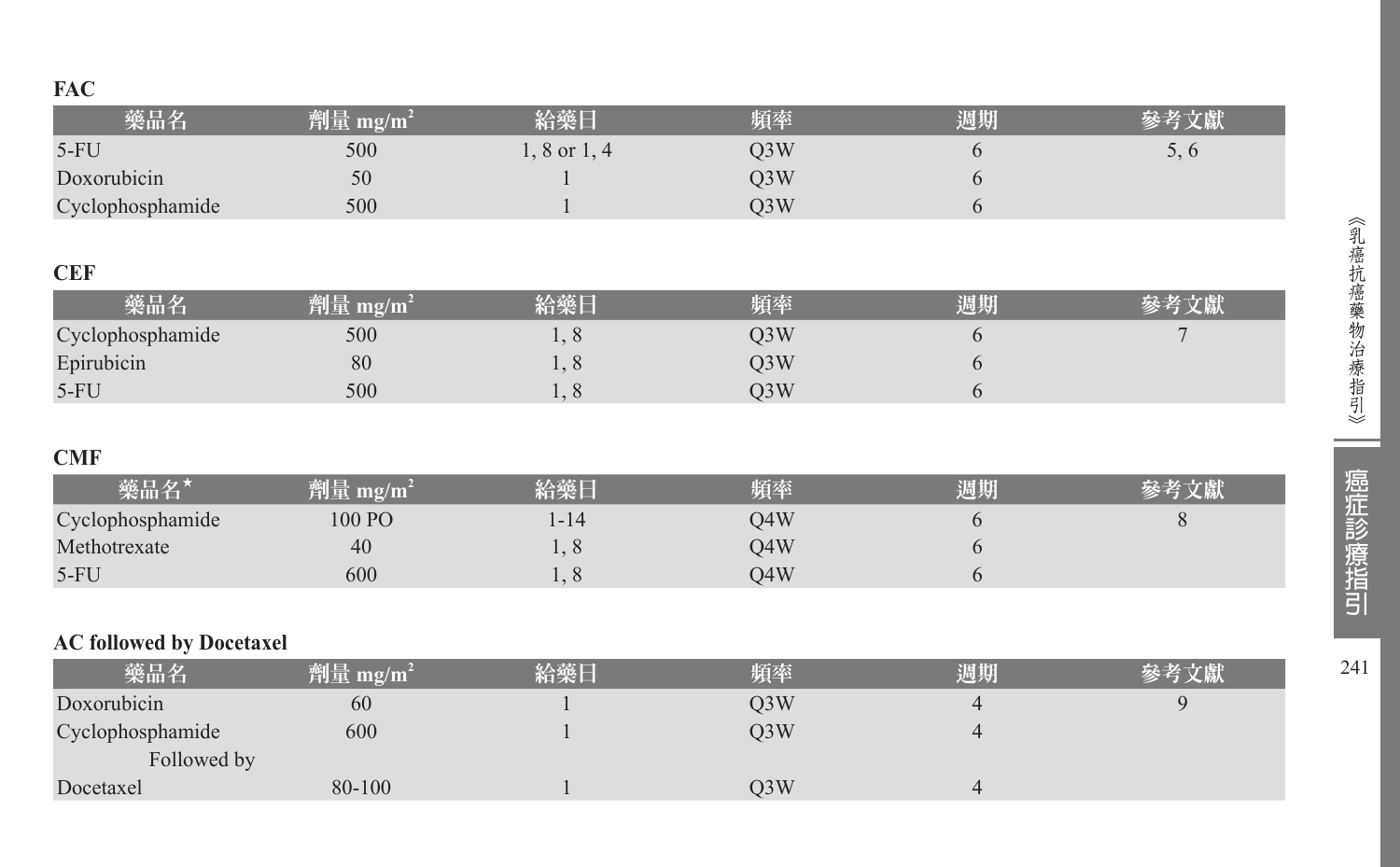

#### **AC followed by Paclitaxel**

| 藥品名              | $ \hat{p} \hat{p} \leq m_2/m^2$ | 給藥日 | 頻率               | 週期 | 參考文獻 |
|------------------|---------------------------------|-----|------------------|----|------|
| Doxorubicin      | 60                              |     | O <sub>3</sub> W |    | 10   |
| Cyclophosphamide | 600                             |     | O3W              |    |      |
| Followed by      |                                 |     |                  |    |      |
| Paclitaxel       |                                 |     | O3W              |    |      |

#### **AC followed by weekly Paclitaxel**

| 藥品名              | 劑量 mg/m <sup>2</sup> | 給藥日 | 頻率               | 週期 | 參考文獻 |
|------------------|----------------------|-----|------------------|----|------|
| Doxorubicin      | 60                   |     | Q <sub>3</sub> W | 4  | 10   |
| Cyclophosphamide | 600                  |     | O3W              | 4  |      |
| Followed by      |                      |     |                  |    |      |
| Paclitaxel       | 80                   |     | OW               | 4  |      |
|                  |                      |     |                  |    |      |

#### **EC**

| 樂品名              |        | <b>公靈厂</b> | 周期 |  |
|------------------|--------|------------|----|--|
| Epirubicin       | 90-100 |            |    |  |
| Cyclophosphamide | 600    |            |    |  |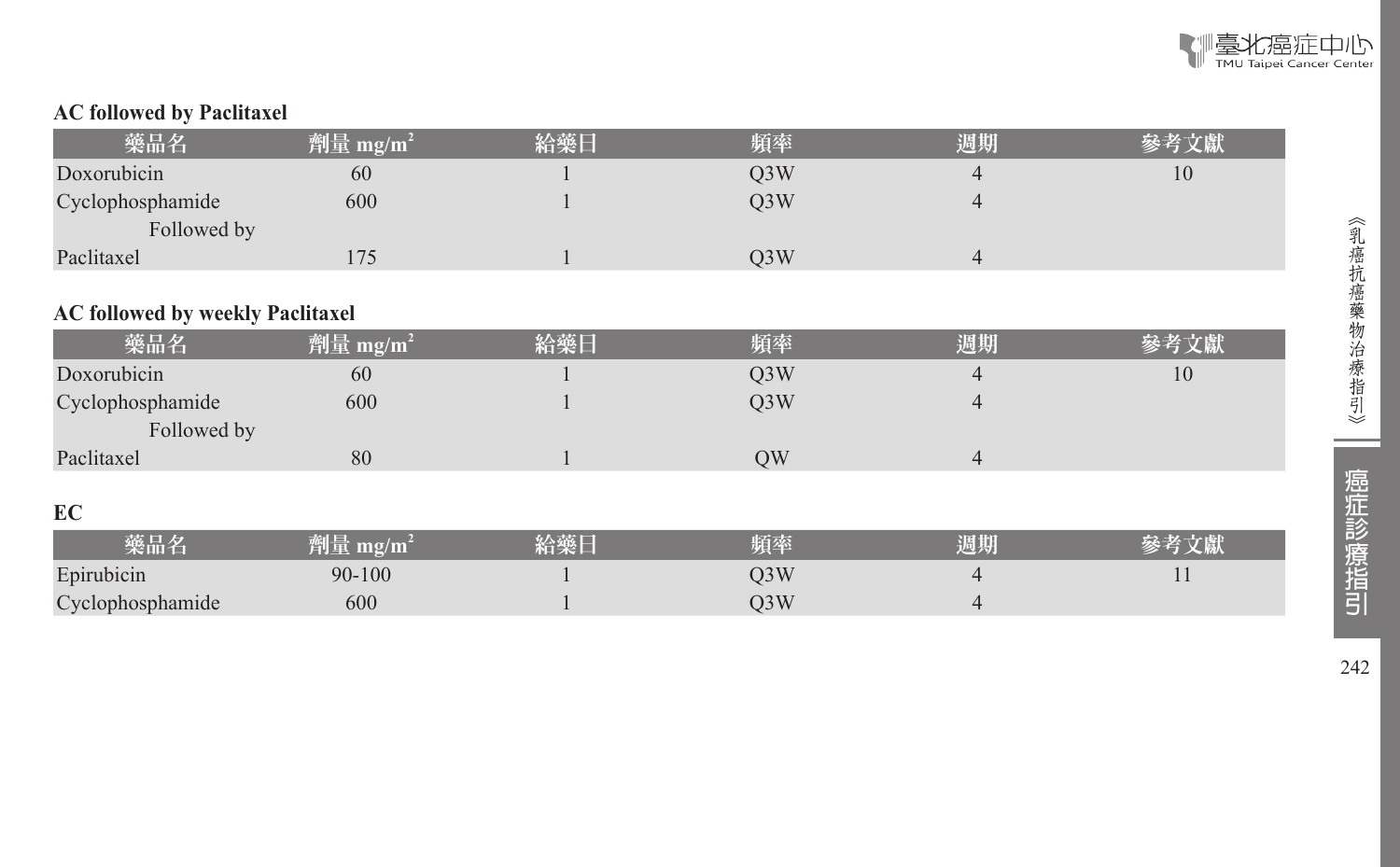#### **FEC followed by Docetaxel**

| 藥品名                               | 劑量 mg/m <sup>2</sup> | 給藥日 | 頻率               | 週期             | 參考文獻 |
|-----------------------------------|----------------------|-----|------------------|----------------|------|
| $5-FU$                            | 500                  |     | Q <sub>3</sub> W | 3              | 12   |
| Epirubicin                        | 100                  |     | Q3W              | 3              |      |
| Cyclophosphamide                  | 500                  |     | Q3W              | 3              |      |
| Followed by                       |                      |     |                  |                |      |
| Docetaxel                         | 100                  |     | Q3W              | 3              |      |
| FEC followed by weekly Paclitaxel |                      |     |                  |                |      |
| 藥品名                               | 劑量 mg/m <sup>2</sup> | 給藥日 | 頻率               | 週期             | 參考文獻 |
| $5-FU$                            | 600                  |     | Q3W              | 4              | 13   |
| Epirubicin                        | 90                   |     | Q3W              | $\overline{4}$ |      |
| Cyclophosphamide                  | 600                  |     | Q3W              | $\overline{4}$ |      |
| Followed by                       |                      |     |                  |                |      |
| 3 Weeks no treatment              |                      |     |                  |                |      |
| Followed by                       |                      |     |                  |                |      |
| Paclitaxel                        | 100                  |     | QW               | 8              |      |
|                                   |                      |     |                  |                |      |
| <b>FLC</b>                        |                      |     |                  |                |      |
| 藥品名                               | 劑量 mg/m <sup>2</sup> | 給藥日 | 頻率               | 週期             | 參考文獻 |
| $5-FU$                            | 500                  |     | Q3W              | 6              | 17   |
| Lipo-Doxorubicin                  | $35 - 40$            |     | Q <sub>3</sub> W | 6              |      |
| Cyclophosphamide                  | 500                  |     | Q3W              | 6              |      |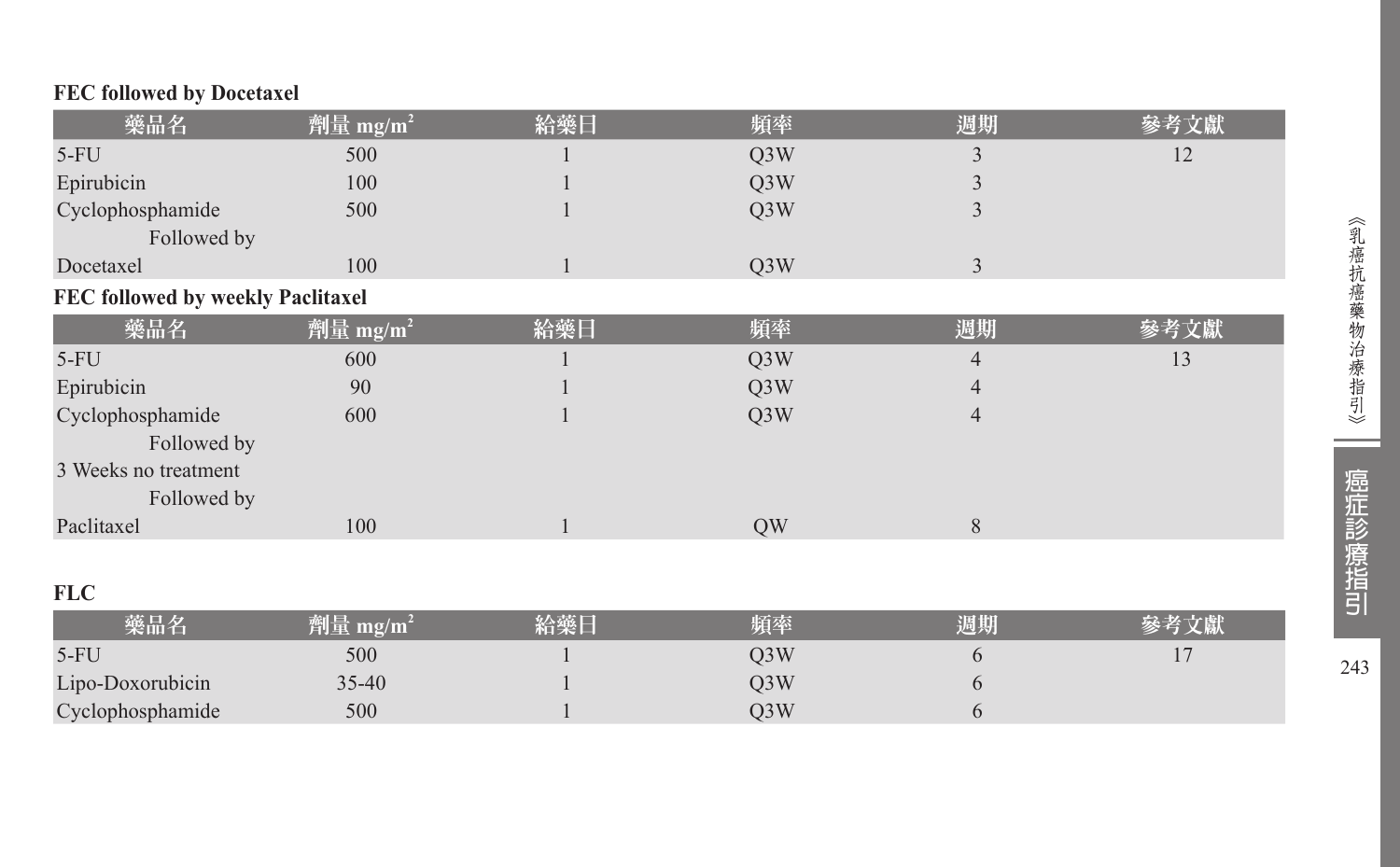#### **Cisplatin + Docetaxel (Triple negative)**

| 藥品名*                                      | 劑量 mg/m <sup>2</sup> | 給藥日      | 頻率               | 週期             | 參考文獻            |
|-------------------------------------------|----------------------|----------|------------------|----------------|-----------------|
| Cisplatin                                 | 60                   |          |                  |                | 15, 16          |
| Docetaxel                                 | 60                   |          |                  |                |                 |
|                                           |                      |          |                  |                |                 |
| Carboplatin + Docetaxel (Triple negative) |                      |          |                  |                |                 |
| 藥品名                                       | 劑量 mg/m <sup>2</sup> | 給藥日      | 頻率               | 週期             | 參考文獻            |
| Cisplatin                                 | AUC 6                |          | Q <sub>3</sub> W |                | 19, 20          |
| Docetaxel                                 | 75                   |          | Q <sub>3</sub> W |                |                 |
|                                           |                      |          |                  |                |                 |
| <b>Weekly Paclitaxel + Carboplatin</b>    |                      |          |                  |                |                 |
| 藥品名                                       | 劑量 mg/m <sup>2</sup> | 給藥日      | 頻率               | 週期             | 參考文獻            |
| Paclitaxel                                | 80                   | 1, 8, 15 | Q <sub>3</sub> W | 4              | 21              |
| Carboplatin                               | AUC 6                |          | Q <sub>3</sub> W | $\overline{4}$ |                 |
|                                           |                      |          |                  |                | ★ 二 院 右 佃 別 断 木 |

★三院有個別版本

# 參考文獻

- 1. Citron ML, Berry DA, et al. Randomized Trial of Dose-Dense Versus Conventionally Scheduled and Sequential Versus Concurrent Combination Chemotherapy as Postoperative Adjuvant Treatment of Node-Positive Primary Breast Cancer: First Report of Intergroup Trial C9741/Cancer and Leukemia Group B Trial 9741. J Clin Oncol 2003;21:1431-1439.
- 2. Jones S, Holmes F, O'Shaughnessey J, et al. Docetaxel With Cyclophosphamide Is Associated With an Overall Survival Benefit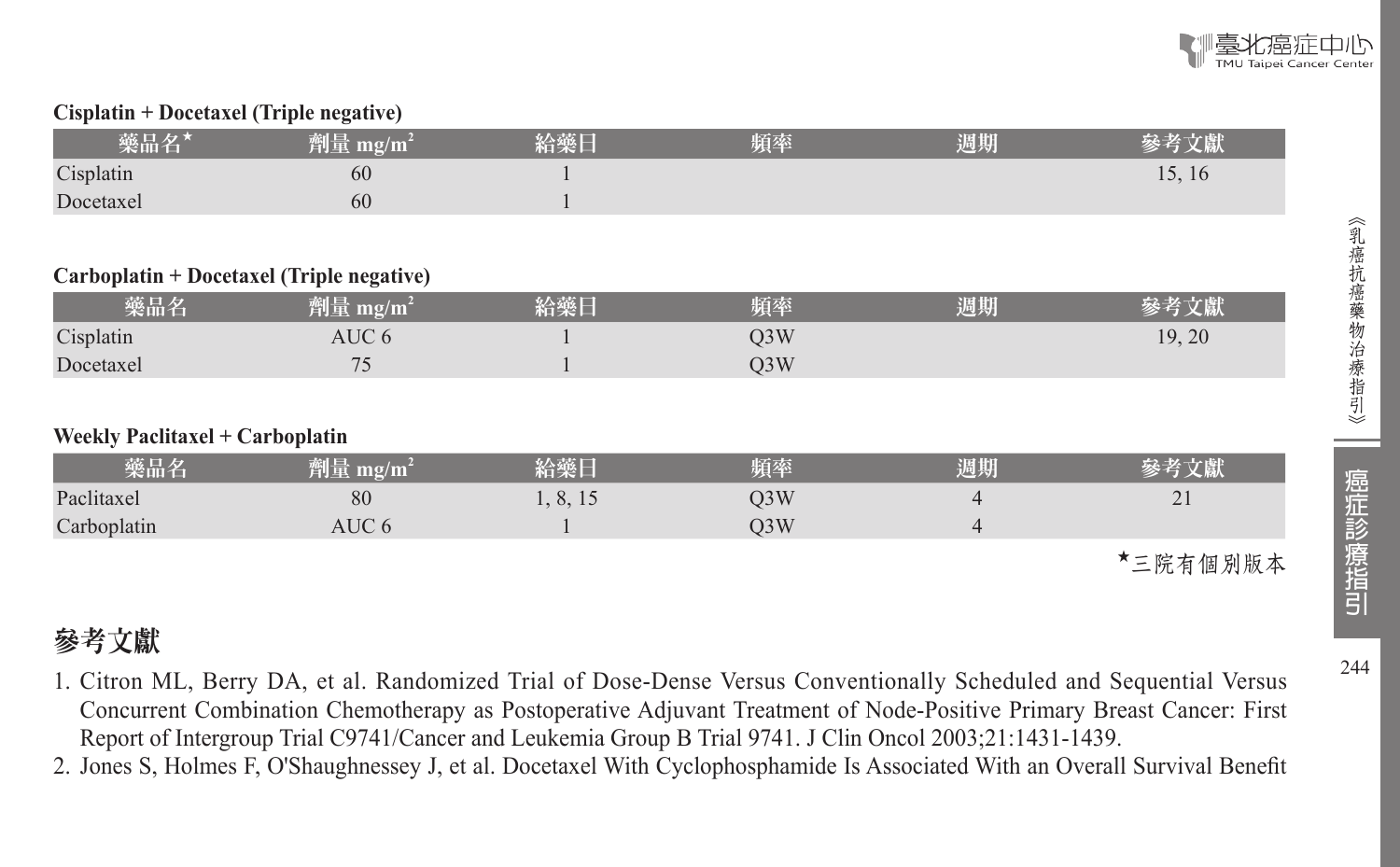245

Compared With Doxorubicin and Cyclophosphamide: 7-Year Follow-Up of US Oncology Research Trial 9735. J Clin Oncol 2009;27:1177-1183.

- 3. Fisher B, Brown AM, Dimitrov NV, et al. Two months of doxorubicin-cyclophosphamide with and without interval reinduction therapy compared with 6 months of cyclophosphamide, methotrexate, and fluorouracil in positive-node breast cancer patients with tamoxifen-nonresponsive tumors: results from the National Surgical Adjuvant Breast and Bowel Project B-15. J Clin Oncol 1990;8:1483-1496.
- 4. Martin, Pienknowski T, Mackey L, et al. Adjuvant docetaxel for node-positive breast cancer. N Engl J Med 2005;352:22.
- 5. Buzdar AU, Kau SW, Smith TL, Hortobagyi GN. Ten-year results of. FAC adjuvant chemotherapy trial in breast cancer. Am J Clin Oncol. 1989;12;123-128.
- 6. Assikis V, Buzdar A, Yang Y, et al. A Phase III Trial of Sequential Adjuvant Chemotherapy for Operable Breast Carcinoma. Final Analysis with 10-Year Follow-Up. Cancer 2003;97:2716-23.
- 7. Levine MN, Bramwell VH, Pritchard KI, et al. Randomized trial of intensive cyclophosphamide, epirubicin, and fluorouracil chemotherapy compared with cyclophosphamide, methotrexate, and fluorouracil in premenopausal women with node-positive breast cancer. National Cancer Institute of Canada Clinical Trials Group. J Clin Oncol 1998;16:2651-8.
- 8. Bonadonna G, Brusamolino E, Valagussa P, et al. Combination chemotherapy as an adjuvant treatment in operable breast cancer. N Engl J Med. 1976;294(8):405-410.
- 9. von Minckwitz G1, Raab G, Caputo A, et al. Doxorubicin with cyclophosphamide followed by docetaxel every 21 days compared with doxorubicin and docetaxel every 14 days as preoperative treatment in operable breast cancer: the GEPARDUO study of the German Breast Group. J Clin Oncol 2005;23(12):2676-85.
- 10. Sparano JA, Wang M, Martino S, et al. Weekly Paclitaxel in the Adjuvant Treatment of Breast Cancer. N Engl J Med 2008;258:1663-1671.
- 11. Piccart MJ, Di Leo A, Beauduin M, et al. Phase III Trial Comparing Two Dose Levels of Epirubicin Combined With Cyclophosphamide With Cyclophosphamide, Methotrexate, and Fluorouracil in Node-Positive Breast Cancer. J Clin Oncol 2001;19:3103-3110.
- 12. Roche H, Fumoleau P, Spielmann M, et al. Sequential adjuvant epirubicin-based and docetaxel chemotherapy for node-positive breast cancer patients: the FNCLCC PACS 01 Trial. J Clin Oncol 2006; 24:5664-5671.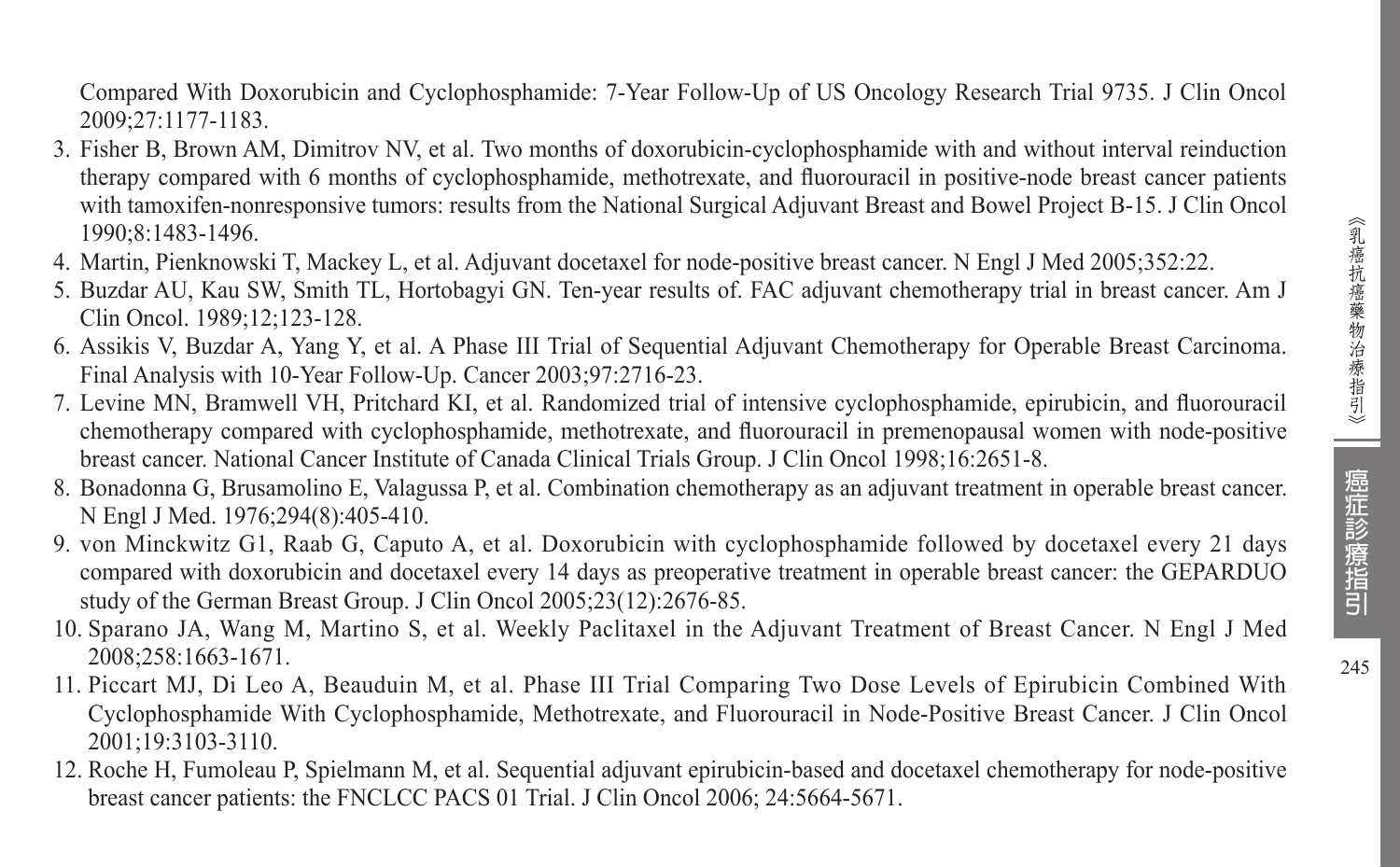癌症診療指引



- 13. Martin M, Rodriguez-Lescure A, Ruiz A, et al. Randomized phase 3 trial of fluorouracil, epirubicin, and cyclophosphamide alone or followed by paclitaxel for early breast cancer. J Natl Cancer Inst 2008;100:805-814.
- 14. Bayo J, Prieto B, Rivera F. Comparison of Doctors' and Breast Cancer Patients' Perceptions of Docetaxel, Epirubicin, and Cyclophosphamide (TEC) Toxicity. Breast J 2016; 22: 293–302.
- 15. Y. Fan, B. H. Xu\*, P. Yuan, F. Ma,et al.Docetaxel–cisplatin might be superior to docetaxel–capecitabine in the first-line treatment of metastatic triple-negative breast cancer. Annals of Oncology 24: 1219–1225, 2013.
- 16. Park SH, et al. Docetaxel plus cisplatin is effective for patients with metastatic breast cancer resistant to previous anthracycline treatment: a phase II clinical trial. BMC Cancer. 2005; 5: 21.
- 17. Rau KM, Lin YC, Chen YY, et al. Pegylated liposomal doxorubicin (Lipo-Dox®) combined with cyclophosphamide and 5-fluorouracil is effective and safe as salvage chemotherapy in taxane-treated metastatic breast cancer: an open-label, multicenter, non-comparative phase II study. BMC Cancer. 2015; 15: 423.
- 18. Masuda N, Lee SJ, Ohtani S, et al. Adjuvant capecitabine for breast cancer after preoperative chemotherapy. N Engl J Med 2017;376:2147-2159.
- 19. Sharma P, López-Tarruella S, García-Saenz JA, et al. Pathological Response and Survival in Triple-Negative Breast Cancer Following Neoadjuvant Carboplatin plus Docetaxel. Clin Cancer Res December 1 2018 (24) (23) 5820-5829.
- 20. Perez EA, Suman VJ, Fitch TR, et al. A Phase II Trial of Docetaxel and Carboplatin as First-Line Chemotherapy for Metastatic Breast Cancer: NCCTG Study N9932.Oncology 2005;69:117–121.
- 21. Loibl S, O'Shaughnessy J, et al. Addition of the PARP inhibitor veliparib plus carboplatin or carboplatin alone to standard neoadjuvant chemotherapy in triple-negative breast cancer (BrighTNess): a randomised, phase 3 trial. Lancet Oncol 2018; 19: 497–509.
- 22. Schmid P, Cortes J, Pusztai L, et al. Pembrolizumab for early triple-negative breast cancer. N Engl J Med, 2020;382(9):810- 821.
- 23. Tutt ANJ, Garber JE, Kaufman B, et al. Adjuvant Olaparib for Patients with BRCA1- or BRCA2-Mutated Breast Cancer. N Engl J Med. 2021 Jun 3.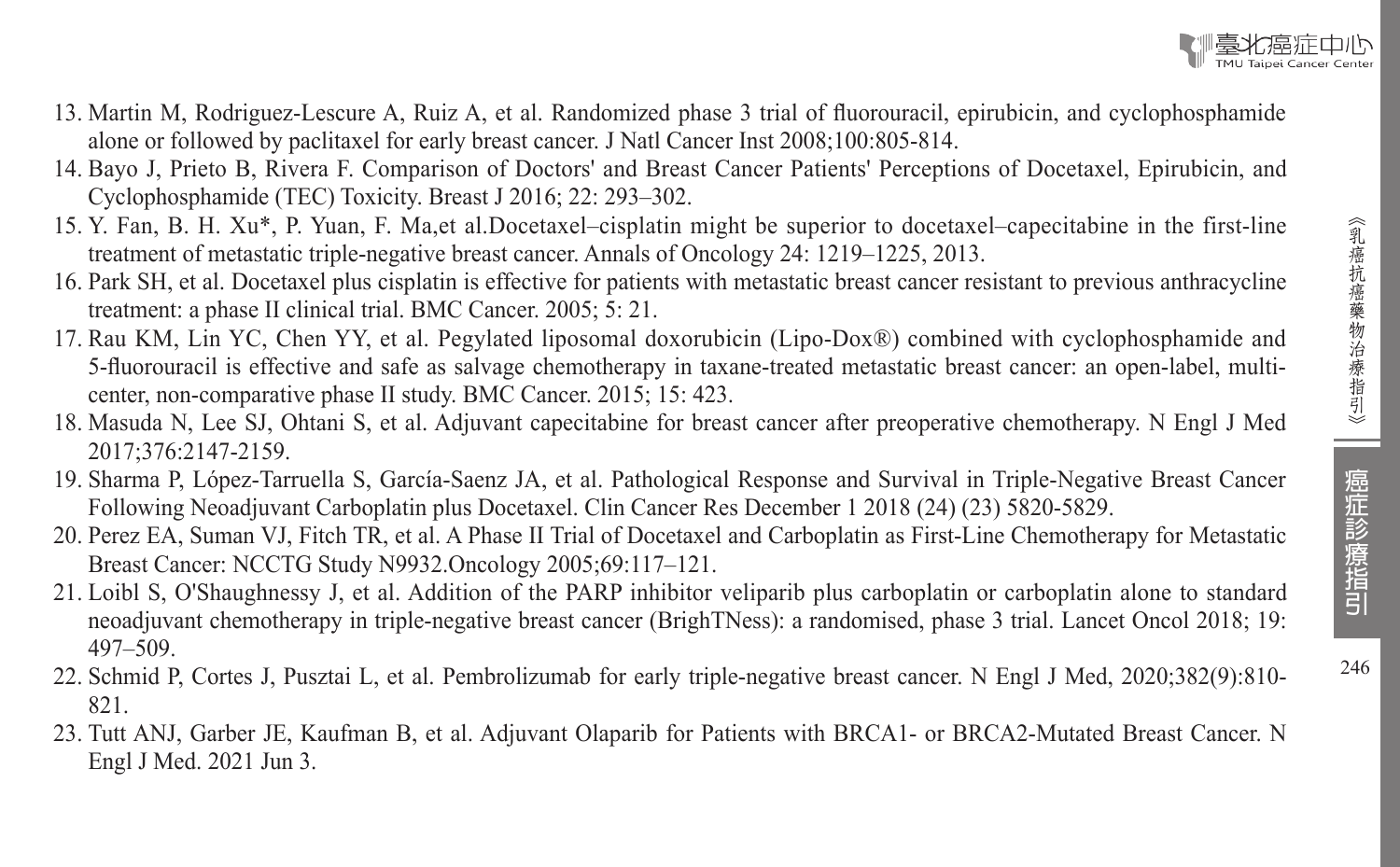## **Adjuvant Endocine Therapy**

#### **Anti-estrogen**

| 藥品名                             | 劑量 mg/m <sup>2</sup>           | 給藥日 | 頻率  | 週期 | 參考文獻           |
|---------------------------------|--------------------------------|-----|-----|----|----------------|
| Tamoxifen                       | 20-40 mg PO QD                 |     |     |    | 1              |
|                                 |                                |     |     |    |                |
| <b>Aromatase inhibitor</b>      |                                |     |     |    |                |
| 藥品名                             | 劑量 mg/m <sup>2</sup>           | 給藥日 | 頻率  | 週期 | 參考文獻           |
| Exemestane                      | 25 mg PO QD                    |     |     |    | $\overline{2}$ |
|                                 |                                |     |     |    |                |
| 藥品名                             | 劑量 mg/m <sup>2</sup>           | 給藥日 | 頻率  | 週期 | 參考文獻           |
| Anastrozole                     | 1 mg PO QD                     |     |     |    | 3              |
|                                 |                                |     |     |    |                |
| 藥品名                             | 劑量 mg/m <sup>2</sup>           | 給藥日 | 頻率  | 週期 | 參考文獻           |
| Letrozole                       | 2.5 mg PO QD                   |     |     |    | $\overline{4}$ |
|                                 |                                |     |     |    |                |
| Ovarian suppression or ablation |                                |     |     |    |                |
| 藥品名                             | $\sqrt{m}$ 量 mg/m <sup>2</sup> | 給藥日 | 頻率  | 週期 | 參考文獻           |
| Goserelin Acetate               | 3.6 mg SC                      | 1   | Q4W |    | 5              |
|                                 |                                |     |     |    |                |
| 藥品名                             | 劑量 mg/m <sup>2</sup>           | 給藥日 | 頻率  | 週期 | 參考文獻           |
| Leuprolide Acetate              | 3.75 mg SC                     |     | Q4W |    | 6              |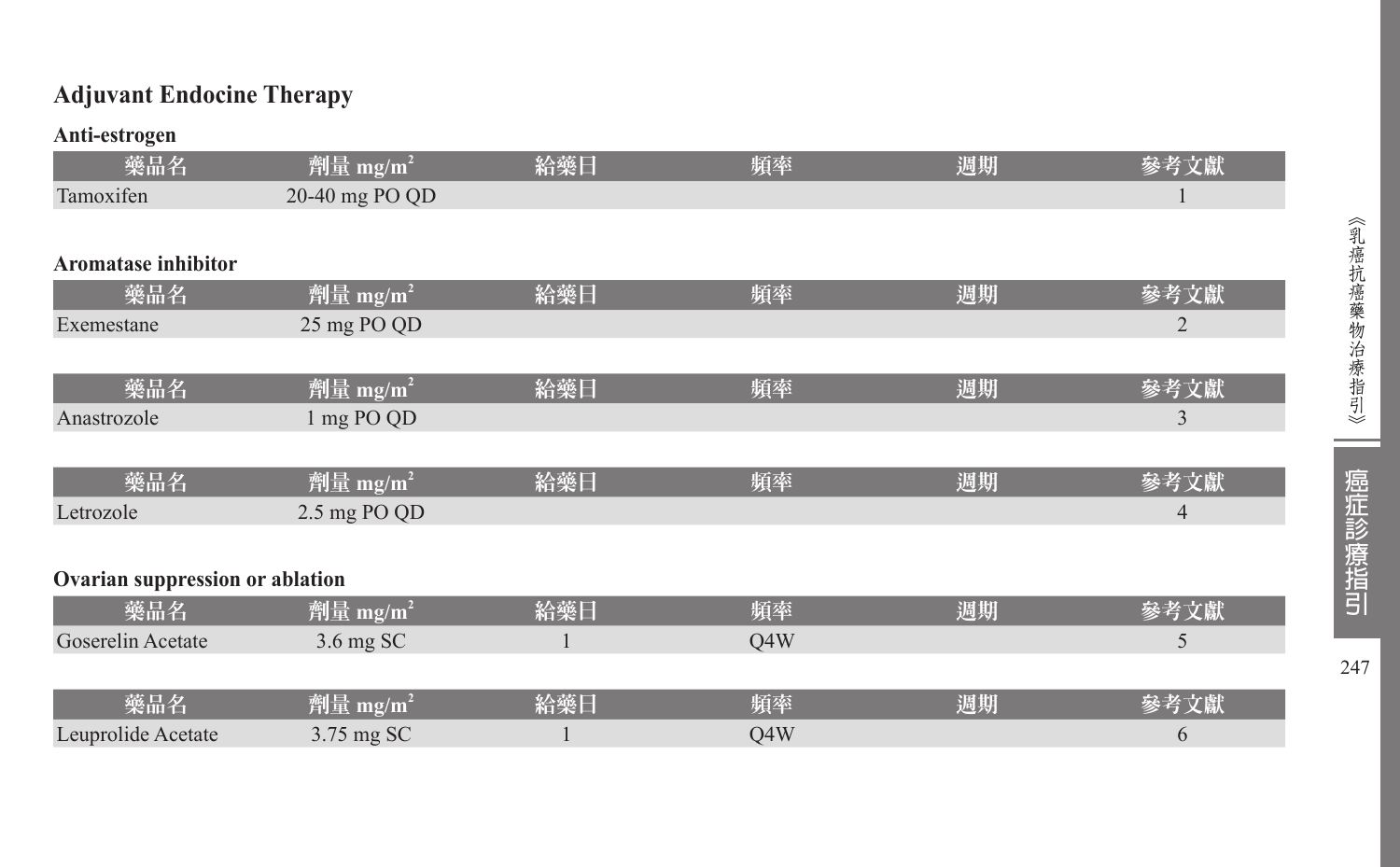# 參考文獻

- 1. Product Information: tamoxifen citrate oral tablets, tamoxifen citrate oral tablets. Watson Laboratories (per manufacturer), Corona, CA, 2011.
- 2. Product Information: AROMASIN(R) oral tablets, exemestane oral tablets. Pharmacia & Upjohn Company (per FDA), New York, NY, 2013.
- 3. Product Information: ARIMIDEX(R) oral tablet, anastrozole oral tablet. AstraZeneca Pharmaceuticals LP, Wilmington, DE, 2009.
- 4. Product Information: Femara oral tablets, letrozole oral tablets. Novartis Pharmaceuticals Corporation, East Hanover, NJ, 2010.
- 5. Product Information: ZOLADEX(R) implant 3.6mg, goserelin acetate implant implant 3.6mg. AstraZeneca, Wilmington, DE, 2009.
- 6. Boccardo F, Rubagotti A, Amoroso D, et al: Endocrinological and clinical evaluation of two depot formulations of leuprolide acetate in pre- and perimenopausal breat cancer patients. Cancer Chemother Pharmacol 1999; 43:461-466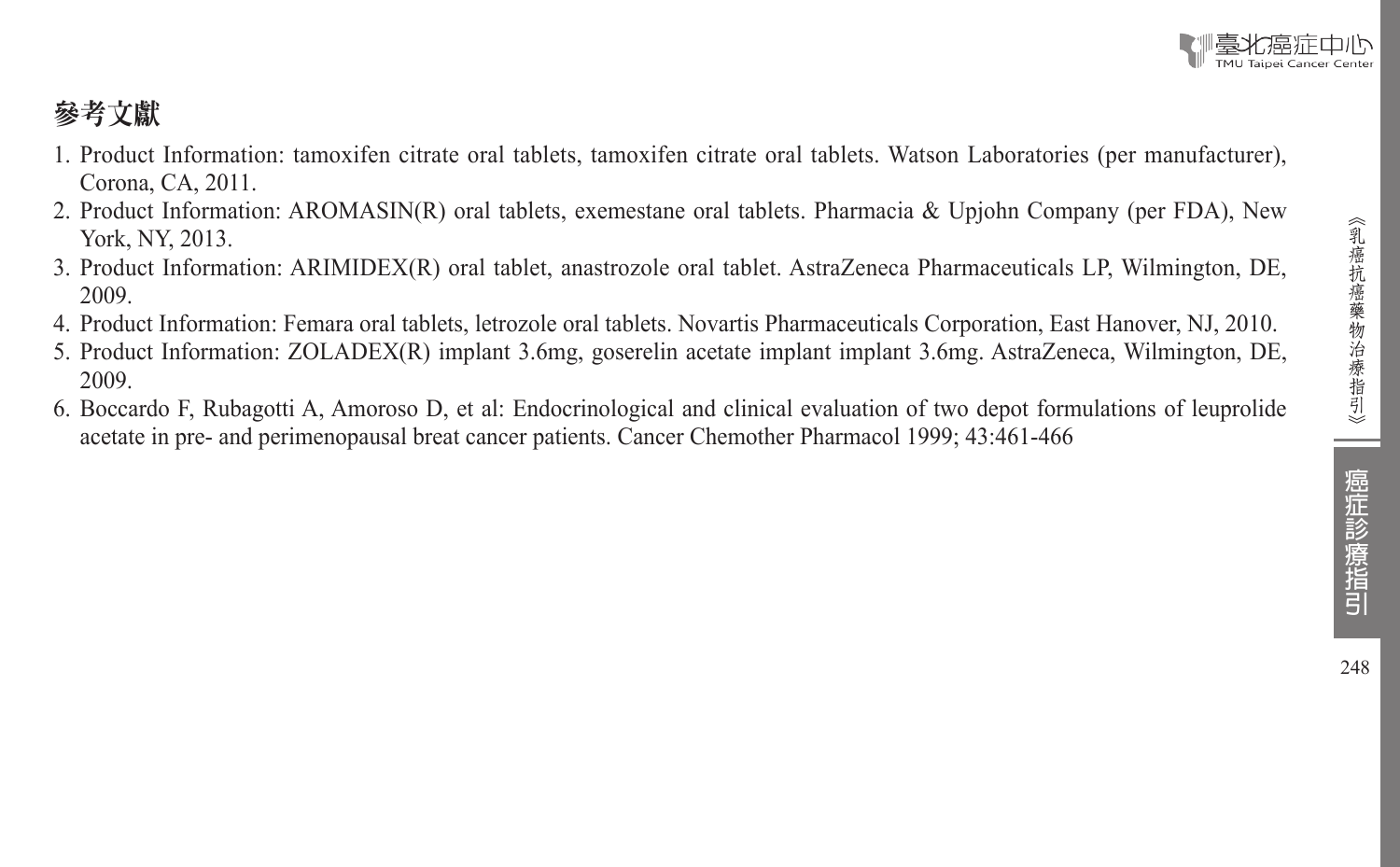# **Chemotherapy for Recurrent or Metastatic Breast Cancer HER2-NEGATIVE PREFERRED SINGLE AGENTS**

#### **Anthacyclins**

| 藥品名              | 劑量 mg/m2 | 給藥日 | 頻率               | 週期             | 參考文獻           |
|------------------|----------|-----|------------------|----------------|----------------|
| Doxorubicin      | 60-75    |     | Q <sub>3</sub> W | $\overline{7}$ |                |
|                  |          |     |                  |                |                |
| 藥品名              | 劑量 mg/m2 | 給藥日 | 頻率               | 週期             | 參考文獻           |
| Doxorubicin      | 20       |     | QW               |                | $\overline{2}$ |
|                  |          |     |                  |                |                |
| 藥品名              | 劑量 mg/m2 | 給藥日 | 頻率               | 週期             | 參考文獻           |
| Lipo-Doxorubicin | 50       |     | Q4W              |                | 3              |
|                  |          |     |                  |                |                |
| <b>Taxanes</b>   |          |     |                  |                |                |
| 藥品名              | 劑量 mg/m2 | 給藥日 | 頻率               | 週期             | 參考文獻           |
| Paclitaxel       | 175      |     | Q <sub>3</sub> W |                | $\overline{4}$ |
|                  |          |     |                  |                |                |
| 藥品名              | 劑量 mg/m2 | 給藥日 | 頻率               | 週期             | 參考文獻           |
| Paclitaxel       | 80       |     | QW               |                | 5              |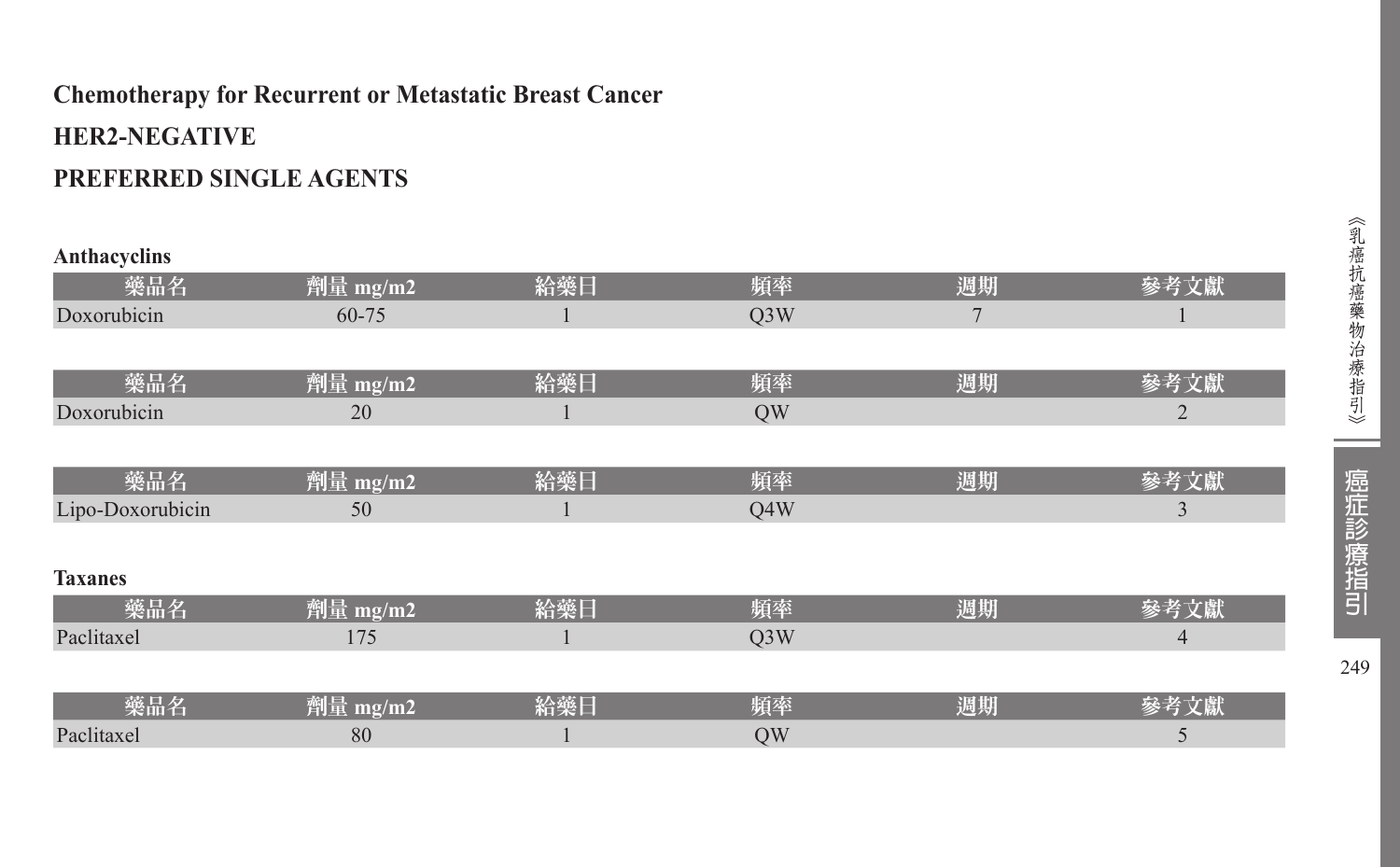

#### **Antimetabolites**

| 藥品名                                 | 劑量 mg/m2         | 給藥日      | 頻率               | 週期 | 參考文獻 |
|-------------------------------------|------------------|----------|------------------|----|------|
| Capecitabine                        | 1000-1250 PO BID | $1 - 14$ | Q <sub>3</sub> W | 6  | 6    |
|                                     |                  |          |                  |    |      |
| 藥品名                                 | 劑量 mg/m2         | 給藥日      | 頻率               | 週期 | 參考文獻 |
| Gemcitabine                         | 800-1200         | 1, 8, 15 | Q4W              |    | 7    |
|                                     |                  |          |                  |    |      |
| <b>Other microtubule inhibitors</b> |                  |          |                  |    |      |
| 藥品名                                 | 劑量 mg/m2         | 給藥日      | 頻率               | 週期 | 參考文獻 |
| Vinorelbine                         | 25               |          | QW               |    | 8    |
|                                     |                  |          |                  |    |      |
| 藥品名                                 | 劑量 mg/m2         | 給藥日      | 頻率               | 週期 | 參考文獻 |
| Eribulin                            | 1.4              | 1,8      | Q <sub>3</sub> W |    | 9    |
|                                     |                  |          |                  |    |      |
| <b>PARP</b> inhibitors              |                  |          |                  |    |      |
| 藥品名                                 | 劑量 mg/m2         | 給藥日      | 頻率               | 週期 | 參考文獻 |
| Olaparib                            | 300 mg PO BID    |          |                  |    | 46   |
|                                     |                  |          |                  |    |      |
| 藥品名                                 | 劑量 mg/m2         | 給藥日      | 頻率               | 週期 | 參考文獻 |
| Talazoparib                         | 1 mg PO QD       |          | Q4W              |    | 47   |

《乳癌抗癌藥物治療指引》 《乳癌抗癌藥物治療指引》 | 癌症診療指引 250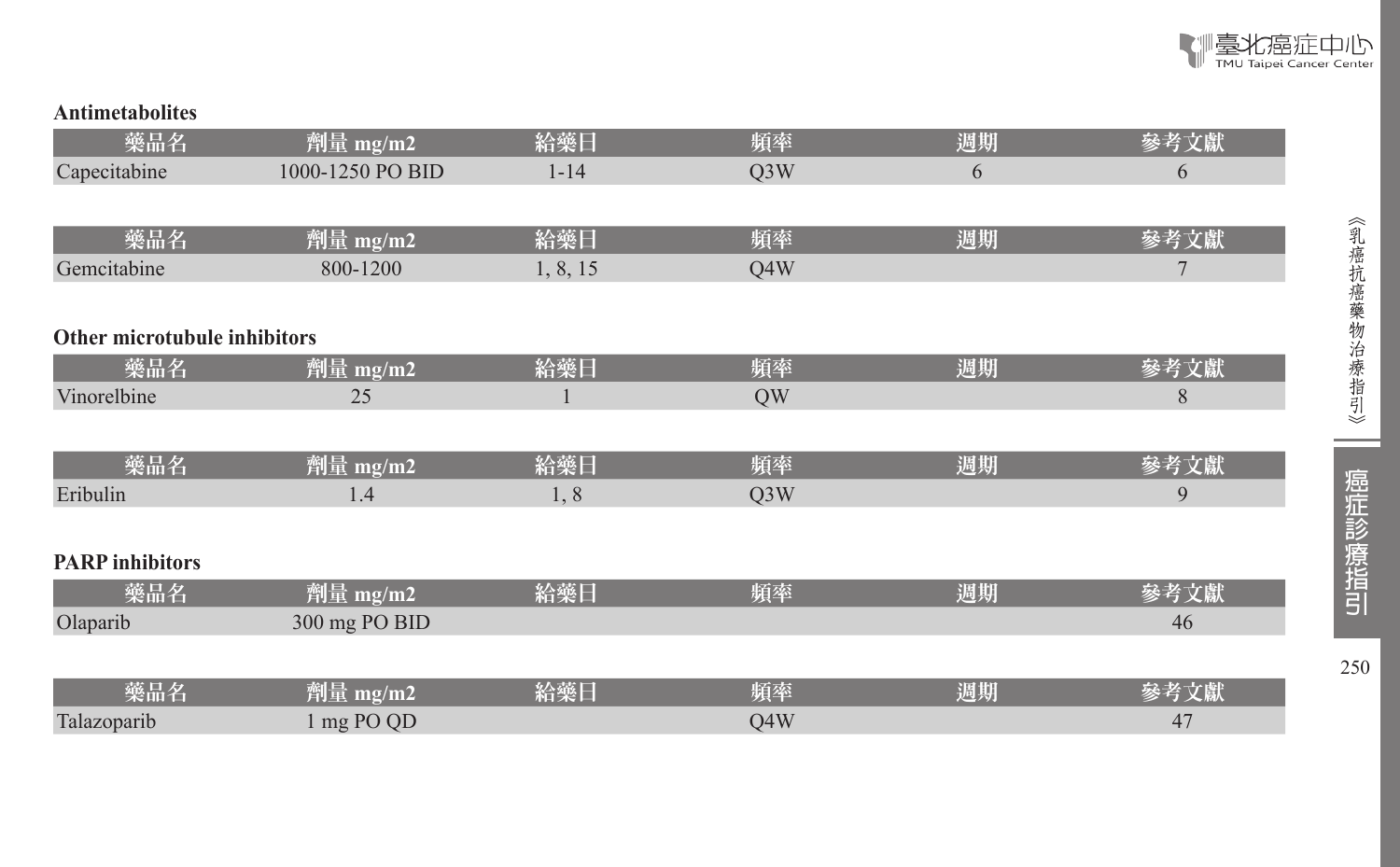#### **Atezolizumab + albumin-bound paclitaxel**

| 藥品名            | 劑量 mg/m | 給藥日                | 頻率  | 週期 |    |
|----------------|---------|--------------------|-----|----|----|
| Atezolizumab   | 840 mg  | $\overline{1}$     | 04W |    | 48 |
| Nab-Paclitaxel | 100     | $\circ$<br>1, 0, 1 | 04W |    |    |

(An option for patients with PD-L1-positive TNBC)

| 藥品名           | $^7$ 劑量 mg/m <sup>2</sup>                                                           | 給藥日 | 脜桽  | 週期 | 參考文獻                |
|---------------|-------------------------------------------------------------------------------------|-----|-----|----|---------------------|
| Pembrolizumab | $200 \text{ mg}$                                                                    |     | O3W |    |                     |
|               | chemotherapy (albumin-bound paclitaxel, paclitaxel, or gemcitabine and carboplatin) |     |     |    |                     |
|               |                                                                                     |     |     |    | TNBC, $CPS \geq 10$ |

| 樂品名         |  | 美国                                                                                        | 周期 |             |
|-------------|--|-------------------------------------------------------------------------------------------|----|-------------|
| Carboplatin |  |                                                                                           |    |             |
|             |  | (An option for patients with triple-negative tumors and germline BRCA1/ $\hat{\triangle}$ |    | ! mutation) |

| 樂品名      | <u>чши.</u> | __ | - 62 | l <del>e s</del><br>: HU<br>والمتواصد |  |
|----------|-------------|----|------|---------------------------------------|--|
| Cienlan. | $-$         |    |      |                                       |  |

(An option for patients with triple-negative tumors and germline BRCA1/2 mutation)

#### **OTHER SINGLE AGENTS**

| 藥品名              | 831 - 三月<br>$\text{m} \text{g}/\text{m}$ 2<br>判里 | 給藥日               | 頻率                     | 週期 |                |
|------------------|--------------------------------------------------|-------------------|------------------------|----|----------------|
| Cyclophosphamide | $\overline{OC}$<br>50 PO                         | $\sim$ 1<br>- - - | $\overline{AY}$<br>י ד |    | 1 <sub>0</sub> |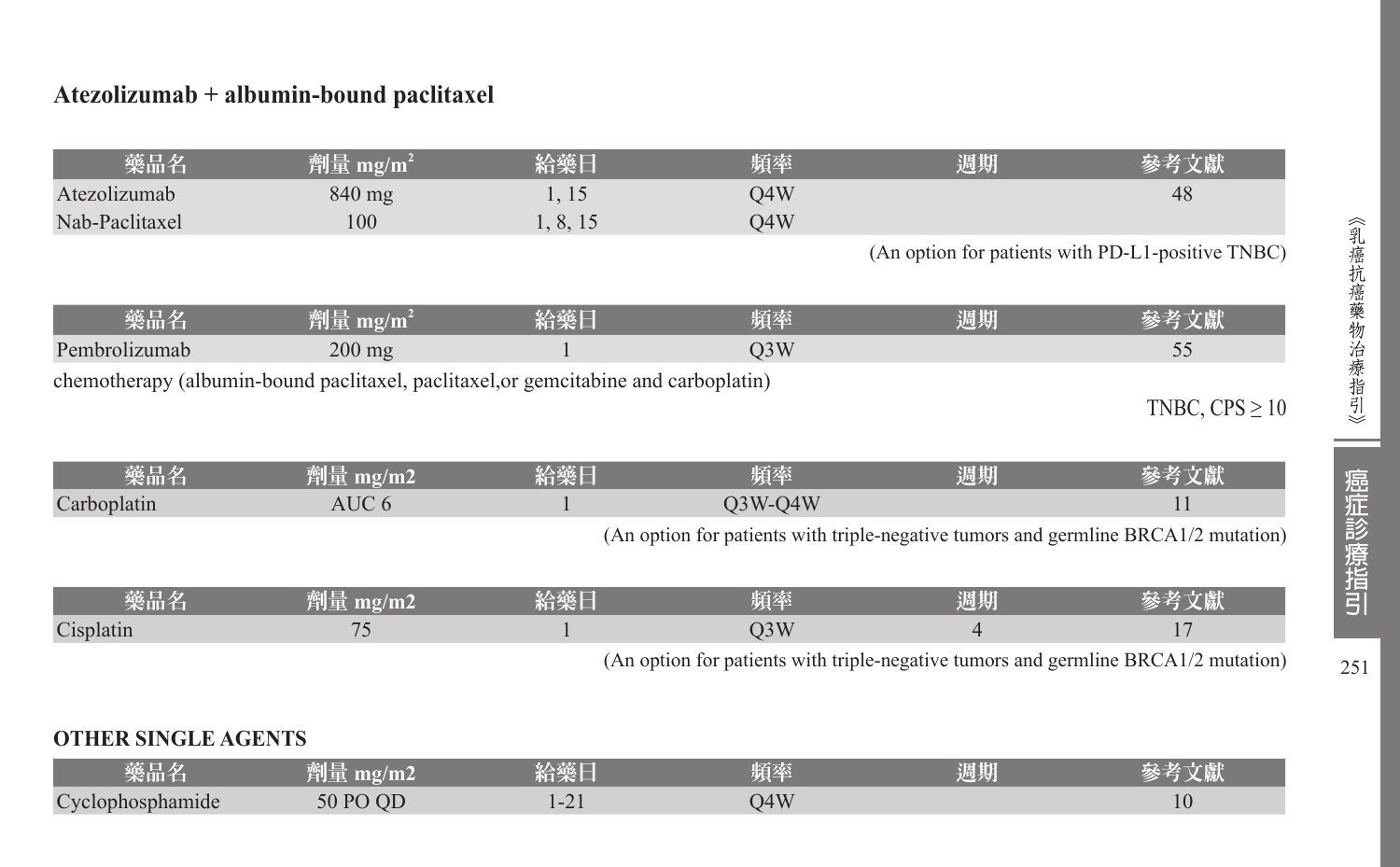| 藥品名            | 劑量 mg/m2      | 給藥日                  | 頻率               | 週期 | 參考文獻   |
|----------------|---------------|----------------------|------------------|----|--------|
| Docetaxel      | 60-100        |                      | Q <sub>3</sub> W | 6  | 12, 13 |
|                |               |                      |                  |    |        |
| 藥品名            | 劑量 mg/m2      | 給藥日                  | 頻率               | 週期 | 參考文獻   |
| Docetaxel      | 35            | 1, 8, 15, 22, 29, 36 | Q8W              |    | 14     |
|                |               |                      |                  |    |        |
| 藥品名            | 劑量 mg/m2      | 給藥日                  | 頻率               | 週期 | 參考文獻   |
| Nab-Paclitaxel | 100 or 150    | 1, 8, 15             | Q4W              |    | 15, 16 |
|                |               |                      |                  |    |        |
| 藥品名            | 劑量 mg/m2      | 給藥日                  | 頻率               | 週期 | 參考文獻   |
| Nab-Paclitaxel | 260           |                      | Q <sub>3</sub> W |    | 15     |
|                |               |                      |                  |    |        |
| 藥品名            | 劑量 mg/m2      | 給藥日                  | 頻率               | 週期 | 參考文獻   |
| Epirubicin     | 75            |                      | Q <sub>3</sub> W |    | 18     |
|                |               |                      |                  |    |        |
| 藥品名★           | 劑量 mg/m2      | 給藥日                  | 頻率               | 週期 | 參考文獻   |
| Larotrectinib  | 100 mg BID PO |                      |                  |    | 56     |
|                |               |                      |                  |    |        |
| 藥品名★           | 劑量 mg/m2      | 給藥日                  | 頻率               | 週期 | 參考文獻   |
| Entrectinib    | 600 mg QD PO  |                      |                  |    | 57     |

■臺北癌症中心

ł

 $\sim$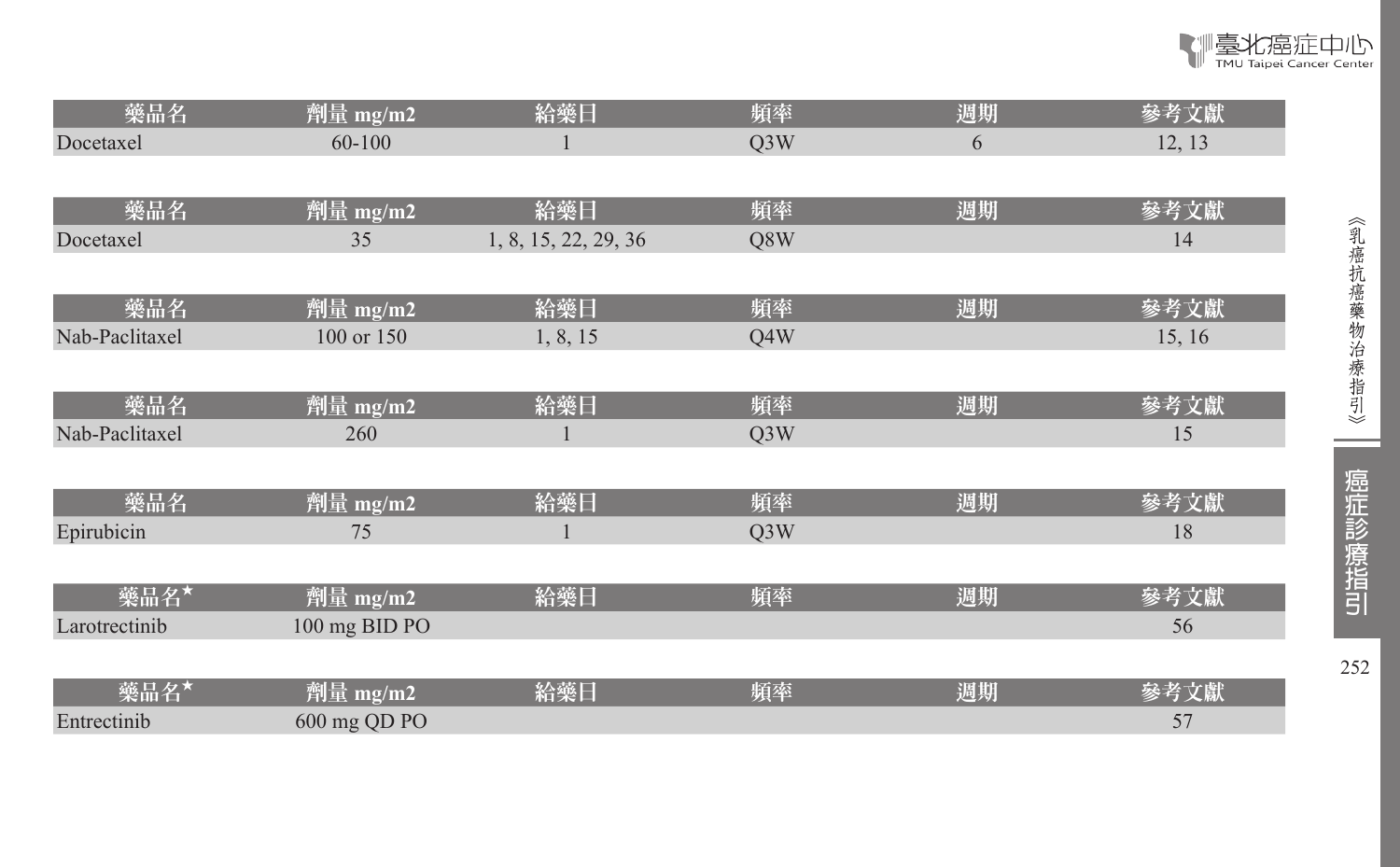| 藥品名*                                     | 劑量 mg/m2                                         | 給藥日      | 頻率  | 週期 | 參考文獻                                      |
|------------------------------------------|--------------------------------------------------|----------|-----|----|-------------------------------------------|
| Pembrolizumab                            | $200$ mg                                         |          | Q3W |    | 58, 59                                    |
|                                          |                                                  |          |     |    | MSI-H/dMMR and TMB-H ( $\geq 10$ muts/mb) |
| <b>COMBINATIONS</b>                      |                                                  |          |     |    |                                           |
|                                          | Carboplatin + Docetaxel (triple negative)        |          |     |    |                                           |
| 藥品名 *                                    | 劑量 mg/m <sup>2</sup>                             | 給藥日      | 頻率  | 週期 | 參考文獻                                      |
| Carboplatin                              | AUC 6                                            |          | Q3W | 6  | 49, 50                                    |
| Docetaxel                                | 75                                               |          | Q3W | 6  |                                           |
| Paclitaxel+Carboplatin (Triple negative) |                                                  |          |     |    |                                           |
| 藥品名                                      | 劑量 mg/m <sup>2</sup>                             | 給藥日      | 頻率  | 週期 | 參考文獻                                      |
| Paclitaxel                               | 175-200                                          |          | Q3W |    | 51                                        |
| Carboplatin                              | AUC <sub>6</sub>                                 |          | Q3W |    |                                           |
|                                          |                                                  |          |     |    |                                           |
|                                          | Paclitaxel+Carboplatin (weekly)(Triple negative) |          |     |    |                                           |
| 藥品名                                      | 劑量 mg/m <sup>2</sup>                             | 給藥日      | 頻率  | 週期 | 參考文獻                                      |
| Paclitaxel                               | 100                                              | 1, 8, 15 | Q3W |    | 52                                        |

#### **Albumin-bound Paclitaxel + Carboplatin (weekly) (Triple negative, preoperative setting)**

| 藥品名/           | tal L⊟<br>mg/m<br><b>AND THE ST</b> | 給藥日                           | 頻率  | 週期 | ☆ 土久 一ヶ時4     |
|----------------|-------------------------------------|-------------------------------|-----|----|---------------|
| Nab-Paclitaxel | $1 - 1$                             | $\mathbf{1} \cdot \mathbf{0}$ | O3W |    | $\sim$ $\sim$ |
| Carboplatin    | AUC <sub>2</sub>                    |                               | O3W |    |               |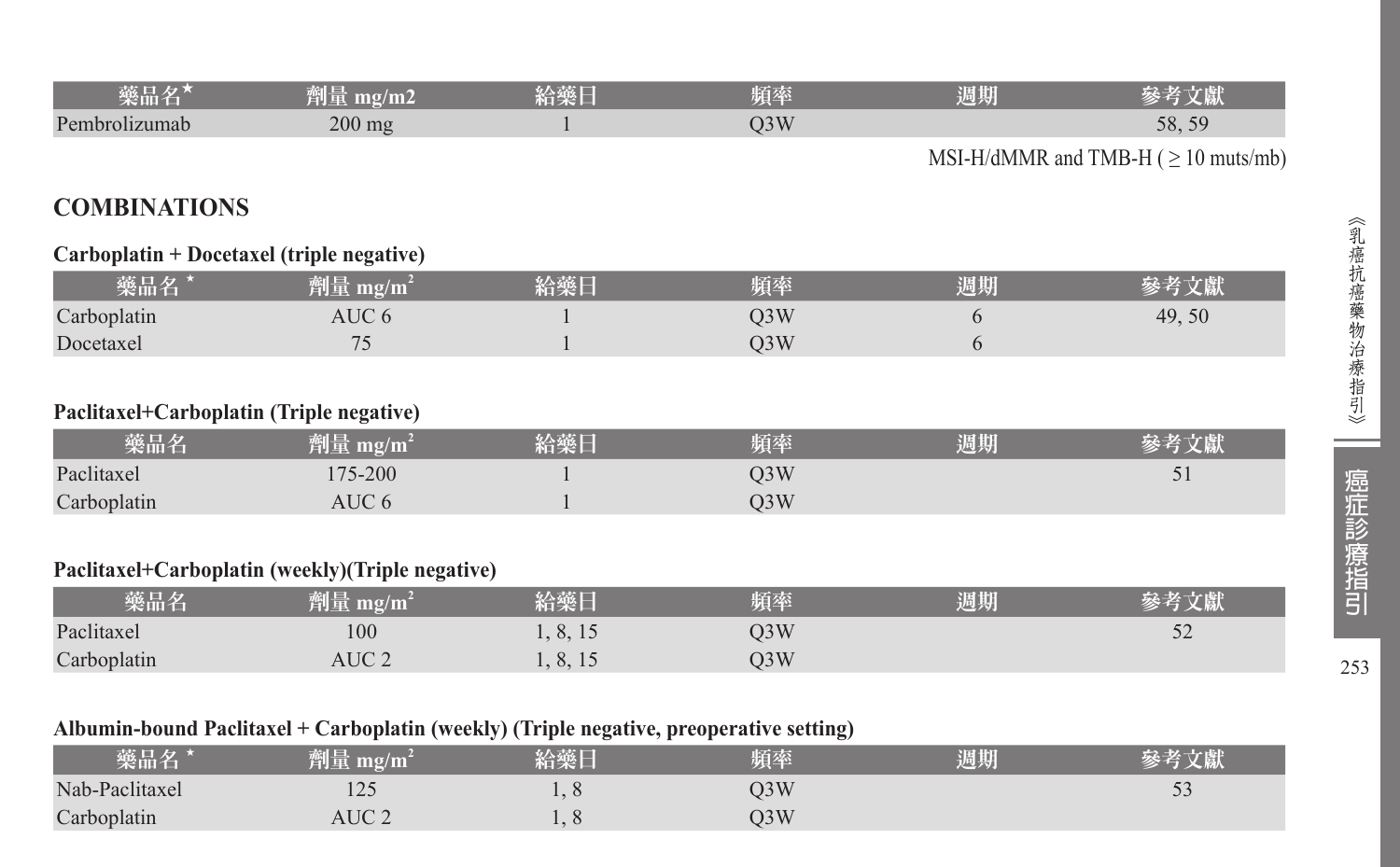#### **CAF**

| $-$              |          |        |     |    |  |
|------------------|----------|--------|-----|----|--|
| 藥品名              | 劑量 mg/m2 | 给樂日    | 頃率  | 週期 |  |
| Cyclophosphamide | $100P$ O | l - 14 | O4W |    |  |
| Doxorubicin      | 30       |        | 04W |    |  |
| $5-FU$           | 500      | . .    | )4W |    |  |

#### **FAC**

| 藥品名 '            | 劑量 mg/m2 | 給藥日            | 頻率  | 週期 | ※ 老 立計 |
|------------------|----------|----------------|-----|----|--------|
| $5-FU$           | 500      | $.8$ or $1, 4$ | J3W |    | 20     |
| Doxorubicin      | 50       |                | )3W |    |        |
| Cyclophosphamide | 500      |                | )3W |    |        |

#### **FEC**

| 藥品名              | 劑量<br>$\mu$ mg/m2 | 給藥 | 頊率  | 週期      | 參考文獻                   |
|------------------|-------------------|----|-----|---------|------------------------|
| Cyclophosphamide | 400               |    | O4W | $6 - 9$ | $\mathcal{D}$ 1<br>∸ ⊥ |
| Epirubicin       | 50                |    | O4W |         |                        |
| $5-FL$           | 500               |    | O4W |         |                        |

#### **AC**

| 爬面名                                    |     | 珀率    | 週期 |                 |
|----------------------------------------|-----|-------|----|-----------------|
| $\mathbf{r}$<br>orubicin               | 60  | VJ VV |    | $\sim$<br>$- -$ |
| $\sqrt{ }$<br>hosphamide<br>$\check{}$ | 600 |       |    |                 |

t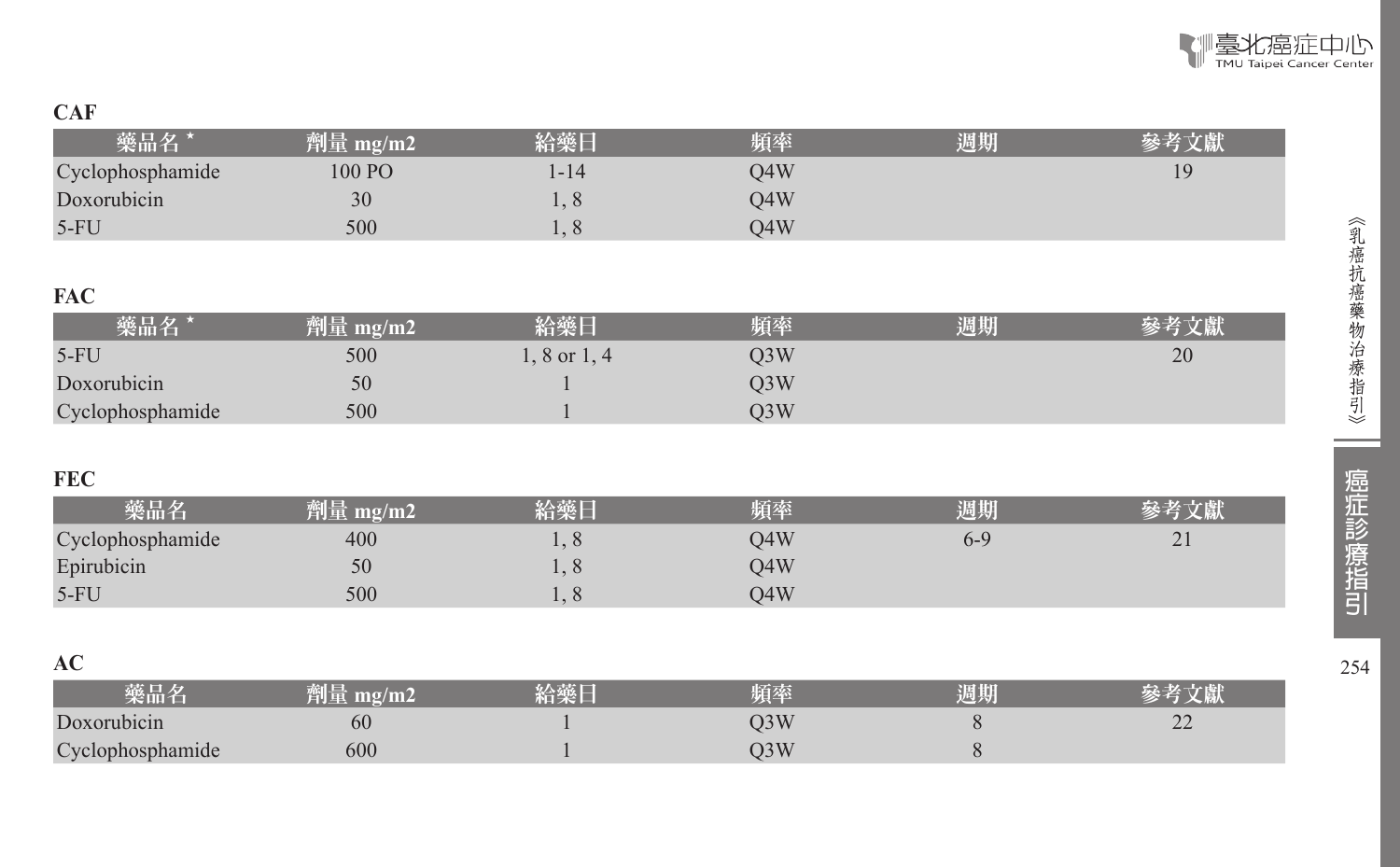| 藥品名                      | 劑量 mg/m2   | 給藥日      | 頻率               | 週期 | 參考文獻   |
|--------------------------|------------|----------|------------------|----|--------|
| Epirubicin               | 75         |          | Q <sub>3</sub> W | 6  | 23     |
| Cyclophosphamide         | 600        |          | Q3W              | 6  |        |
|                          |            |          |                  |    |        |
| <b>CMF</b>               |            |          |                  |    |        |
| 藥品名 *                    | 劑量 mg/m2   | 給藥日      | 頻率               | 週期 | 參考文獻   |
| Cyclophosphamide         | 100 PO QD  | $1 - 14$ | Q4W              |    | 24, 45 |
| Methotrexate             | 40         | 1,8      | Q4W              |    |        |
| $5-FU$                   | 600        | 1, 8     | Q4W              |    |        |
|                          |            |          |                  |    |        |
| Docetaxel + Capecitabine |            |          |                  |    |        |
| 藥品名                      | 劑量 mg/m2   | 給藥日      | 頻率               | 週期 | 參考文獻   |
| Docetaxel                | 75         |          | Q3W              | 6  | 25     |
| Capecitabine             | 950 PO BID | $1 - 14$ | Q <sub>3</sub> W | 6  |        |
|                          |            |          |                  |    |        |
| <b>GT</b>                |            |          |                  |    |        |
| 藥品名                      | 劑量 mg/m2   | 給藥日      | 頻率               | 週期 | 參考文獻   |
| Paclitaxel               | 175        |          | Q3W              |    | 26     |
| Gemcitabine              | 1250       | 1,8      | Q3W              |    |        |
|                          |            |          |                  |    |        |
| 藥品名                      | 劑量 mg/m2   | 給藥日      | 頻率               | 週期 | 參考文獻   |
| Paclitaxel               | 80         | 1, 8, 15 | Q4W              |    | 44     |
| Gemcitabine              | 800        | 1, 8, 15 | Q4W              |    |        |

255

--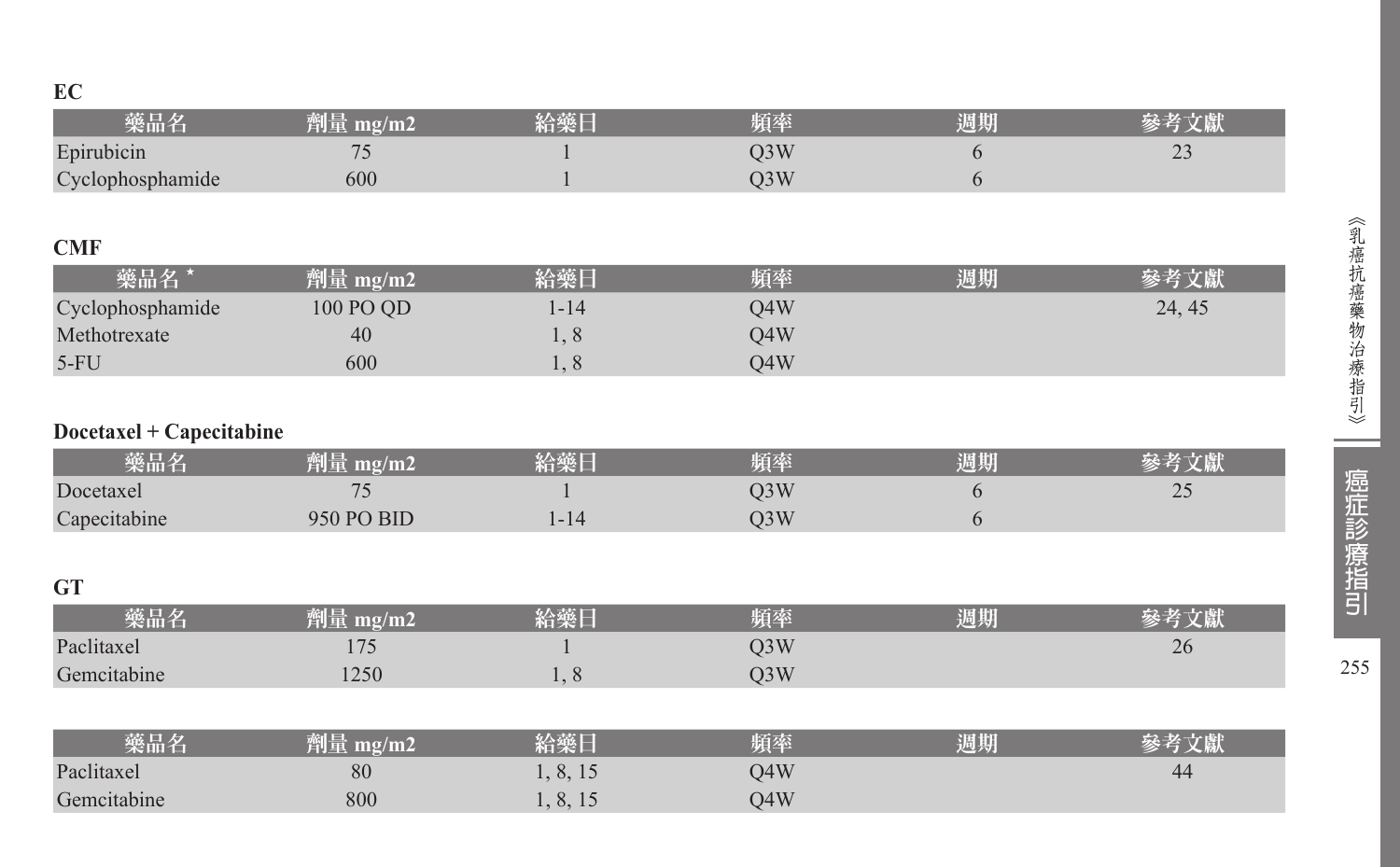

#### **Gemcitabine + Carboplatin**

| 樂品名         | mg/m2 | <b>ARRIVE</b><br>74.<br>™階 | 陌丞  | 週期 |                          |
|-------------|-------|----------------------------|-----|----|--------------------------|
| Gemcitabine | 1250  | $\sim$                     | O3W |    | $\overline{\phantom{a}}$ |
| Carboplatin | TC    | $\sim$<br>. .              | )3W |    |                          |

#### **Bevacizumab + Paclitaxel**

| 藥品名         | 劑量 mg/m2' | 給藥日                | 頻率  | 週期 |    |
|-------------|-----------|--------------------|-----|----|----|
| Bevacizumab | 10 mg/kg  | $\check{ }$        | 04W |    | 28 |
| Paclitaxel  | 90        | $\circ$<br>1, 0, 1 | 04W |    |    |

#### **HER2-POSATIVE**

#### **PREFERRED AGENTS**

| 藥品名         | 劑量 mg/m2                                  | 給藥日 | 頻率               | 週期 | 參考文獻   |
|-------------|-------------------------------------------|-----|------------------|----|--------|
| Pertuzumab  | $840 \rightarrow 420$ mg                  |     | O <sub>3</sub> W |    | 29     |
| Trastuzumab | $8 \rightarrow 6$ mg/kg                   |     | O <sub>3</sub> W |    |        |
| Docetaxel   | $75 - 100$                                |     | O <sub>3</sub> W |    |        |
|             |                                           |     |                  |    |        |
| 藥品名         | 劑量 mg/m2                                  | 給藥日 | 頻率               | 週期 | 參考文獻   |
| Pertuzumab  | $840 \rightarrow 420$ mg                  |     | O <sub>3</sub> W |    | 30, 31 |
| Trastuzumab | $8 \rightarrow 6 (4 \rightarrow 2)$ mg/kg |     | Q3W(QW)          |    |        |
| Paclitaxel  | 175(80)                                   |     | Q3W(QW)          |    |        |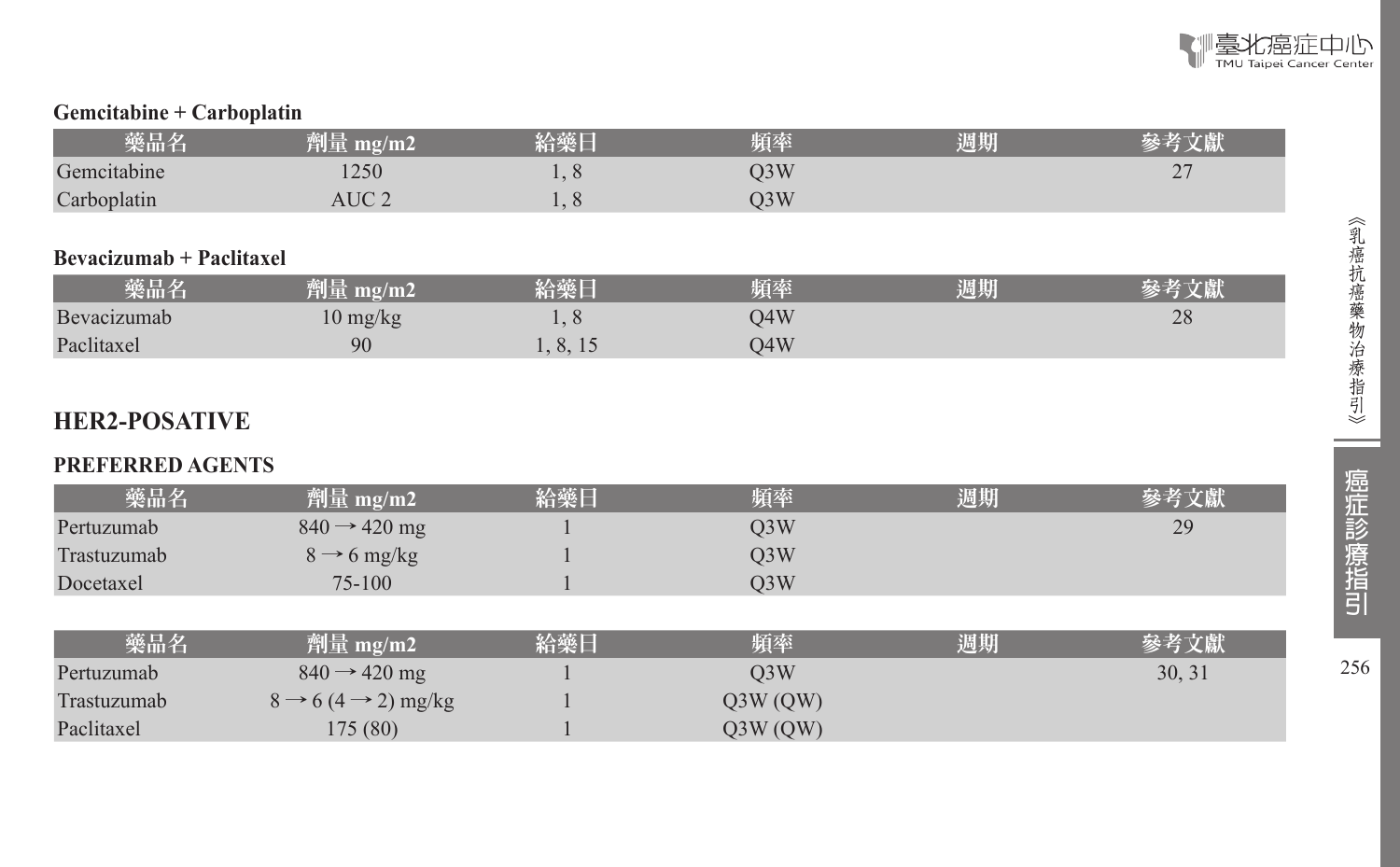#### **OTHER AGENTS**

| 藥品名          | 劑量 mg/m2                                  | 給藥日         | 頻率               | 週期 | 參考文獻           |
|--------------|-------------------------------------------|-------------|------------------|----|----------------|
| Trastuzumab  | $8 \rightarrow 6 (4 \rightarrow 2)$ mg/kg |             | Q3W(QW)          |    | 31, 32         |
| Paclitaxel   | 175                                       |             | O <sub>3</sub> W |    |                |
| Carboplatin  | AUC <sub>6</sub>                          |             | Q <sub>3</sub> W |    |                |
|              |                                           |             |                  |    |                |
| 藥品名          | 劑量 mg/m2                                  | 給藥日         | 頻率               | 週期 | 參考文獻           |
| Trastuzumab  | $8 \rightarrow 6 (4 \rightarrow 2)$ mg/kg |             | Q3W(QW)          |    | 31, 33, 34     |
| Paclitaxel   | $175(80-90)$                              |             | Q3W(QW)          |    |                |
|              |                                           |             |                  |    |                |
| 藥品名          | 劑量 mg/m2                                  | 給藥日         | 頻率               | 週期 | 參考文獻           |
| Trastuzumab  | $8 \rightarrow 6 (4 \rightarrow 2)$ mg/kg |             | Q3W(QW)          |    | 31, 35, 36     |
| Docetaxel    | $80-100(35)$                              | 1, 8, 15(1) | Q3W(QW)          |    |                |
|              |                                           |             |                  |    |                |
| 藥品名          | 劑量 mg/m2                                  | 給藥日         | 頻率               | 週期 | 參考文獻           |
| Trastuzumab  | $8 \rightarrow 6 (4 \rightarrow 2)$ mg/kg |             | Q3W(QW)          |    | 31, 37         |
| Vinorelbine  | $30-35(25)$                               | 1, 8(1)     | Q3W(QW)          |    |                |
|              |                                           |             |                  |    |                |
| 藥品名          | 劑量 mg/m2                                  | 給藥日         | 頻率               | 週期 | 參考文獻           |
| Trastuzumab  | $8 \rightarrow 6 (4 \rightarrow 2)$ mg/kg |             | Q3W(QW)          |    | 31, 33, 38, 39 |
| Capecitabine | 1000-1250                                 | $1 - 14$    | Q <sub>3</sub> W |    |                |
|              |                                           |             |                  |    |                |
| 藥品名          | 劑量 mg/m2                                  | 給藥日         | 頻率               | 週期 | 參考文獻           |
| T-DM1        | $3.6$ mg/kg                               |             | Q <sub>3</sub> W |    | 40             |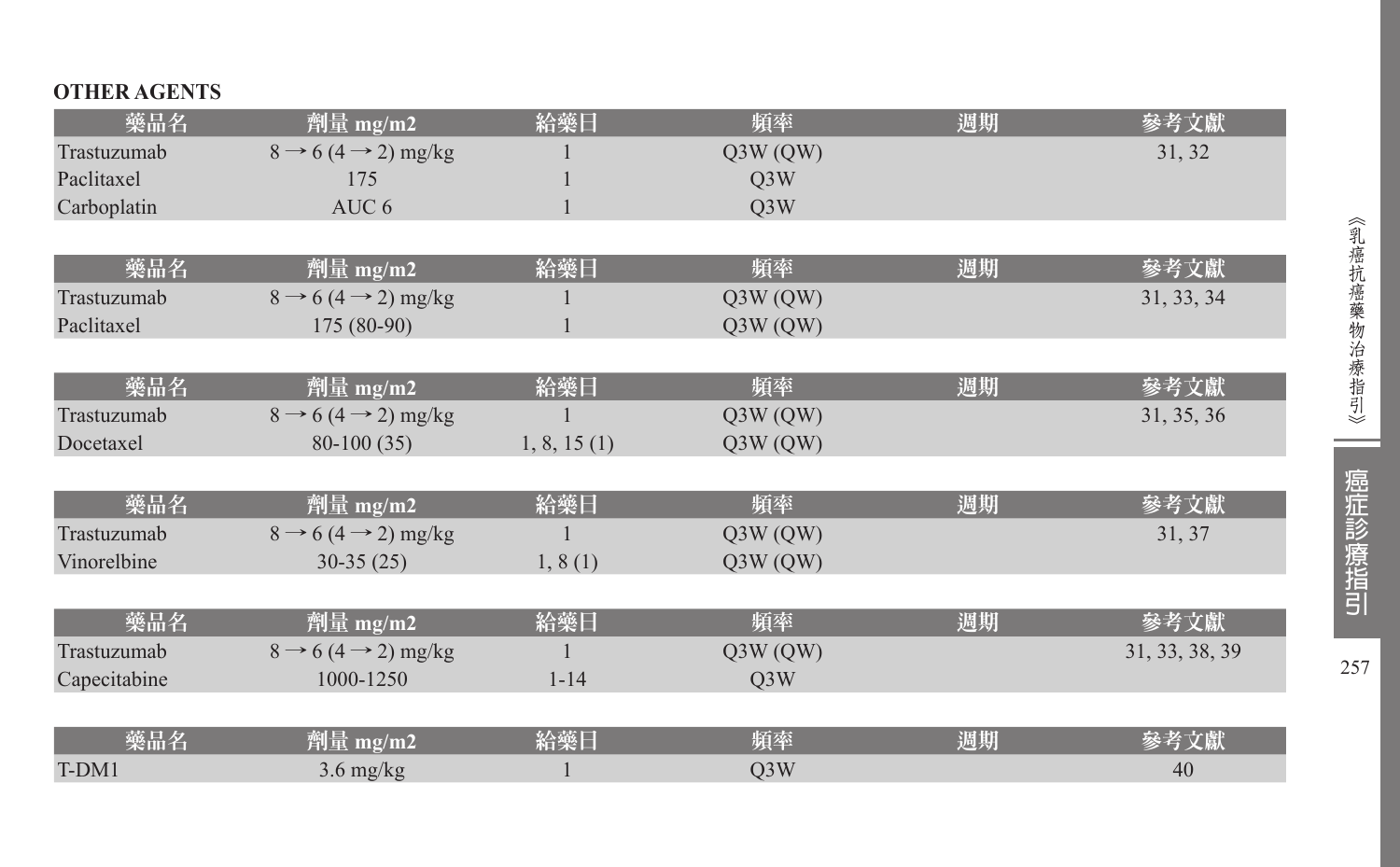| 藥品名          | 劑量 mg/m2                                  | 給藥日      | 頻率               | 週期 | 參考文獻   |
|--------------|-------------------------------------------|----------|------------------|----|--------|
| Lapatinib    | 1250 mg PO QD                             | $1 - 21$ | Q <sub>3</sub> W |    | 41     |
| Capecitabine | 1000 PO BID                               | $1 - 14$ | O <sub>3</sub> W |    |        |
|              |                                           |          |                  |    |        |
| 藥品名          | 劑量 mg/m2                                  | 給藥日      | 頻率               | 週期 | 參考文獻   |
| Trastuzumab  | $8 \rightarrow 6 (4 \rightarrow 2)$ mg/kg |          | Q3W(QW)          |    | 31, 43 |
| Lapatinib    | 1000 mg PO QD                             |          | O <sub>3</sub> W |    |        |
|              |                                           |          |                  |    |        |
| 藥品名*         | 劑量 mg/m2                                  | 給藥日      | 頻率               | 週期 | 參考文獻   |
|              |                                           |          |                  |    |        |
| Neratinib    | 240 mg PO QD                              | $1 - 21$ | O <sub>3</sub> W |    | 54     |
| Capecitabine | <b>750 PO BID</b>                         | $1 - 14$ | O <sub>3</sub> W |    |        |

★三院有個別版本

# 參考文獻

- 1. Chan S, Friendrichs K, Noel D, et al. Prospective randomized trial of docetaxel versus doxorubicin in patients with metastatic breast cancer. J Clin Oncol. 1999 Aug;17(8):2341-54.
- 2. Gasparini G, Dai Fior S, Panizzoni GA, et al. Weekly epirubicin versus doxorubicin as second line therapy in advanced breast cancer. A randomized clinical trial. Am J Clin Oncol. 1991 Feb;14(1):38-44.
- 3. O'Brien ME, Wigler N, Inbar M, et al. Reduced cardiotoxicity and comparable efficacy in a phase III trial of pegylated liposomal doxorubicin HCl (CAELYX/Doxil) versus conventional doxorubicin for first-line treatment of metastatic breast cancer. Ann Oncol. 2004 Mar;15(3):440-9.
- 4. Seidman AD, Tiersten A, Hudis C, et al. Phase II trial of paclitaxel by 3-hour infusion as initial and salvage chemotherapy for metastatic breast cancer. J Clin Oncol 1995;13:2575-2581.

癌症診療指引

《乳癌抗癌藥物治療指引》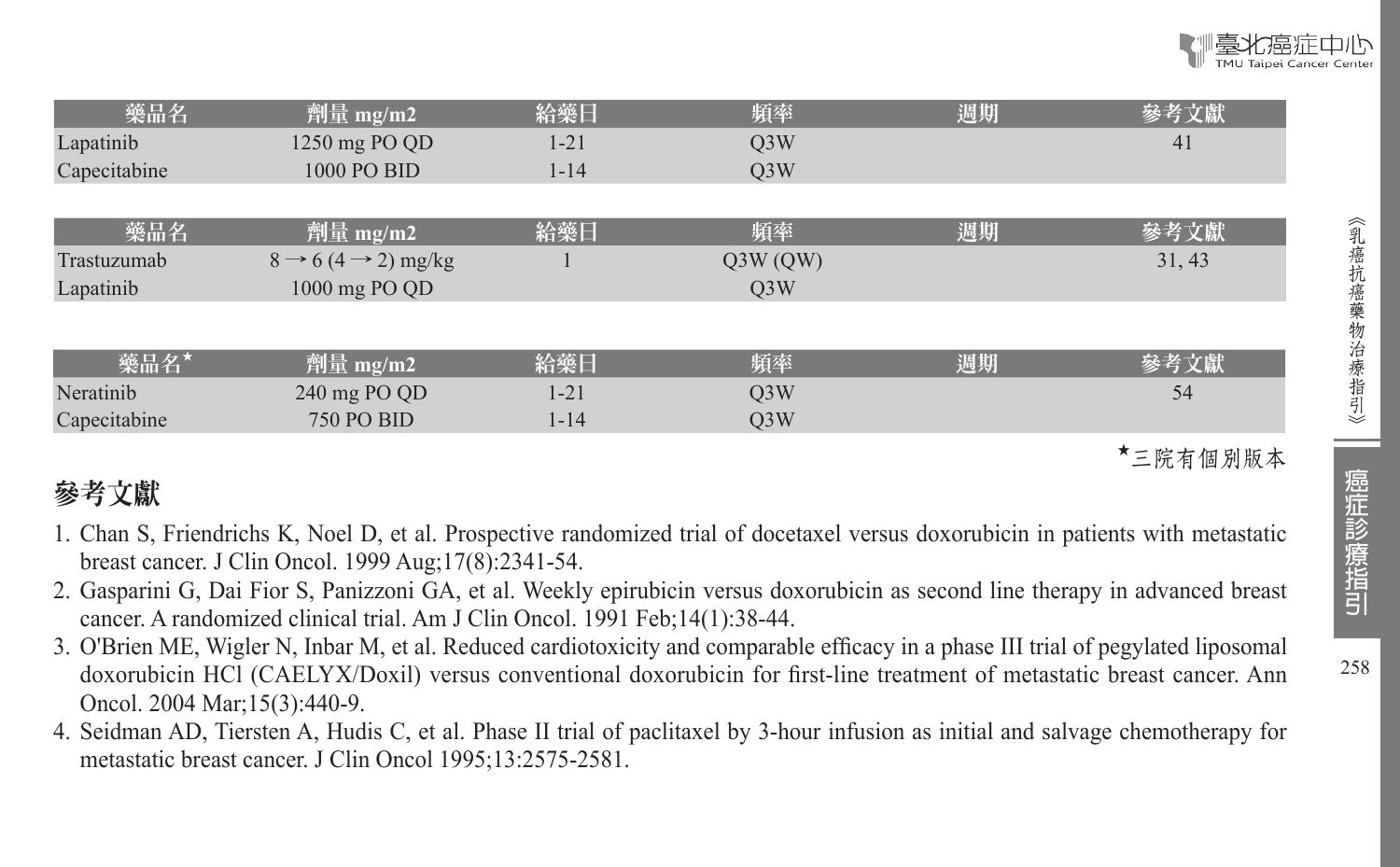- 5. Perez EA, Vogel CL, Irwin DH, et al. Multicenter Phase II Trial of Weekly Paclitaxel in Women With Metastatic Breast Cancer. J Clin Oncol 2001;19:4216-4223.
- 6. Safety and Efficacy of Two Different Doses of Capecitabine in the Treatment of Advanced Breast Cancer in Older Women. J Clin Oncol 2005;23:2155-2161.
- 7. Seidman AD, Gemcitabine as Single-Agent Therapy in the Management of Advanced Breast Cancer. Oncology (Williston Park)2001:15:11-14.
- 8. Zelek L, Barthier S, Riofrio M, et al. Weekly vinorelbine is an effective palliative regimen after failure with anthracyclines and taxanes in metastatic breast carcinoma. Cancer. 2001 Nov 1;92(9):2267-72.
- 9. Cortes J, O'Shaughnessy J, Loesch D, et al. Eribulin monotherapy versus treatment of physician's choice in patients with metastatic breast cancer (EMBRACE): a phase 3 open-label randomised study. Lancet 2011;377:914-923.
- 10. Licchetta A, Correale P, Migali C, et al. Oral Metronomic Chemo-Hormonal-Therapy of Metastatic Breast Cancer with Cyclophosphamide and Megestrol Acetate. J Chemother 2010;22(3):201-4.
- 11. Isakoff, SJ, Goss PE, et al. (2011). TBCRC009: A multicenter phase II study of cisplatin or carboplatin for metastatic triplenegative breast cancer and evaluation of  $p63/p73$  as a biomarker of response[abstract]. J Clin Oncol 29(15 suppl):Abstract 1025.
- 12. Burris HA, 3rd. Single-agent docetaxel(Taxotere) in randomized phase III trials, Semin Oncol 1999;26:1-6.
- 13. Harvey V, Mouridsen H, Semiglazov V, et al. Phase III Trial Comparing Three Doses of Docetaxel for Second-Line Treatment of Advanced Breast Cancer. J Clin Oncol 2006;24(31):4963-70.
- 14. Rivera E, Mejia JA, Arun BJ, et al. Phase 3 study comparing the use of docetaxel on an every-3-week versus weekly schedule in the treatment of metastatic breast cancer. Cancer 2008 Apr 1;112(7):1455-61.
- 15. Gradishar WJ, Tjulandin S, Davidson N, et al. Phase III Trial of Nanoparticle Albumin-Bound Paclitaxel Compared With Polyethylated Castor Oil–Based Paclitaxel in Women With Breast Cancer. J Clin Oncol 2005;23:7794-7803.
- 16. Gradishar W, Dimitry K, Sergey C, et al. Significantly Longer Progression-Free Survival With nab-Paclitaxel Compared With Docetaxel As First-Line Therapy for Metastatic Breast Cancer. J Clin Oncol 2009;27(22):3611-9.
- 17. Silver DP, Richardson AL, Eklund AC, et al. Efficacy of Neoadjuvant Cisplatin in Triple-Negative Breast Cancer. J Clin Oncol 2010;28(7):1145-53.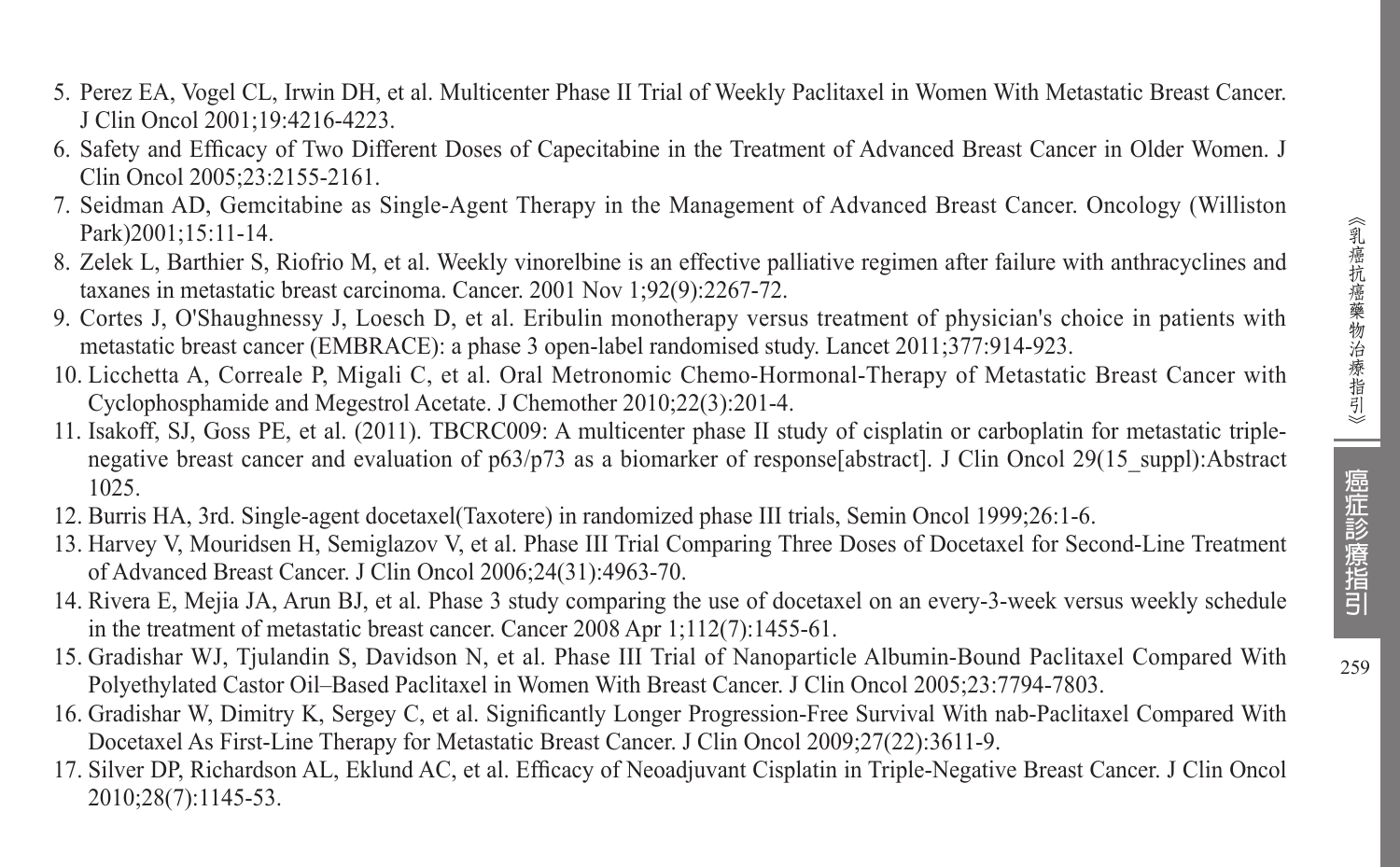癌症診療指引



- 18. Bastholt L, Dalmark M, Gjedde SB, et al. Dose-response relationship of epirubicin in the treatment of postmenopausal patients with metastatic breast cancer: a randomized study of epirubicin at four different dose levels performed by the Danish Breast Cancer Cooperative Group. J Clin Oncol 1996;14:1146-1155.
- 19. Bull JM, Tormey DC, Li SH, et al. A randomized comparative trial of adriamycin versus methotrexate in combination drug therapy. Cancer 1978;41:1649-1657.
- 20. Hortobagyi GN, Gutterman JU, Blumenschein GR, et al. Combination chemoimmunotherapy of metastatic breast cancer with  $5\degree$ fluorouracil, adriamycin, cyclophosphamide, and BCG. Cancer 1979;43:1225-33.
- 21. Ackland SP, Anton A, Breitibach GP, et al. Dose-Intensive Epirubicin-Based Chemotherapy Is Superior to an Intensive Intravenous Cyclophosphamide, Methotrexate, and Fluorouracil Regimen in Metastatic Breast Cancer: A Randomized Multinational Study. J Clin Oncol 2001;19:943-953.
- 22. Nabholtz JM, Falkson C, Campos D, et al. Docetaxel and Doxorubicin Compared With Doxorubicin and Cyclophosphamide as First-Line Chemotherapy for Metastatic Breast Cancer: Results of a Randomized, Multicenter, Phase III Trial. J Clin Oncol 2003;21(6):968-75.
- 23. Langley RE, Camichel J, Jones AL, et al. Phase III Trial of Epirubicin Plus Paclitaxel Compared With Epirubicin Plus Cyclophosphamide As First-Line Chemotherapy for Metastatic Breast Cancer: United Kingdom National Cancer Research Institute. J Clin Oncol 2005;23:8322-8330.
- 24. Bonadonna G, Brusamolino E, Valagussa P, et al. Combination Chemotherapy as an Adjuvant Treatment in Operable Breast Cancer. N Engl Med 1976;294:405-410.
- 25. Mavroundis D, Papakotoulas P, Ardavanis A, et al. Randomized phase III trial comparing docetaxel plus epirubicin versus docetaxel plus capecitabine as first-line treatment in women with advanced breast cancer. Ann Oncol 21:48(2010).
- 26. Albian KS, Nag S, Calderillo-Ruiz G, ey al. Gemcitabine Plus Paclitaxel Versus Paclitaxel Monotherapy in Patients With Metastatic Breast Cancer and Prior Anthracycline Treatment. J Clin Oncol 2008;26(24):3950-7.
- 27. O'Shaughnessy J, Schwartzberg LS, Danso MA, et al. A randomized phase III study of iniparib (BSI-201) in combination with gemcitabine/carboplatin (G/C) in metastatic triple-negative breast cancer (TNBC). [abstract]. J Clin Oncol 2011;29(Supll\_15):Abstract 1007.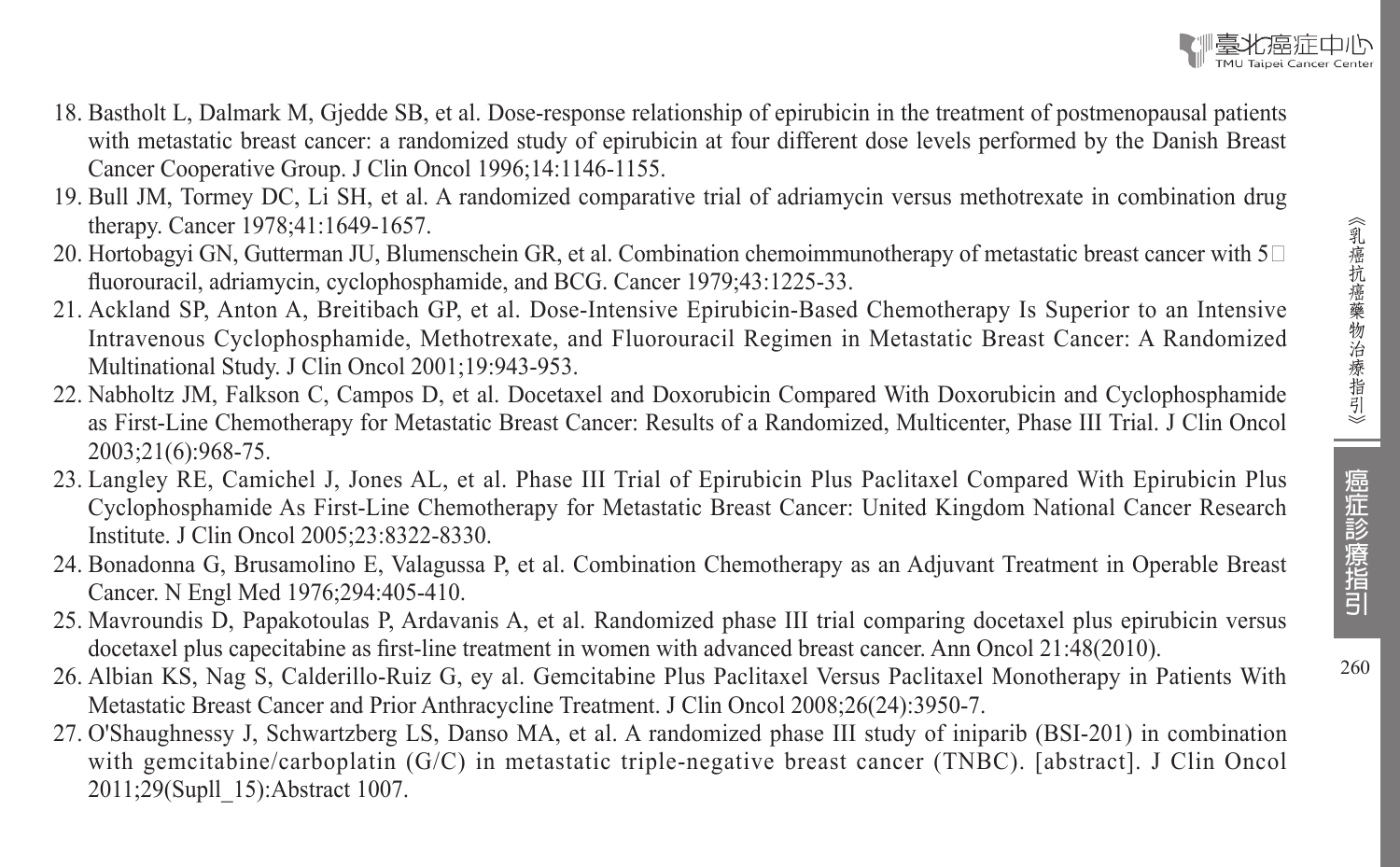- 28. Miller K, Wang M, Gralow J, et al. Paclitaxel plus Bevacizumab versus Paclitaxel Alone for Metastatic Breast Cancer. N Engl J Med 2007:357:2666-2676.
- 29. Baselga J, Cortes J, Kim SB, et al. Pertuzumab plus Trastuzumab plus Docetaxel for Metastatic Breast Cancer. N Engl J Med 2012;366:109-119.
- 30. Phase II study of pertuzumab, trastuzumab, and weekly paclitaxel in patients with HER2-overexpressing metastatic breast cancer [abstract]. Cancer Research 2012;72:Abstract P5-18-20.
- 31. Leyland-Jones B, Gelmon K, Ayoub JP, et al. Pharmacokinetics, Safety, and Efficacy of Trastuzumab Administered Every Three Weeks in Combination With Paclitaxel. J Clin Oncol 2003;21:3965-3971.
- 32. Perez EA, Suman VJ, Rowland KM, et al. Two Concurrent Phase II Trials of Paclitaxel/Carboplatin/Trastuzumab (Weekly or Every-3-Week Schedule) as First-Line Therapy in Women with HER2-Overexpressing Metastatic Breast Cancer: NCCTG Study 983252. Clin Breast Cancer 2005;6:425-432.
- 33. Slamon DJ, Leyland-Jones B, Shak S, et al. Use of Chemotherapy plus a Monoclonal Antibody against HER2 for Metastatic Breast Cancer That Overexpresses HER2. N Engl J Med 2001;344:783-792.
- 34. Seidman A, Berry DA, Cirrincione C, et al. Randomized Phase III Trial of Weekly Compared With Every-3-Weeks Paclitaxel for Metastatic Breast Cancer, With Trastuzumab for all HER-2 Overexpressors and Random Assignment to Trastuzumab or Not in HER-2 Nonoverexpressors: Final Results of Cancer and Leukemia Group B Protocol 9840. J Clin Oncol 2008;26:1642- 1649.
- 35. Marty M, Cognetti F, Maraninchi D, et al. Randomized Phase II Trial of the Efficacy and Safety of Trastuzumab Combined With Docetaxel in Patients With Human Epidermal Growth Factor Receptor 2–Positive Metastatic Breast Cancer Administered As First-Line Treatment: The M77001 Study Group. J Clin Oncol 2005;23:4265-4274.
- 36. Esteva FJ, Valero V, Booser D, et al. Phase II Study of Weekly Docetaxel and Trastuzumab for Patients With HER-2– Overexpressing Metastatic Breast Cancer. J Clin Oncol 2002;20:1800-1808.
- 37. Burstein HJ, Keshaviah A, Baron AD, et al. Trastuzumab plus vinorelbine or taxane chemotherapy for HER2-overexpressing metastatic breast cancer: The trastuzumab and vinorelbine or taxane study. Cancer 2007;110:965-972.
- 38. von Minckwitz G, du Bois A, Schmidt M, et al. Trastuzumab Beyond Progression in Human Epidermal Growth Factor Receptor 2–Positive Advanced Breast Cancer: A German Breast Group 26/Breast International Group 03-05 Study. J Clin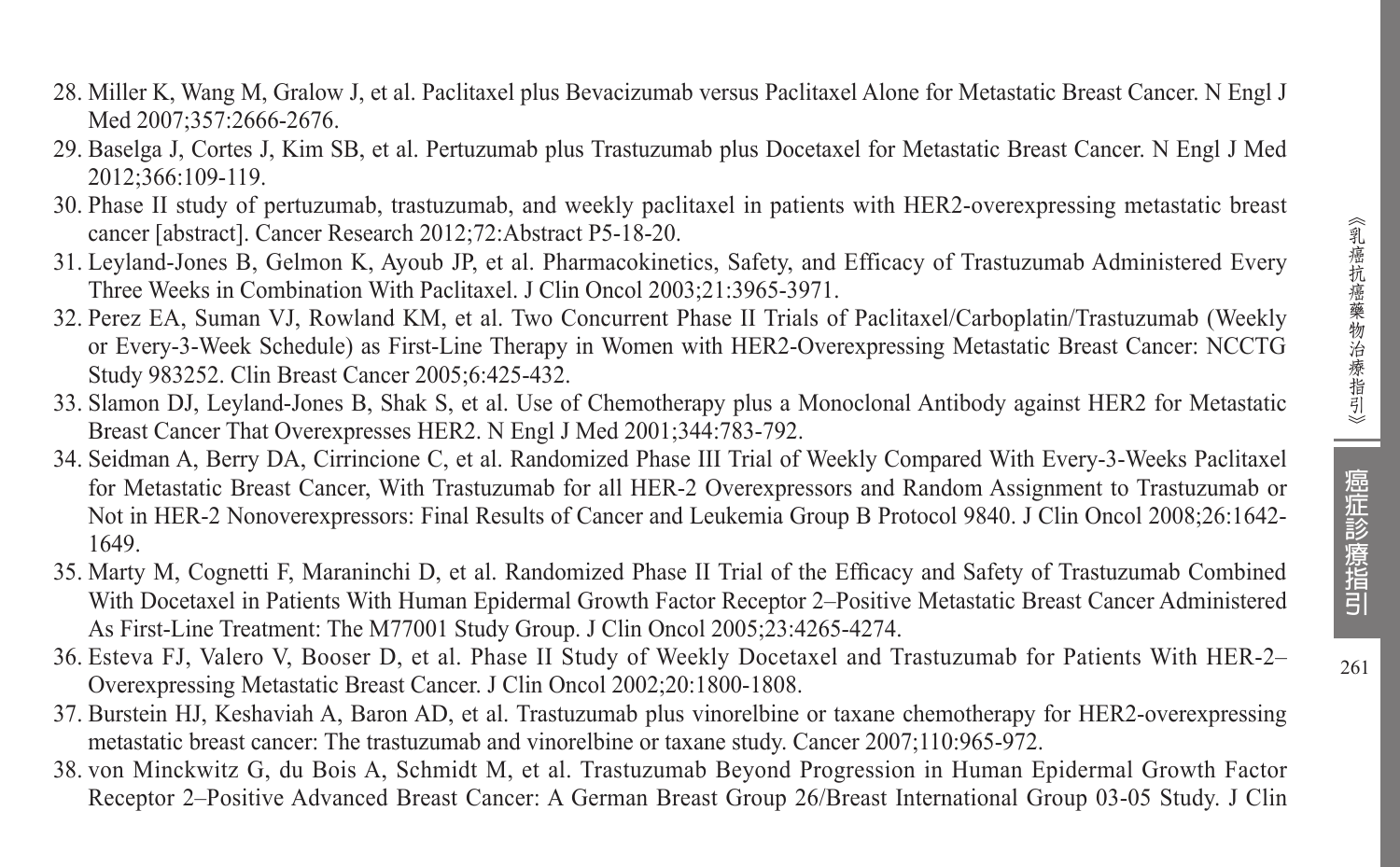Oncol 2009;27:1999-2006.

- 39. Cobleigh MA, Vogel CL, Tripathy D, et al. Multinational Study of the Efficacy and Safety of Humanized Anti-HER2 Monoclonal Antibody in Women Who Have HER2-Overexpressing Metastatic Breast Cancer That Has Progressed After Chemotherapy for Metastatic Disease. J Clin Oncol 1999;17:2639-2648.
- 40. Verma S, Miles D, Gianni L, et al. Trastuzumab Emtansine for HER2-Positive Advanced Breast Cancer [Supplementary appendix available online]. N Engl J Med 2012;367:1783-1791.
- 41. Geyer C, Forster J, Lindquist D, et al. Lapatinib plus Capecitabine for HER2-Positive Advanced Breast Cancer. N Engl J Med 2006;355:2733-2743.
- 42. Bartsch R, Wenzel C, Altorjai G, et al. Capecitabine and Trastuzumab in Heavily Pretreated Metastatic Breast Cancer. J Clin Oncol 2007;25:3853-3858.
- 43. Blackwell KL, Burstein H, et al. Randomized Study of Lapatinib Alone or in Combination With Trastuzumab in Women With ErbB2-Positive, Trastuzumab-Refractory Metastatic Breast Cancer. J Clin Oncol 2010;28(7):1124-30.
- 44. Kun-Ming Rau, Shan-Hsuan Li ,et al.Weekly Paclitaxel Combining with Gemcitabine is an Effective and Safe Treatment for Advanced Breast Cancer Patients. Jpn J Clin Oncol 2011;41(4)455– 461.
- 45. Jin Hyun Park, Seock-Ah Im,,et al.Cyclophosphamide, Methotrexate, and 5-Fluorouracil as Palliative Treatment for Heavily Pretreated Patients with Metastatic Breast Cancer: A Multicenter Retrospective Analysis.J Breast Cancer. 2017 Dec; 20(4): 347–355.
- 46. Mark Robson, Seock-Ah Im, Elżbieta Senkus, et al. Olaparib for Metastatic Breast Cancer in Patients with a Germline BRCA Mutation. N Engl J Med 2017; 377:523-533.
- 47. Litton J, Rugo H, Ettl J, et al. Talazoparib in patients with advanced breast cancer and a germline BRCA mutation. N Engl J Med 2018:379:753-63.
- 48. Schmid P, Adams S, Rugo HS, et al. Atezolizumab and Nab-Paclitaxel in Advanced Triple-Negative Breast Cancer. [supplementary appendix appears online]. N Engl J Med. 2018 Nov 29;379:2108-2121.
- 49. Pathological Response and Survival in Triple-Negative Breast Cancer Following Neoadjuvant Carboplatin plus Docetaxel.Clin Cancer Res December 1 2018 (24) (23) 5820-5829.

癌症診療指引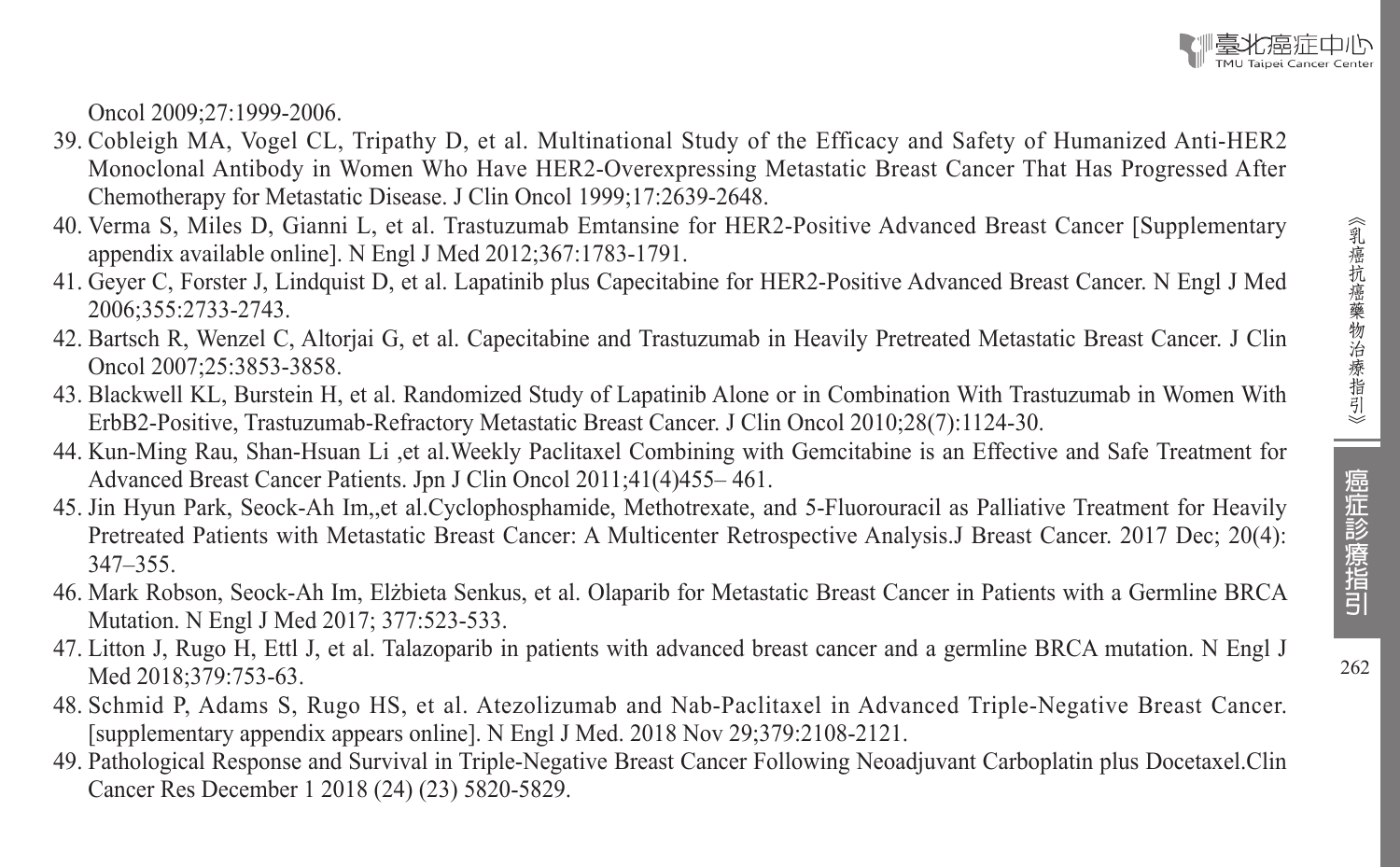- 50. A Phase II Trial of Docetaxel and Carboplatin as First-Line Chemotherapy for Metastatic Breast Cancer: NCCTG Study N9932.Oncology 2005;69:117–121.
- 51. Perez EA, Hillman DW, Stella PJ, et al. A phase II study of paclitaxel plus carboplatin as first-line chemotherapy for women with metastatic breast carcinoma. Cancer 2000;88(1):124-131.
- 52. Loesch D, Robert N, Asmar L, et al. Phase II multicenter trial of a weekly paclitaxel and carboplatin regimen in patients with advanced breast cancer. J Clin Oncol 2002;20(18):3857-3864.
- 53. Yardley DA, Coleman R, Conte P, et al. nab-Paclitaxel plus carboplatin or gemcitabine versus gemcitabine plus carboplatin as first-line treatment of patients with triple-negative metastatic breast cancer: results from the tnAcity trial. Ann Oncol 2018;29(8):1763-1770.
- 54. Saura C, Oliveira M, Feng YH, et al. Neratinib plus capecitabine versus lapatinib plus capecitabine in patients with HER2 positive metastatic breast cancer previously treated with ≥2 HER2-directed regimens: Findings from the multinational, randomized, phase 3 NALA trial. Presented at the American Society of Clinical Oncology (ASCO) Annual Meeting. May 31- June 4, 2019; Chicago, IL. J Clin Oncol 2019;37:(suppl; abstr 1002).
- 55. Cortes J, Cescon DW, Rugo HS, et al. Pembrolizumab plus chemotherapy versus placebo plus chemotherapy for previously untreated locally recurrent inoperable or metastatic triple-negative breast cancer (KEYNOTE-355): a randomised, placebocontrolled, double-blind, phase 3 clinical trial. Lancet. 2020 Dec 5;396(10265):1817-1828.
- 56. Drilon A, Laetsch TW, Kummar W, et al. Efficacy of larotrectinib in TRK fusion-positive cancers in adults and children. N Engl J Med 2018;378(8):731-739.
- 57. Drilon A, Siena S, Ou SI, et al. Safety and antitumor activity of the multitargeted pan-TRK, ROS1, and ALK inhibitor entrectinib: Combined results from two phase I trials (ALKA-372-001 and STARTRK-1). Cancer Discov 2017;7(4):400-409.
- 58. Le DT, Durham JN, Smith KN, et al. Mismatch repair deficiency predicts response of solid tumors to PD-1 blockade. Science 2017;357(6349):409-413.
- 59. Marabelle A, Fakih M, Lopez J, et al. Association of tumour mutational burden with outcomes in patients with advanced solid tumours treated with pembrolizumab:prospective biomarker analysis of the multicohort, open-label, phase 2 KEYNOTE-158 study. Lancet Oncol. 2020;21(10):1353-1365.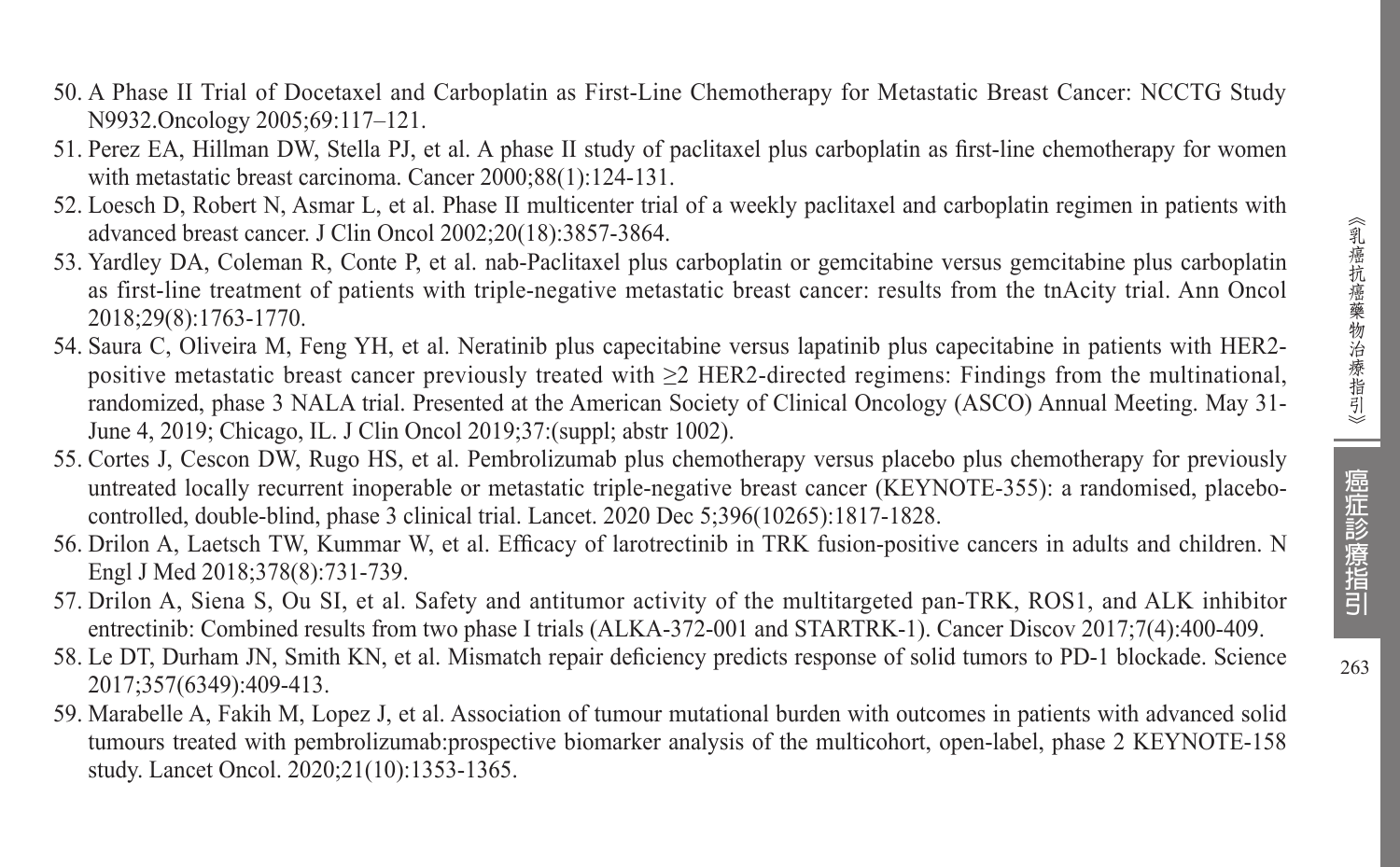# **Endocrine Therapy Regimens for Recurrent or Metastatic Breast Cancer PREMENOPAUSAL**

#### **SERM**

| 藥品名                             | 劑量 mg/m2       | 給藥日 | 頻率  | 週期 | 參考文獻           |
|---------------------------------|----------------|-----|-----|----|----------------|
| Tamoxifen                       | 20-40 mg PO QD |     |     |    |                |
|                                 |                |     |     |    |                |
| Ovarian ablation or suppression |                |     |     |    |                |
| 藥品名                             | 劑量 mg/m2       | 給藥日 | 頻率  | 週期 | 參考文獻           |
| Goserelin Acetate               | 3.6 mg SC      |     | Q4W |    | 5              |
|                                 |                |     |     |    |                |
| 藥品名                             | 劑量 mg/m2       | 給藥日 | 頻率  | 週期 | 參考文獻           |
| Leuprolide Acetate              | 3.75 mg SC     |     | Q4W |    | 6              |
|                                 |                |     |     |    |                |
| Postmenopausal                  |                |     |     |    |                |
| <b>Aromatase inhibitor</b>      |                |     |     |    |                |
| 藥品名                             | 劑量 mg/m2       | 給藥日 | 頻率  | 週期 | 參考文獻           |
| Exemestane                      | 25 mg PO QD    |     |     |    | $\overline{2}$ |
|                                 |                |     |     |    |                |
| 藥品名                             | 劑量 mg/m2       | 給藥日 | 頻率  | 週期 | 參考文獻           |
| Anastrozole                     | 1 mg PO QD     |     |     |    | 3              |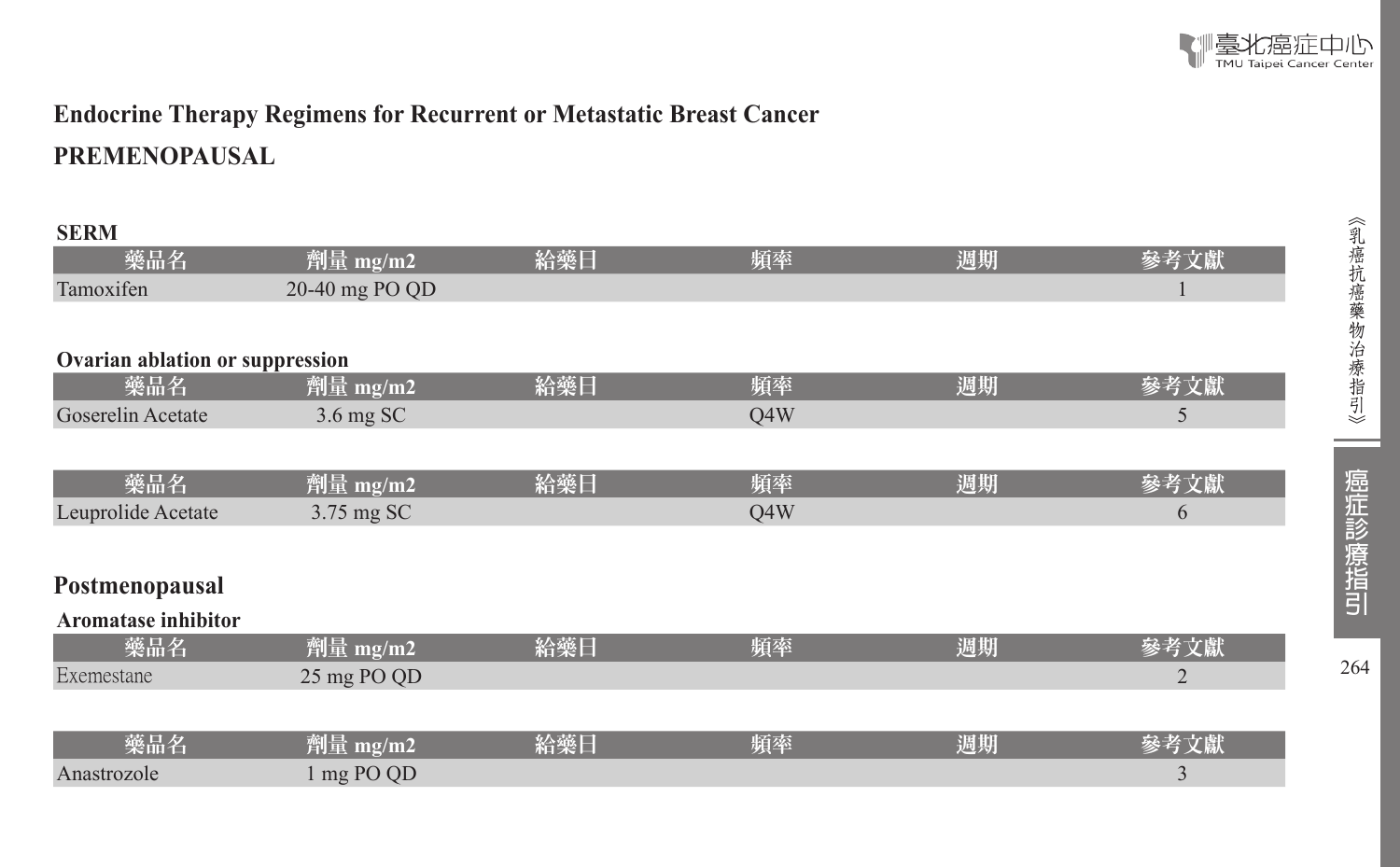| 藥品名         | <u>劑量</u> mg/m2                         | 給藥日      | 頻率  | 週期 | 參考文獻           |
|-------------|-----------------------------------------|----------|-----|----|----------------|
| Letrozole   | 2.5 mg PO QD                            |          |     |    | $\overline{4}$ |
|             |                                         |          |     |    |                |
| <b>SERD</b> |                                         |          |     |    |                |
| 藥品名         | 劑量 mg/m2                                | 給藥日      | 頻率  | 週期 | 參考文獻           |
| Fulvestrant | 500 IM                                  |          | Q4W |    | 7              |
|             |                                         |          |     |    |                |
|             | CDK4/6 inhibitor+AI (for Her2-negative) |          |     |    |                |
| 藥品名         | 劑量 mg/m2                                | 給藥日      | 頻率  | 週期 | 參考文獻           |
| Palbociclib | 125 mg PO QD                            | $1 - 21$ | Q4W |    | 8              |
| Letrozole   | 2.5 mg PO QD                            | $1 - 21$ | Q4W |    |                |
|             |                                         |          |     |    |                |
| 藥品名         | 劑量 mg/m2                                | 給藥日      | 頻率  | 週期 | 參考文獻           |
| Palbociclib | 125 mg PO QD                            | $1 - 21$ | Q4W |    | 8              |
| Anastrozole | 1 mg PO QD                              | $1 - 21$ | Q4W |    |                |
|             |                                         |          |     |    |                |
| 藥品名         | 劑量 mg/m2                                | 給藥日      | 頻率  | 週期 | 參考文獻           |
| Palbociclib | 125 mg PO QD                            | $1 - 21$ | Q4W |    | 8              |
| Exemestane  | 25 mg PO QD                             | $1 - 21$ | Q4W |    |                |
|             |                                         |          |     |    |                |
| 藥品名         | 劑量 mg/m2                                | 給藥日      | 頻率  | 週期 | 參考文獻           |
| Ribociclib  | 600 mg PO QD                            | $1 - 21$ | Q4W |    | 9              |
| Letrozole   | 2.5 mg PO QD                            | $1 - 21$ | Q4W |    |                |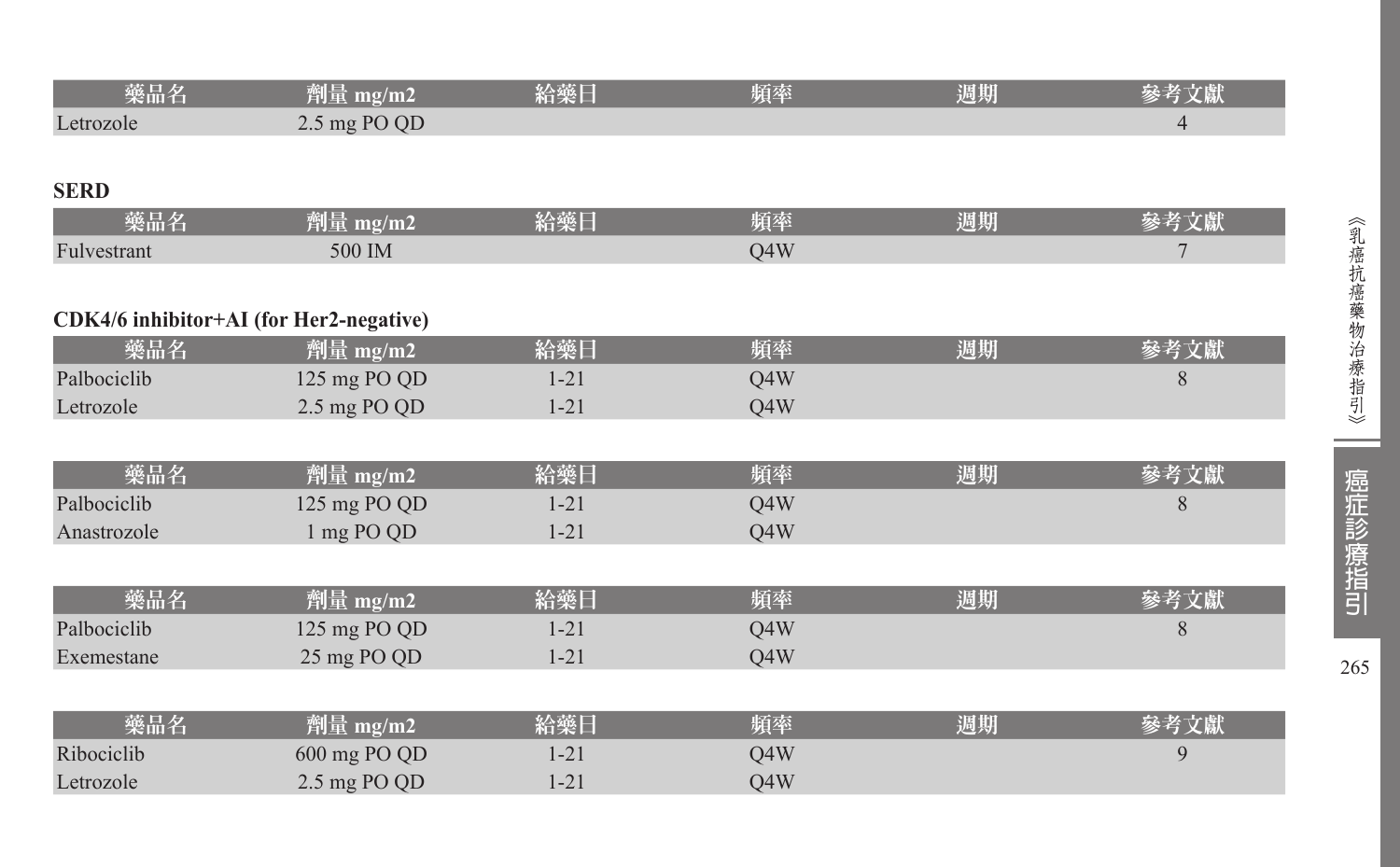| 藥品名         | 劑量 mg/m2      | 給藥日      | 頻率  | 週期 | 參考文獻 |
|-------------|---------------|----------|-----|----|------|
| Ribociclib  | 600 mg PO QD  | $1 - 21$ | Q4W |    | 9    |
| Anastrozole | 1 mg PO QD    | $1 - 21$ | Q4W |    |      |
|             |               |          |     |    |      |
| 藥品名         | 劑量 mg/m2      | 給藥日      | 頻率  | 週期 | 參考文獻 |
| Ribociclib  | 600 mg PO QD  | $1 - 21$ | Q4W |    | 9    |
| Exemestane  | 25 mg PO QD   | $1 - 28$ | Q4W |    |      |
|             |               |          |     |    |      |
| 藥品名         | 劑量 mg/m2      | 給藥日      | 頻率  | 週期 | 參考文獻 |
| Abemaciclib | 150 mg PO BID |          |     |    | 15   |
| Letrozole   | 2.5 mg PO QD  |          |     |    |      |
|             |               |          |     |    |      |
| 藥品名         | 劑量 mg/m2      | 給藥日      | 頻率  | 週期 | 參考文獻 |
| Abemaciclib | 150 mg PO BID |          |     |    | 15   |
| Anastrozole | 1 mg PO QD    |          |     |    |      |
|             |               |          |     |    |      |
| 藥品名         | 劑量 mg/m2      | 給藥日      | 頻率  | 週期 | 參考文獻 |
| Abemaciclib | 150 mg PO BID |          |     |    | 15   |
| Exemestane  | 25 mg PO QD   |          |     |    |      |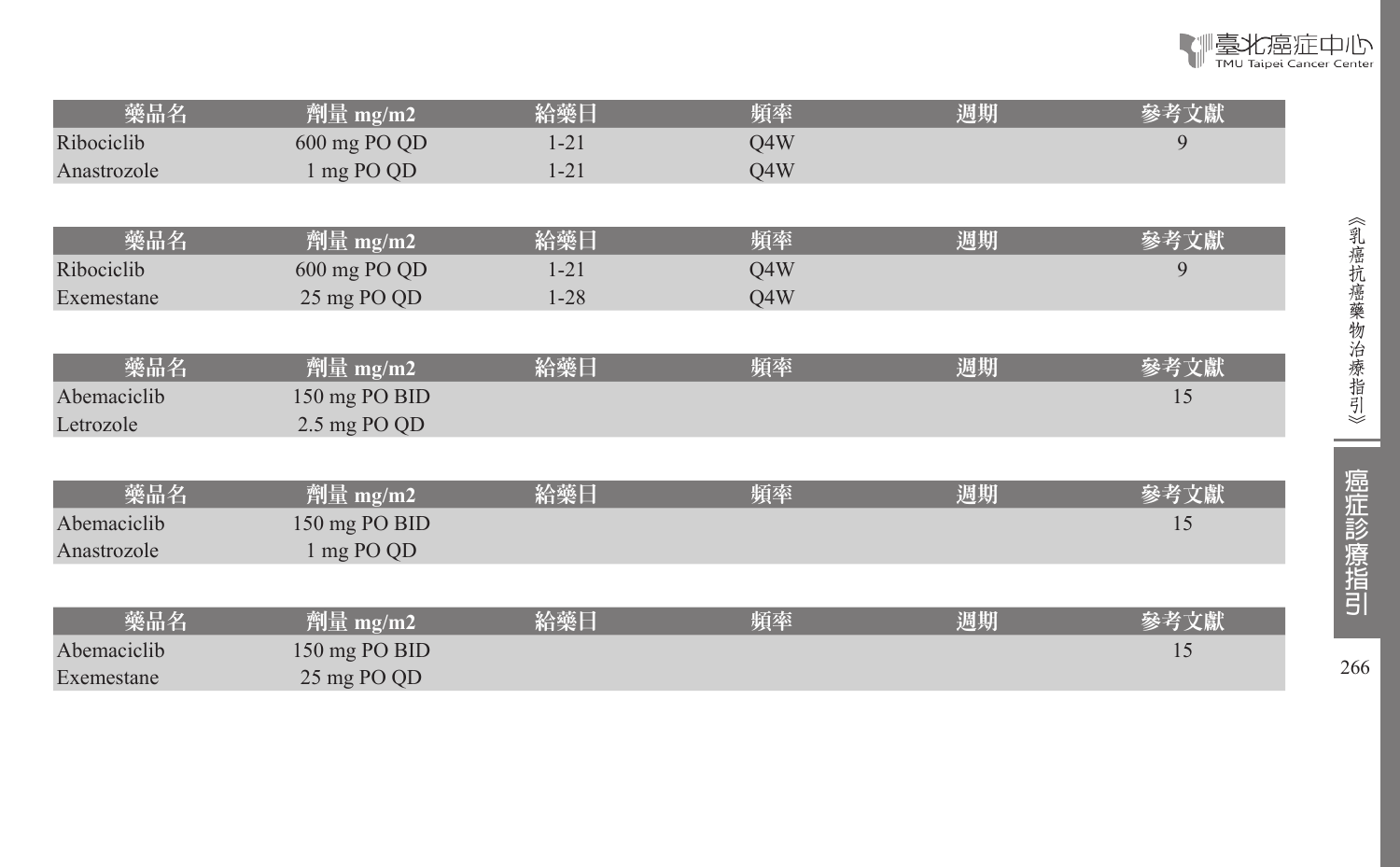#### **CDK4/6 inhibitor + SERD**

| 藥品名         | 劑量 mg/m2       | 給藥日                   | 頻率  | 週期 | 參考文獻 |
|-------------|----------------|-----------------------|-----|----|------|
| Palbociclib | 125 mg PO QD   | $1 - 21$              | Q4W |    | 10   |
| Fulvestrant | 500 IM         | $1, 15 \rightarrow 1$ | Q4W |    |      |
|             |                |                       |     |    |      |
| 藥品名         | 劑量 mg/m2       | 給藥日                   | 頻率  | 週期 | 參考文獻 |
| Palbociclib | 600 mg PO QD   | $1 - 21$              | Q4W |    | 11   |
| Fulvestrant | 500 IM         | $1, 15 \rightarrow 1$ | Q4W |    |      |
|             |                |                       |     |    |      |
| 藥品名         | 劑量 mg/m2       | 給藥日                   | 頻率  | 週期 | 參考文獻 |
| Abemaciclib | 150 mg PO BID  |                       |     |    | 16   |
| Fulvestrant | 500 IM         | $1, 15 \rightarrow 1$ | Q4W |    |      |
|             |                |                       |     |    |      |
| 藥品名         | 劑量 mg/m2       | 給藥日                   | 頻率  | 週期 | 參考文獻 |
| Everolimus  | 10 mg PO QD    |                       |     |    | 12   |
| Exemestane  | 25 mg PO QD    |                       |     |    |      |
|             |                |                       |     |    |      |
| 藥品名         | 劑量 mg/m2       | 給藥日                   | 頻率  | 週期 | 參考文獻 |
| Everolimus  | 10 mg PO QD    |                       | Q4W |    | 13   |
| Fulvestrant | 500 IM         | $1, 15 \rightarrow 1$ | Q4W |    |      |
|             |                |                       |     |    |      |
| 藥品名         | 劑量 mg/m2       | 給藥日                   | 頻率  | 週期 | 參考文獻 |
| Everolimus  | 10 mg PO QD    |                       |     |    | 14   |
| Tamoxifen   | 20-40 mg PO QD |                       |     |    |      |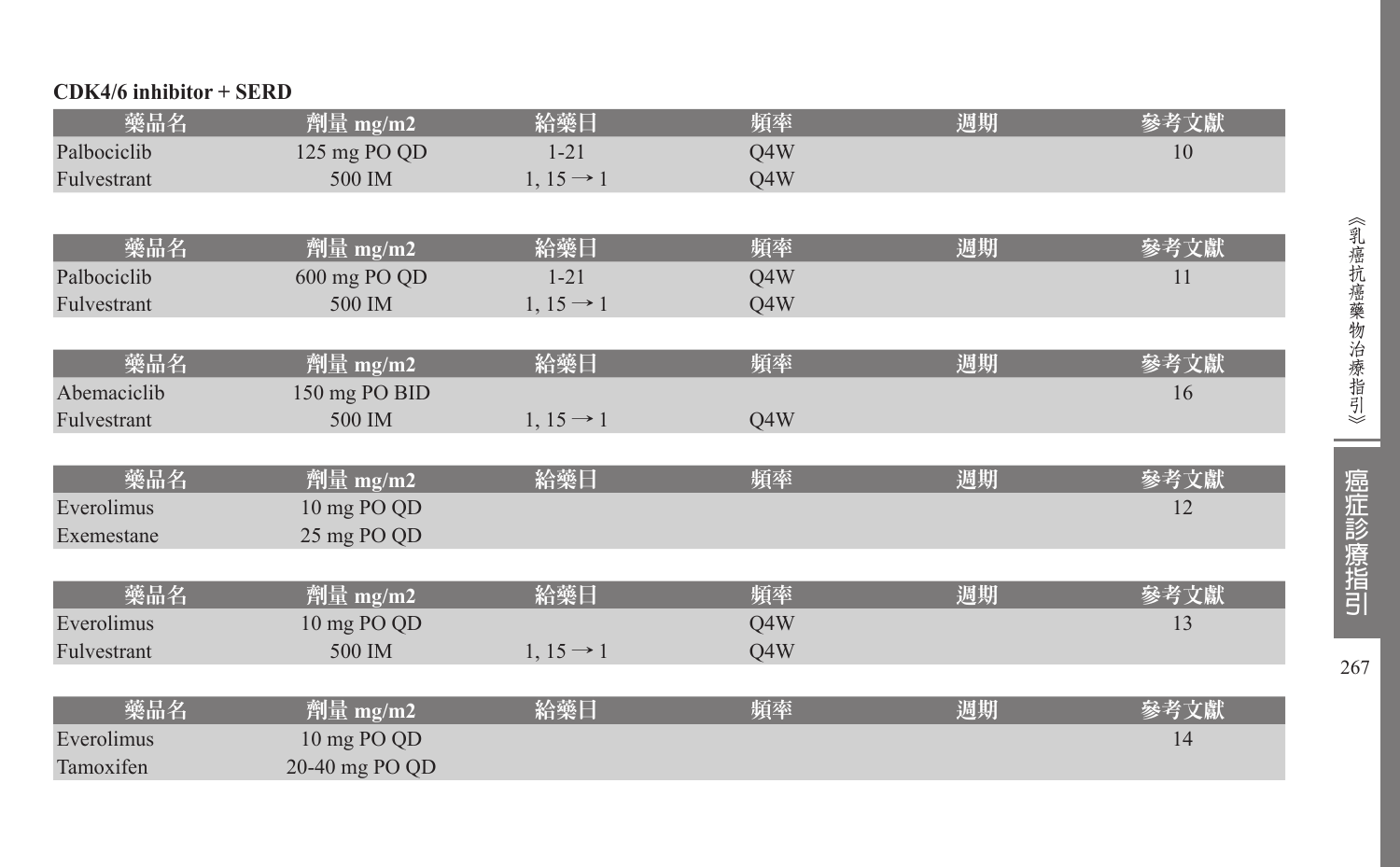#### **Fulvestrant + Alpelisib for PIK3CA-mutated tumors**

| 樂品名         | mg/m2<br>削車  |                  | 頻率   | 週期 |  |
|-------------|--------------|------------------|------|----|--|
| Alpelisib   | 300 mg PO QD |                  |      |    |  |
| Fulvestrant | 500 IM       | $15 \rightarrow$ | .94W |    |  |

#### **USEFUL IN CERTAIN CIRCUMSTANCES**

**Abemaciclib**

| 藥品名                | $\overline{\phantom{a}}$<br>771 II.<br>$\rm m$ g/m2<br>weni iliyo. | 給藥日 | 頻率 | 週期 | 乂縣       |
|--------------------|--------------------------------------------------------------------|-----|----|----|----------|
| $-$<br>Abemaciclib | 200 mg PO BID                                                      |     |    |    | ιc<br>10 |

# 參考文獻

- 1. Product Information: tamoxifen citrate oral tablets, tamoxifen citrate oral tablets. Watson Laboratories (per manufacturer), Corona, CA, 2011.
- 2. Product Information: AROMASIN(R) oral tablets, exemestane oral tablets. Pharmacia & Upjohn Company (per FDA), New York, NY, 2013.
- 3. Product Information: ARIMIDEX(R) oral tablet, anastrozole oral tablet. AstraZeneca Pharmaceuticals LP, Wilmington, DE, 2009.
- 4. Product Information: Femara oral tablets, letrozole oral tablets. Novartis Pharmaceuticals Corporation, East Hanover, NJ, 2010.
- 5. Product Information: ZOLADEX(R) implant 3.6mg, goserelin acetate implant implant 3.6mg. AstraZeneca, Wilmington, DE, 2009.
- 6. Boccardo F, Rubagotti A, Amoroso D, et al: Endocrinological and clinical evaluation of two depot formulations of leuprolide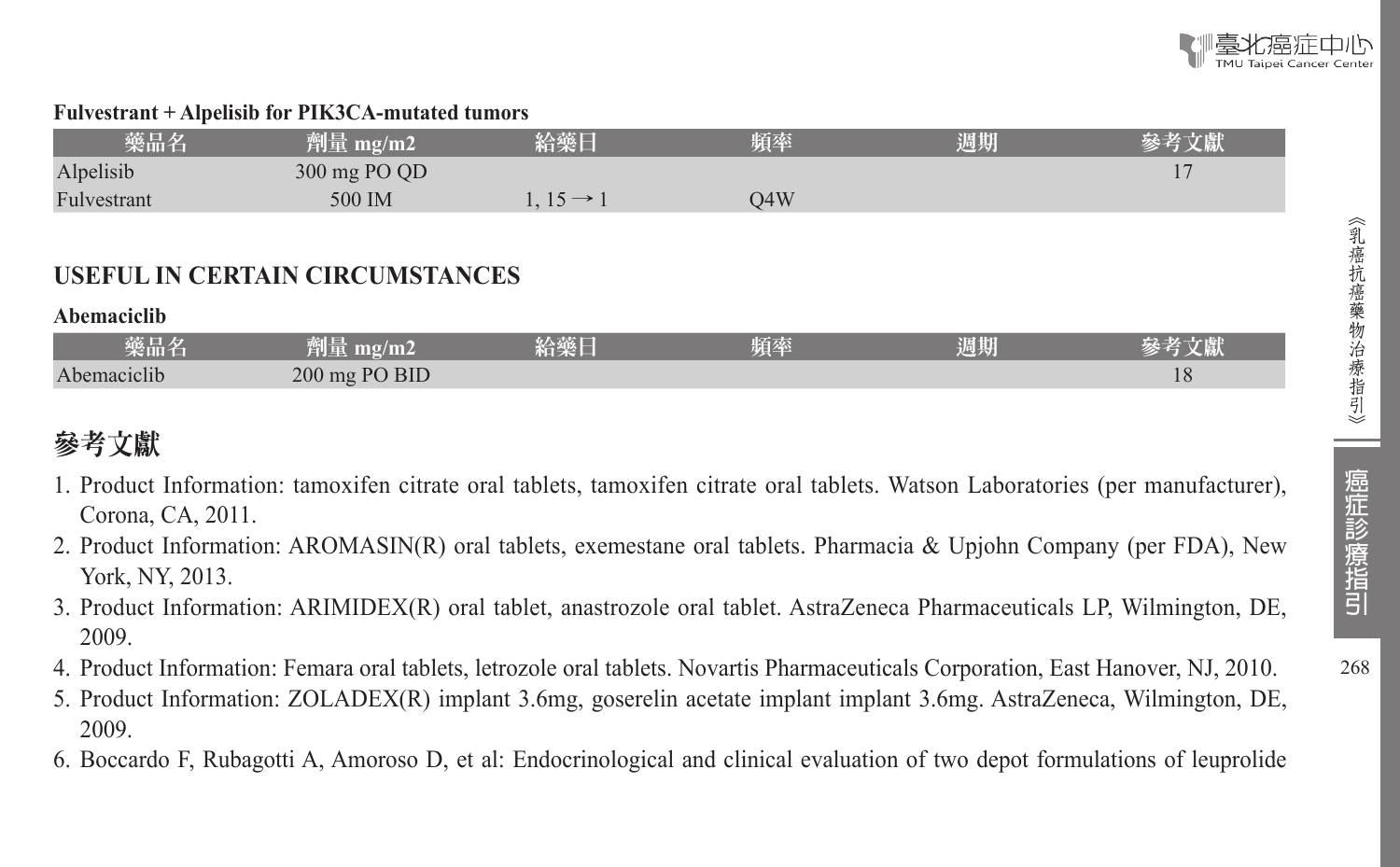269

acetate in pre- and perimenopausal breat cancer patients. Cancer Chemother Pharmacol 1999; 43:461-466.

- 7. Rita S. Mehta, M.D., William E. Barlow, Ph.D.,et al.Combination Anastrozole and Fulvestrant in Metastatic Breast Cancer.
- 8. Turner NC, Ro J, Andre F, et al. Palbociclib in Hormone-Receptor-Positive Advanced Breast Cancer. N Engl J Med 2015;373:209-219.
- 9. Ga briel N. Hortobagyi, M.D.,Salomon M. Stemmer, M.D., et al.Ribociclib as First-Line Therapy for HR-Positive, Advanced Breast Cancer, N Engl J Med 375;18 November 3, 2016
- 10. Massimo Cristofanilli, Nicholas C Turner,et al.Fulvestrant plus palbociclib versus fulvestrant plus placebo for treatment of hormone-receptor-positive, HER2-negative metastatic breast cancer that progressed on previous endocrine therapy (PALOMA-3): final analysis of the multicentre, double-blind, phase 3 randomised controlled trial. Lancet Oncol 2016; 17: 425–39.
- 11. Dennis J. Slamon, Patrick Neven, et al. Phase III Randomized Study of Ribociclib and Fulvestrant in Hormone Receptor– Positive, Human Epidermal Growth Factor Receptor 2–Negative Advanced Breast Cancer: MONALEESA-3. J Clin Oncol 36:2465-2472.
- 12. José Baselga, M.D., Ph.D., Mario Campone, M.D., et al. Everolimus in Postmenopausal HormoneReceptor–Positive Advanced Breast Cancer.N engl j med 366;6 nejm.org february 9, 2012.
- 13. Noah Kornblum, Fengmin Zhao, et al. Randomized Phase II Trial of Fulvestrant Plus Everolimus or Placebo in Postmenopausal Women With Hormone Receptor–Positive, Human Epidermal Growth Factor Receptor 2–Negative Metastatic Breast Cancer Resistant to Aromatase Inhibitor Therapy: Results of PrE0102. J Clin Oncol 36:1556-1563.
- 14. Thomas Bachelot, Ce´line Bourgier, et al.Randomized Phase II Trial of Everolimus in Combination With Tamoxifen in Patients With Hormone Receptor–Positive, Human Epidermal Growth Factor Receptor 2–Negative Metastatic Breast Cancer With Prior Exposure to Aromatase Inhibitors: A GINECO Study. J Clin Oncol 30:2718-2724.
- 15. Goetz MP, Toi M, et al. MONARCH 3: Abemaciclib As Initial Therapy for Advanced Breast Cancer.J Clin Oncol. 2017;35(32):3638-3646.
- 16. Sledge GW Jr, Toi M, et al. The Effect of Abemaciclib Plus Fulvestrant on Overall Survival in Hormone Receptor–Positive,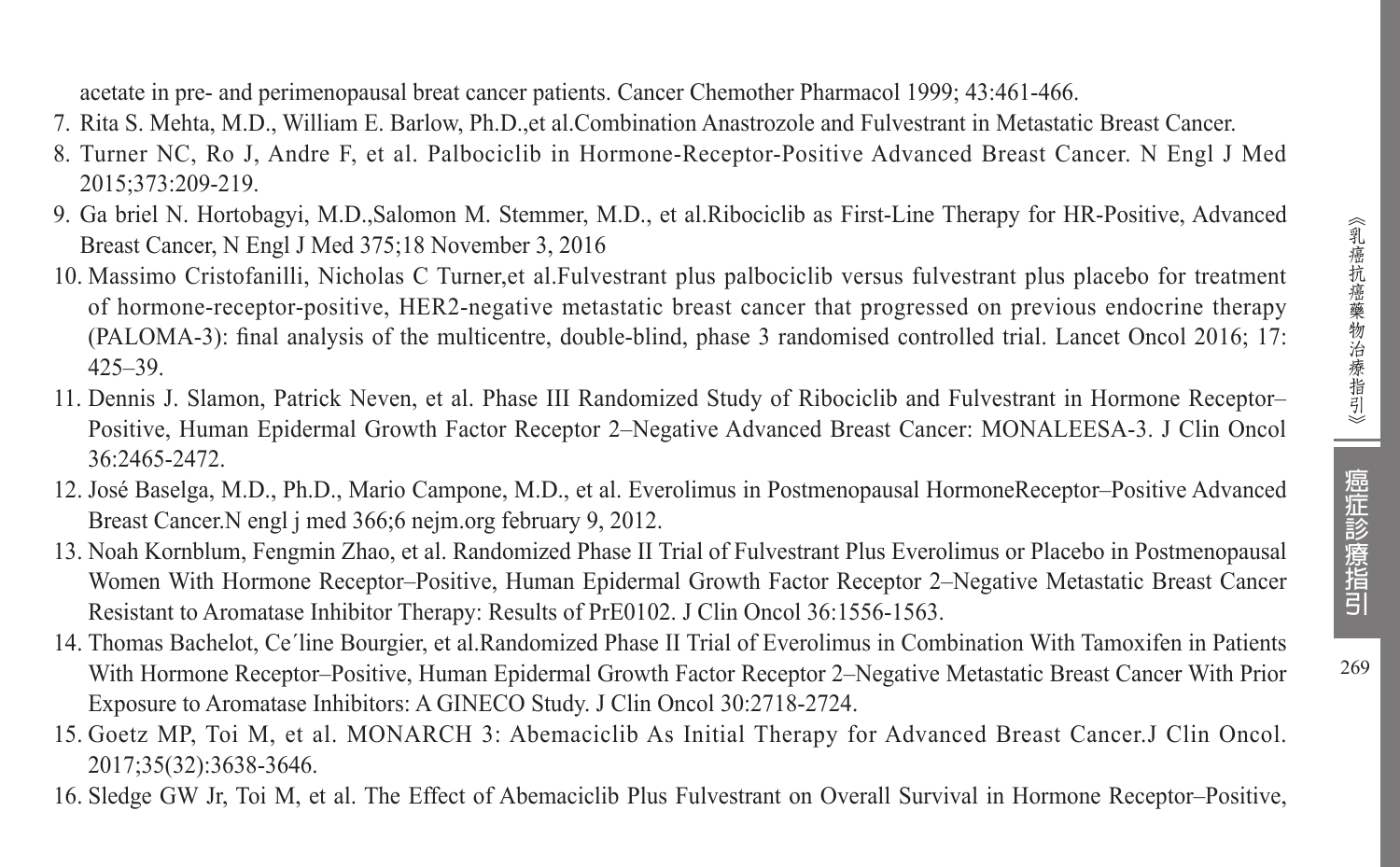ERBB2-Negative Breast Cancer That Progressed on Endocrine Therapy—MONARCH 2. AMA Oncol. 2020;6(1):116-124.

- 17. André F, Ciruelos E, et al. Alpelisib for PIK3CA-Mutated, Hormone Receptor–Positive Advanced Breast Cancer.N Engl J Med 2019; 380:1929-1940.
- 18. Dickler MN, Tolaney SM, et al. MONARCH 1, a phase 2 study of abemaciclib, a CDK4 and CDK6 inhibitor, as a single agent, in patients with refractory HR+/HER2− metastatic breast cancer.Clin Cancer Res. 2017; 23(17): 5218–5224.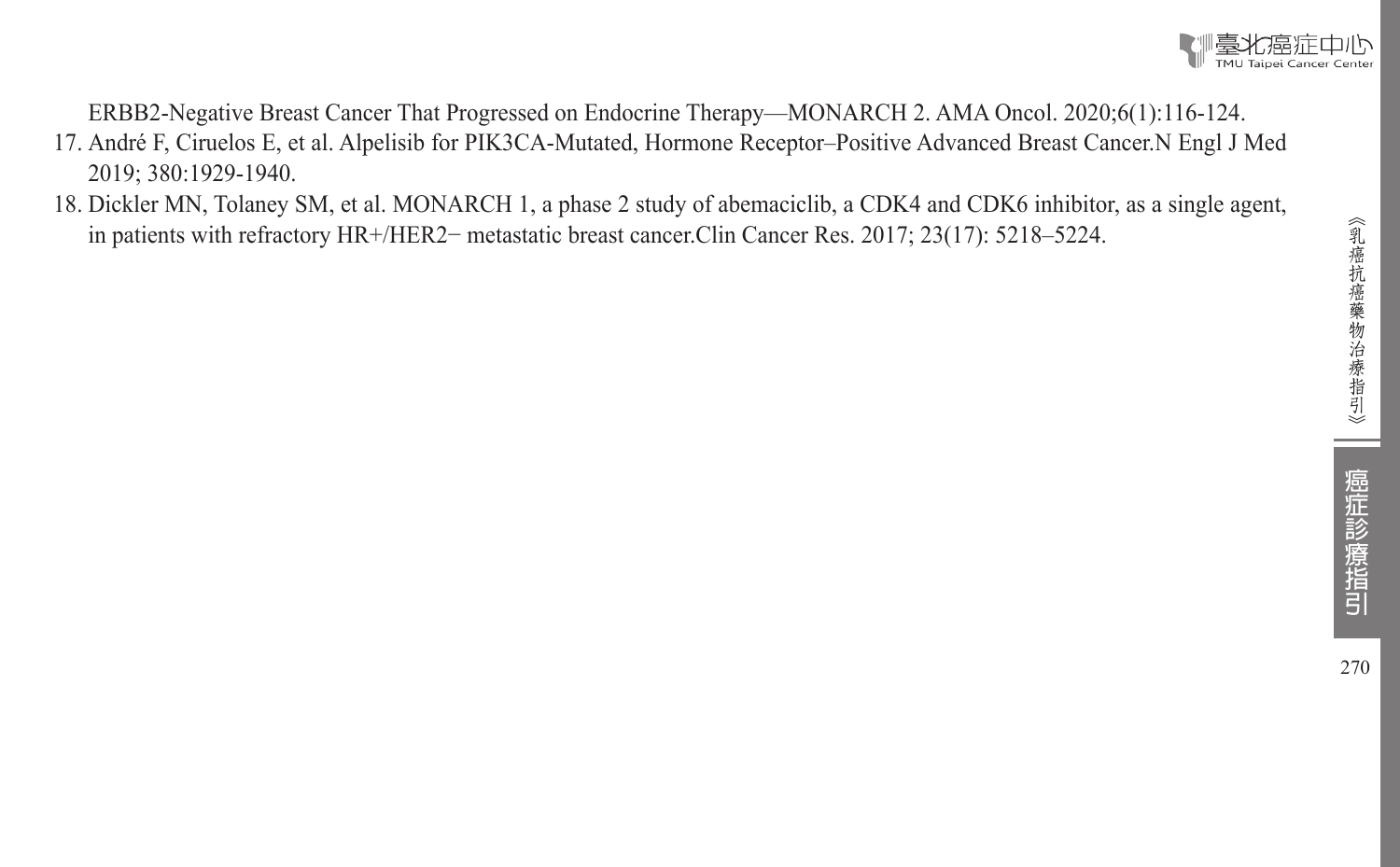# 《 乳癌放射治療共識 》

#### 一、全乳放射治療

應以電腦斷層影像定義標靶體積與正常危急器官

適應症:侵襲癌或原位癌經乳房保留手術術後

◎照射範圍:患側乳房

◎照射劑量:50-50.4Gy / 次數:25-28 次 或 40-42.5Gy / 次數:15-16 次

◎追加照射範圍:腫瘤切除空腔與其周圍

◎追加照射劑量:10-16Gy / 次數:4-8 次

治療技術:使用斜角對照配合強度調控放射治療技術,包含弧形及螺旋放射規劃,可考慮搭配影像導引治療,與心肺 保護技術。可選擇先後給予胸壁照射與追加照射,或是在放療計畫中同步規劃高低劑量區,同步進行兩部 位照射。

#### 二、胸壁放射治療

應以電腦斷層影像定義標靶體積與正常危急器官

適應症:侵襲癌經乳房全切除手術術後有較大的原發腫瘤 (T stage >= T3),臨床或病理認定腫瘤侵犯淋巴結 (N stage >= N1) ◎照射範圍:患側胸壁、手術疤痕與其周圍

◎照射劑量:50-50.4Gy / 次數:25-28 次

◎追加照射範圍:手術疤痕周圍

◎追加照射劑量:10-16Gy / 次數:4-8 次

治療技術:使用斜角對照配合強度調控放射治療技術,包含弧形及螺旋放射規劃,可考慮搭配影像導引治療,與心肺 保護技術。可選擇先後給予胸壁照射與追加照射,或是在放療計書中同步規劃高低劑量區,同步進行兩部 位照射。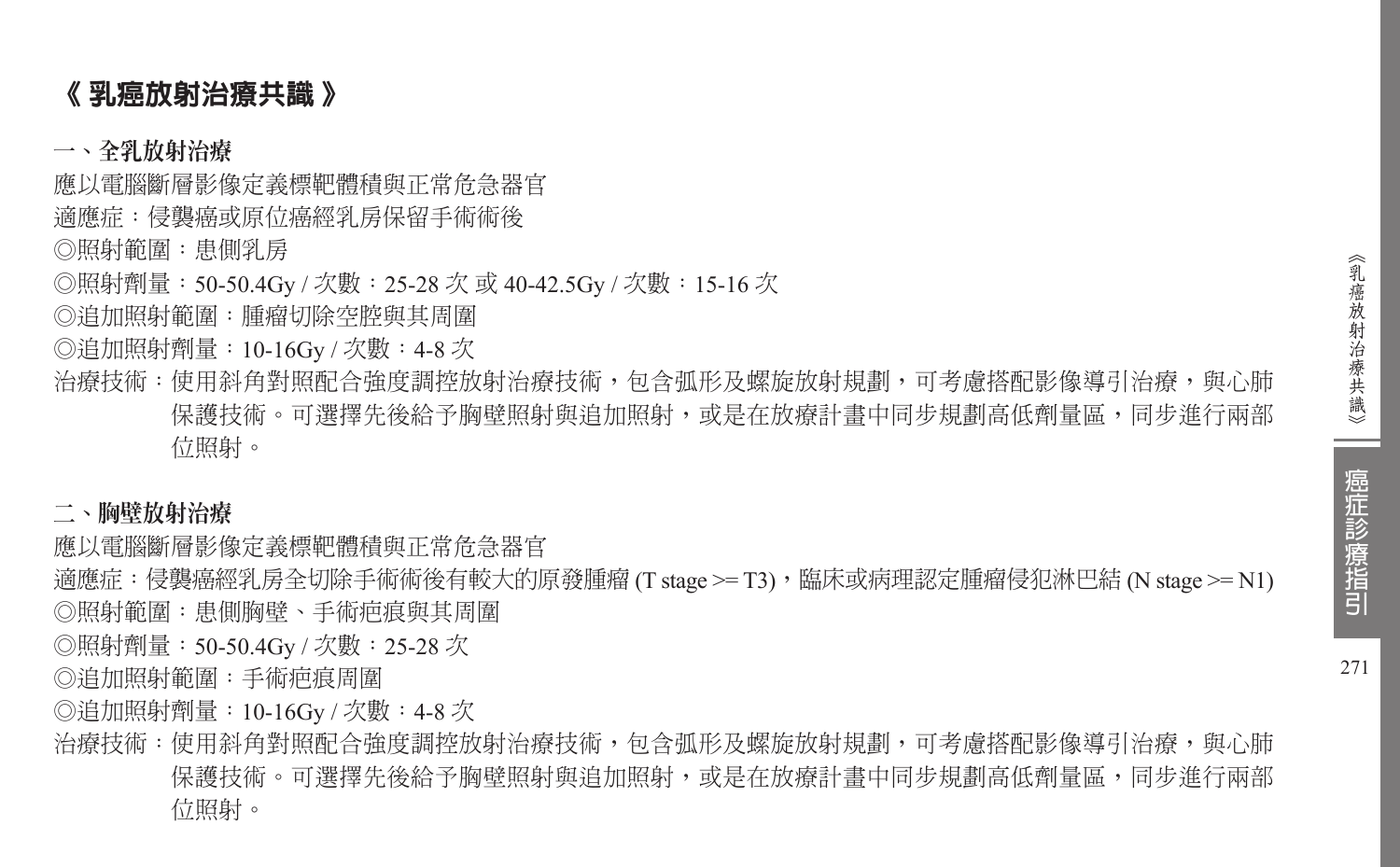

#### 三、淋巴引流區放射治療

應以電腦斷層影像定義標靶體積與正常危急器官

- 適應症:較大的原發腫瘤 (T stage >= T3)、臨床或病理認定腫瘤侵犯至少一個淋巴結 (N stage >= N1)
- ◎照射範圍:患側高風險淋巴轉移範圍,包括腋下、鎖骨下、鎖骨上淋巴引流區。臨床懷疑內乳淋巴結轉移或正常組織 容受許可時,可選擇性考慮照射內乳淋巴引流區。
- ◎照射劑量:50-50.4Gy / 次數:25-28 次 追加照射劑量
- ◎追加照射範圍:未能手術之侵犯或腫大淋巴腺
- ◎追加照射劑量:10-16Gy / 次數:4-8 次
- 治療技術:使用強度調控放射治療技術,選擇性使用斜角對照,包含弧形及螺旋放射規劃,可考慮搭配影像導引治療, 與心肺保護技術。

## 《 參考文獻 》

- 1. NCCN Clinical Practice in Oncology: Breast Cancer V.1.2022
- 2. Jemal A, Siegel R, Xu J, Ward E. Cancer statistics, 2021. CA Cancer J Clin 2010;60:277-300.
- 3. Effects of chemotherapy and hormonal therapy for early breast cancer on recurrence and 15-year survival: an overview of the randomised trials. Lancet 2005;365:1687-1717.
- 4. Edge SB, Byrd DR, Compton CC, et al., eds. AJCC Cancer Staging Manual, 7th Edition. New York: Springer; 2010
- 5. Allred DC, Carlson RW, Berry DA, et al. NCCN Task Force Report:Estrogen Receptor and Progesterone Receptor Testing in Breast Cancer by Immunohistochemistry. J Natl Compr Canc Netw 2009;7 Suppl 6:1-1.
- 6. Dybdal N, Leiberman G, Anderson S, et al. Determination of HER2 gene amplification by fluorescence in situ hybridization and concordance with the clinical trials immunohistochemical assay in women with metastatic breast cancer evaluated for treatment with trastuzumab. Breast Cancer Res Treat 2005;93:3-11.
- 7. Chuba PJ, Hamre MR, Yap J, et al. Bilateral risk for subsequent breast cancer after lobular carcinoma-in-situ: analysis of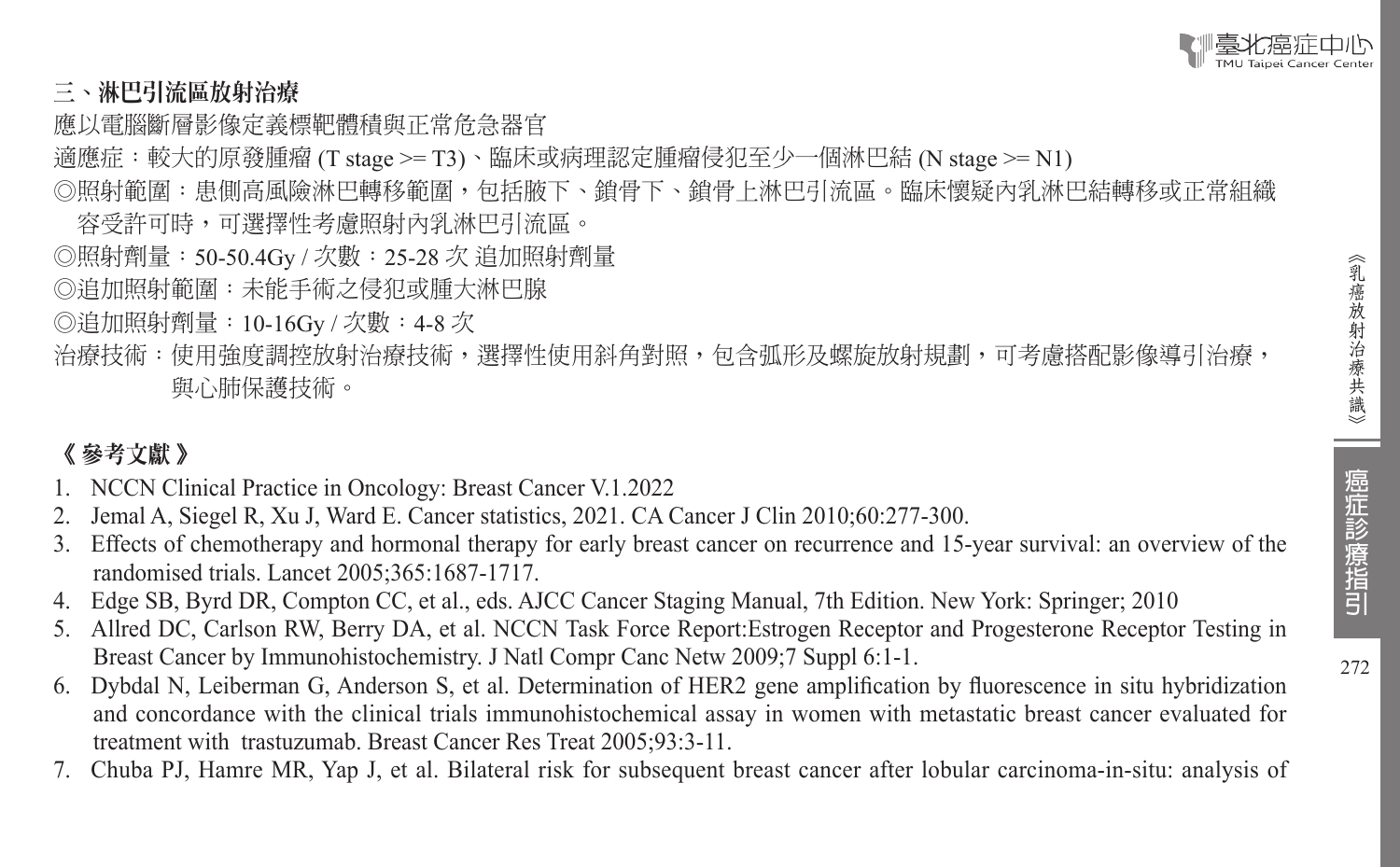surveillance, epidemiology, and end results data. J Clin Oncol 2005;23:5534-5541.

- 8. Anderson BO, Calhoun KE, Rosen EL. Evolving concepts in the management of lobular neoplasia. J Natl Compr Canc Netw 2006;4:511-522.
- 9. Fisher B, Costantino JP, Wickerham DL, et al. Tamoxifen for the prevention of breast cancer: current status of the National Surgical Adjuvant Breast and Bowel Project P-1 study. J Natl Cancer Inst 2005;97:1652-1662.
- 10. International Commission on Radiation Units and Measurements. ICRU Report No 62: Prescribing, Recording and Reporting Photon Beam Therapy (Supplement to ICRU Report 50). Bethesda, MD: ICRU Publications 1999.
- 11. Radiation therapy for the whole breast: Executive summary of an American Society for Radiation Oncology (ASTRO) evidence-based guideline, Practical Radiation Oncology, 2018; 8:145-152
- 12. Vargas C, Kestin L, Go N, et al. Factors associated with local recurrence and cause-specific survival in patients with ductal carcinoma in situ of the breast treated with breast-conserving therapy or mastectomy. Int J Radiat Oncol Biol Phys 2005;63:1514-1521.
- 13. McCormick B. Randomized Trial Evaluating Radiation following Surgical Excision for "Good Risk" DCIS: 12-Year Report from NRG/RTOG 9804. Int J Radiat Oncol Biol Phys 2018;102: P1603